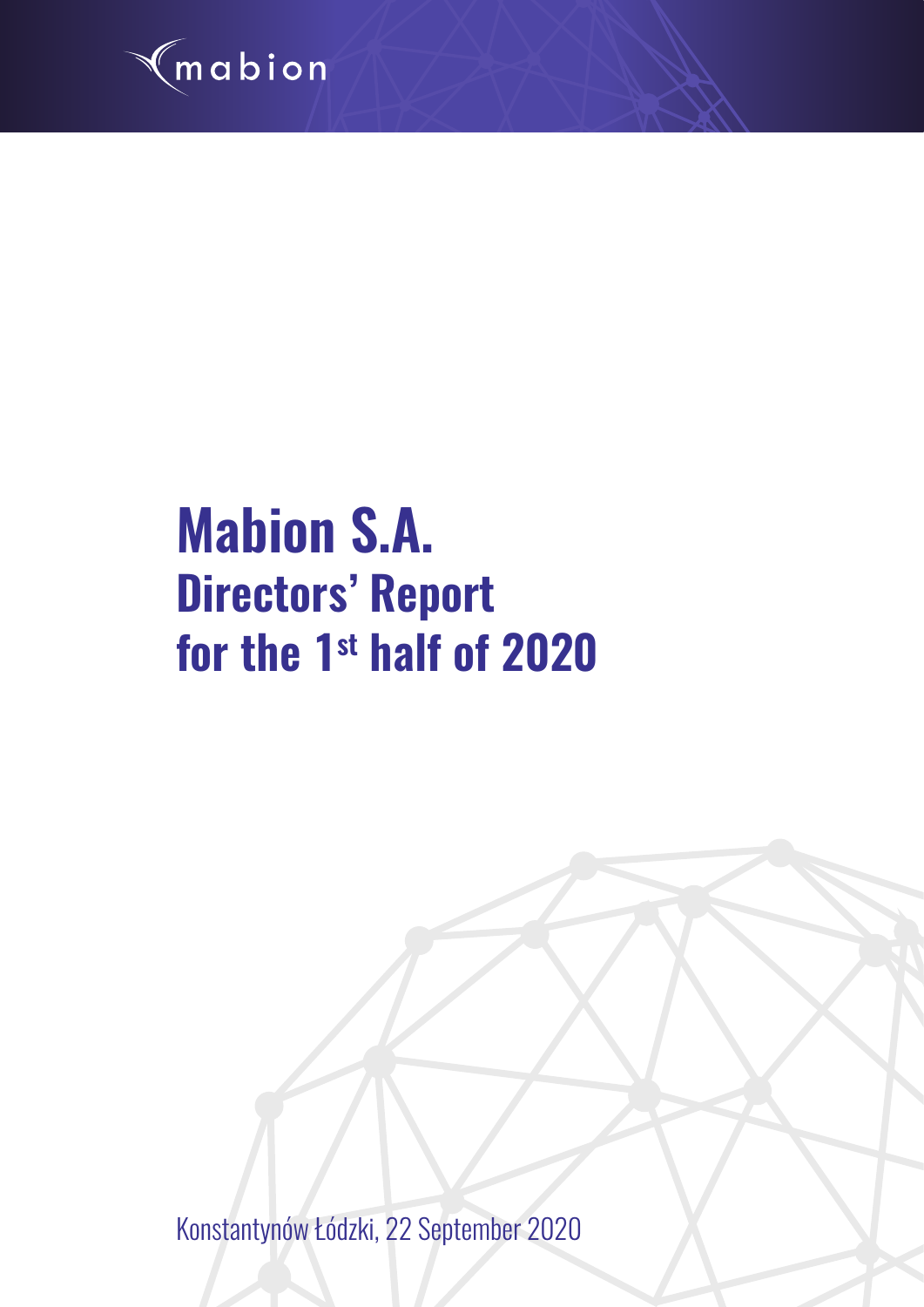# Mabion S.A. Directors' Report for the 1st half of 2020

# Table of content

| $1_{-}$        | Selected financial data                                                                                                                | 3  |
|----------------|----------------------------------------------------------------------------------------------------------------------------------------|----|
| 2 <sub>1</sub> | Information about Mabion S.A.                                                                                                          | 4  |
|                | 2.1. Introduction                                                                                                                      | 4  |
|                | 2.2. Composition of the Management Board and the Supervisory Board                                                                     | 4  |
|                | 2.3. Consolidated entities                                                                                                             | 5  |
| 3.             | <b>Operations of Mabion S.A.</b>                                                                                                       | 5  |
|                | 3.1. Scope of activities                                                                                                               | 5  |
|                | 3.2. Description of significant achievements and failures<br>of Mabion S.A. in H1 2020 and by the date of publication<br>of the report | 13 |
|                | 3.3. Transactions with related parties                                                                                                 | 20 |
|                | 3.4. Information on granted guarantees and sureties<br>for a loan or credit facility                                                   | 20 |
|                | 3.5. Description of basic threats and risks for Mabion S.A.                                                                            | 20 |
| 4.             | Analysis of the financial and asset situation of Mabion S.A.                                                                           | 33 |
|                | 4.1. Rules for drawing up the condensed semi-annual<br>financial statements                                                            | 33 |
|                | 4.2. Asset situation of Mabion S.A. after the first half of 2020                                                                       | 34 |
|                | 4.3. Description of factors and events that have a material impact<br>on the condensed financial statements                            | 35 |
|                | 4.4. Factors that will affect the achieved results in the perspective<br>of at least the following three months                        | 36 |
|                | 4.5. The Management Board's position regarding the possibility<br>of meeting the previously published forecasts for the year           | 37 |
| 5 <sub>1</sub> | <b>Shares and shareholders</b>                                                                                                         | 37 |
|                | 5.1. Share capital structure                                                                                                           | 37 |
|                | 5.2. Shareholders holding at least 5% of the total number of votes                                                                     | 39 |
|                | 5.3. Number of shares held by managing and supervising persons                                                                         | 40 |
|                | 5.4. Quotations of shares on the Warsaw Stock Exchange                                                                                 | 41 |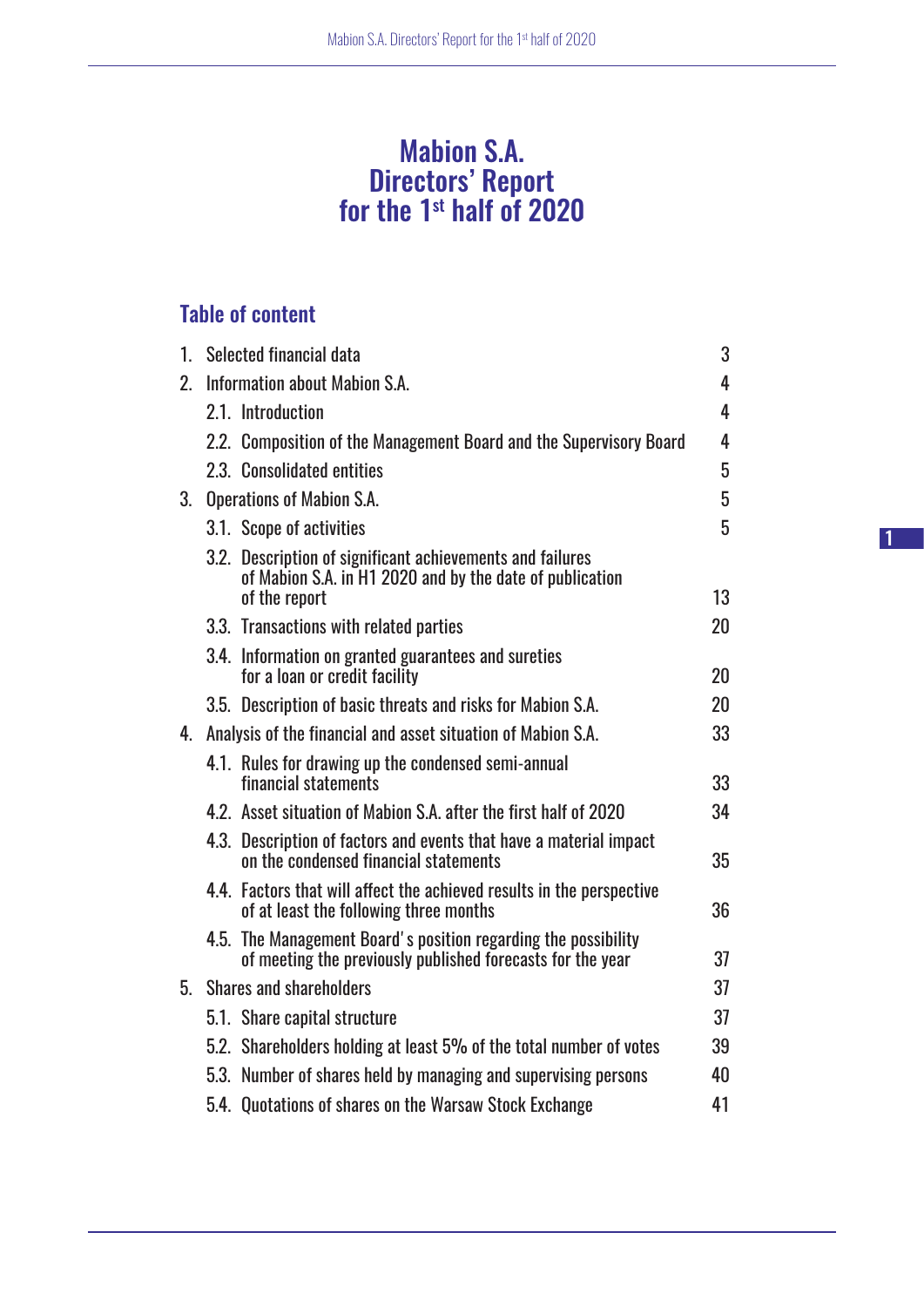|  | 6. Other significant information and events                                                                                                                                                                                                                                     |      |  |
|--|---------------------------------------------------------------------------------------------------------------------------------------------------------------------------------------------------------------------------------------------------------------------------------|------|--|
|  | 6.1. Proceedings before a court, arbitration authority<br>or public administration authority                                                                                                                                                                                    | 42   |  |
|  | 6.2. Other information important for the assessment of the personnel,<br>property, financial and assets situation, financial result and their<br>changes, as well as information that is important for the assessment<br>of the ability of Mabion S.A. to meet its obligations. | 10 N |  |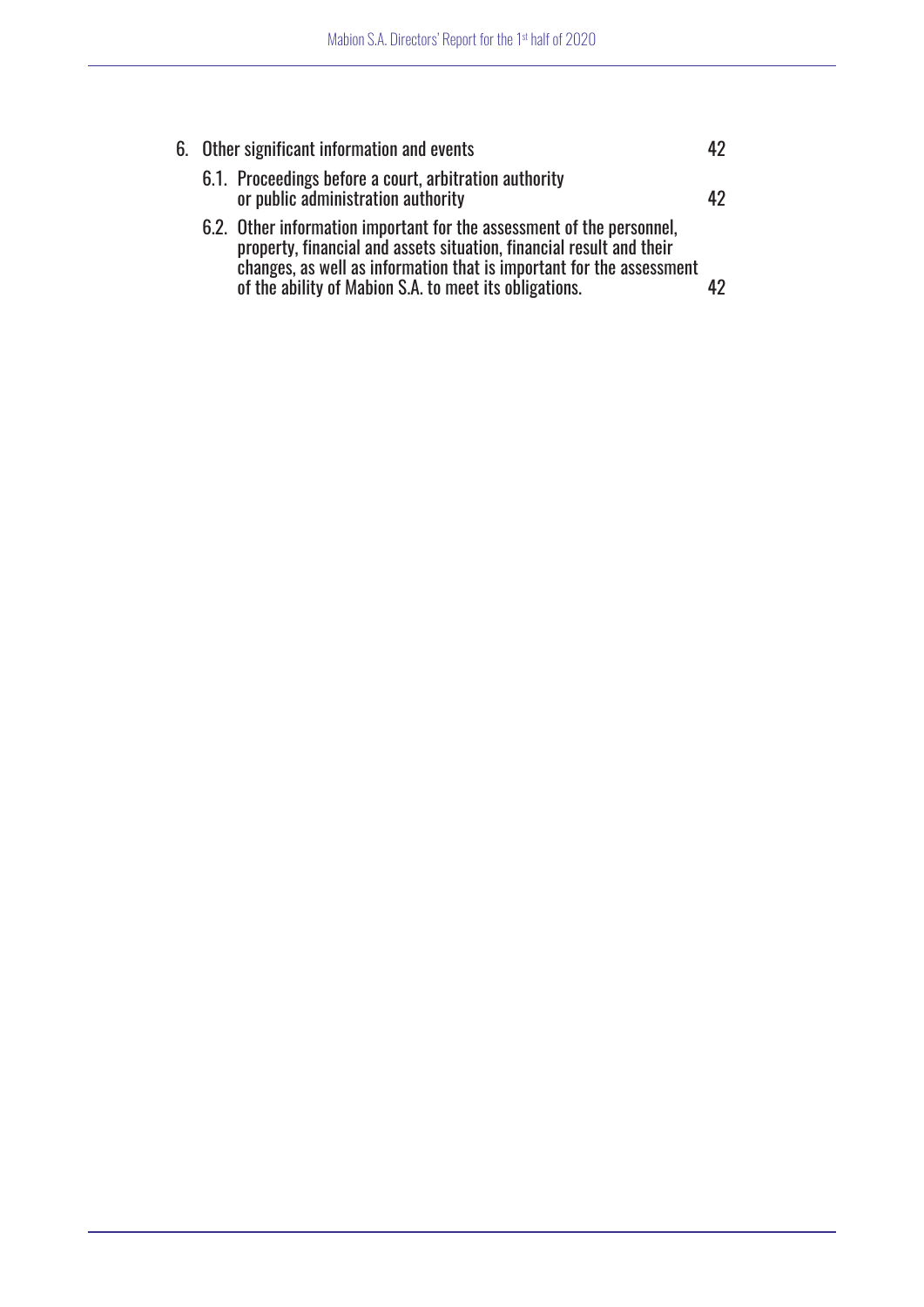# 1. Selected financial data

|                                                                 | in PLN thousand                     |                                     |                                     | in EUR thousand                     |
|-----------------------------------------------------------------|-------------------------------------|-------------------------------------|-------------------------------------|-------------------------------------|
|                                                                 | from<br>01.01.2020<br>to 30.06.2020 | from<br>01.01.2019<br>to 30.06.2019 | from<br>01.01.2020<br>to 30.06.2020 | from<br>01.01.2019<br>to 30.06.2019 |
| Net income from sales of products, commodities<br>and materials | 0                                   | $\theta$                            | 0                                   | 0                                   |
| <b>Operating profit (loss)</b>                                  | $-29031$                            | $-32252$                            | $-6537$                             | $-7521$                             |
| Gross profit (loss)                                             | $-30829$                            | $-31696$                            | $-6941$                             | $-7392$                             |
| Net profit (loss)                                               | $-30829$                            | $-31696$                            | $-6941$                             | $-7392$                             |
| Weighted average number of shares (in pcs)                      | 13 730 272                          | 13 720 772                          | 13 730 272                          | 13 720 772                          |
| Profit (loss) per one ordinary share (in PLN/EUR)               | $-2.25$                             | $-2.31$                             | $-0.51$                             | $-0.54$                             |
| Diluted profit (loss) per one ordinary share (in PLN/<br>EUR)   | $-2.25$                             | $-2.31$                             | $-0.51$                             | $-0.54$                             |
| Net cash flows from operating activities                        | $-15201$                            | $-19324$                            | $-3423$                             | $-4507$                             |
| Net cash flows from investing activities                        | $-3079$                             | $-7041$                             | $-693$                              | $-1642$                             |
| Net cash flows from financing activities                        | $-1516$                             | $-1243$                             | $-341$                              | $-290$                              |
| <b>Total net cash flows</b>                                     | $-19796$                            | $-27608$                            | $-4457$                             | $-6438$                             |
|                                                                 | 30.06.2020                          | 31.12.2019                          | 30.06.2020                          | 31.12.2019                          |
| <b>Total assets</b>                                             | 87038                               | 113545                              | 19 4 8 9                            | 26 663                              |
| Liabilities and provisions for liabilities                      | 139 471                             | 135 125                             | 31 2 30                             | 31 7 31                             |
| Long-term liabilities                                           | 49 34 3                             | 48 7 43                             | 11049                               | 11 4 4 6                            |
| <b>Short term liabilities</b>                                   | 90 128                              | 86 382                              | 20 181                              | 20 28 5                             |
| Equity                                                          | $-52433$                            | $-21580$                            | $-11740$                            | $-5068$                             |
| Share capital                                                   | 1373                                | 1 3 7 2                             | 307                                 | 322                                 |
| Number of shares (in pcs)                                       | 13 730 272                          | 13 730 272                          | 13 730 272                          | 13 730 272                          |
| Book value per one share (in PLN/EUR) *                         | 6.34                                | 8.28                                | 1.42                                | 1.94                                |
| Diluted book value per one share (in PLN/EUR)                   | 6.34                                | 8.28                                | 1.42                                | 1.94                                |
| Dividend declared or paid per one share (in PLN/EUR)            | $\overline{0}$                      | $\theta$                            | $\overline{0}$                      | 0                                   |

*\* Net assets/ Weighted average number of shares*

Individual items of the balance sheet presented in EUR were translated at the average EUR exchange rate announced by the National Bank of Poland on 30 June 2020 (4.4660 PLN/EUR) and on 31 December 2019 - 4.2585 PLN/EUR. Individual items of the income statement and cash flow statement have been converted into EUR announced by the National Bank of Poland for the euro at the exchange rate being the arithmetic average of the average exchange rates, effective on the last day of each month in the period of 6 months ended 30 June 2020 and 6 months ended 30 June 2019 (respectively: 4.4413 PLN/EUR and 4.2880 PLN/EUR).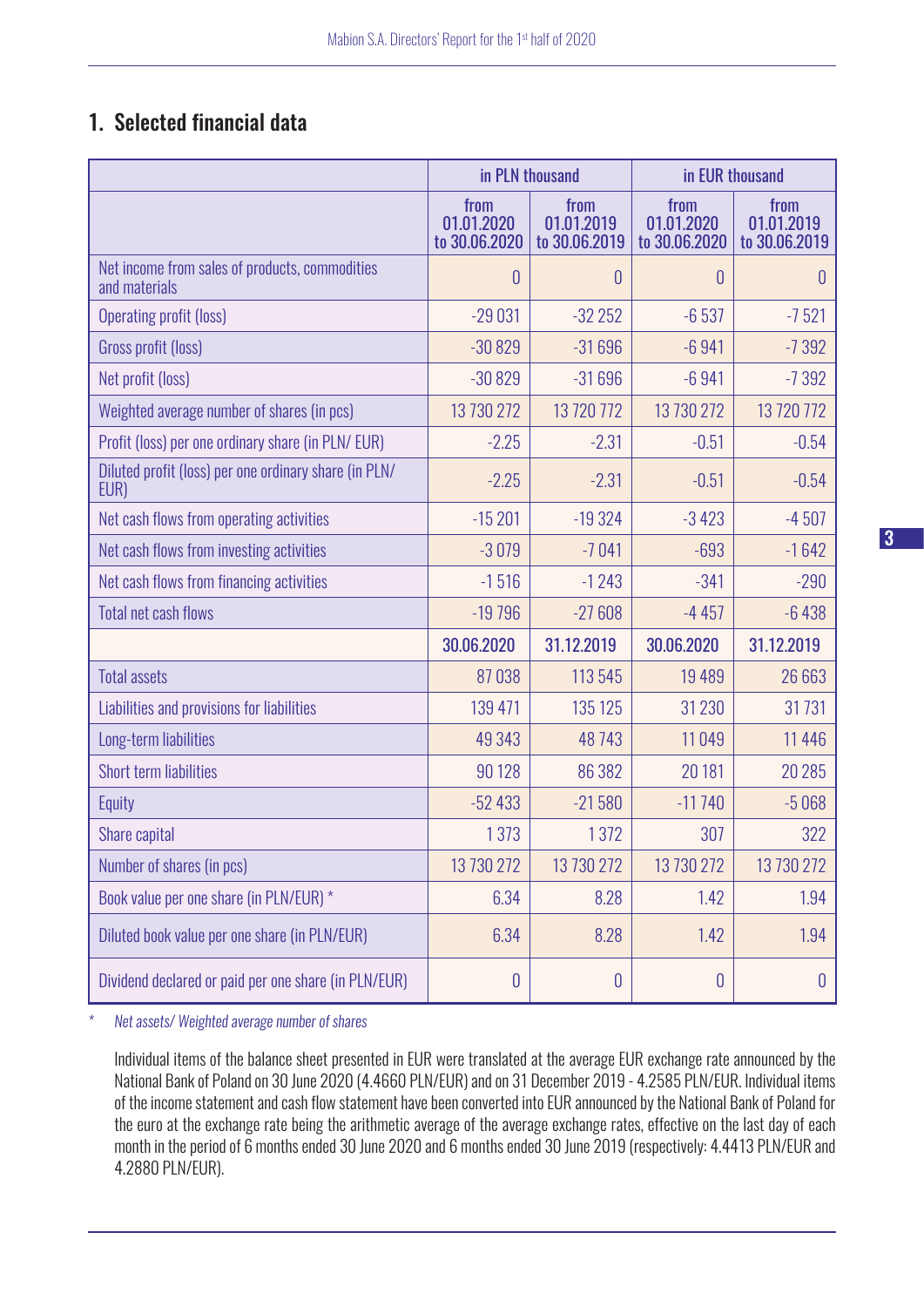# 2. Information about Mabion S.A.

# 2.1. Introduction

Mabion S.A. ("Mabion" or "Company") was established on 30 May 2007 as a limited liability company with its registered office in Kutno. The legal form of the Company changed on 29 October 2009 as a result of transformation of the limited liability company into a joint stock corporation. Currently, Mabion S.A. is entered on the Register of Entrepreneurs of the National Court Register kept by the District Court for Łódź Śródmieście in Łódź, 20th Commercial Department of the National Court Register, with KRS number 0000340462. The Company was assigned tax identification number NIP 7752561383 and statistical identification number REGON 100343056.

The Company's registered office is at 60 gen. Mariana Langiewicza St. in Konstantynów Łódzki.

Mabion S.A. is a biotechnology company focusing on research, development, and manufacturing activities aimed at developing and commercially introducing biotech drugs based on the monoclonal antibody technology amongst others, to the market. The main objective of the Company's activity is development, manufacture and marketing of drugs biosimilar to the marketed original biotechnological drugs (so-called reference products) in the area of oncology, autoimmunity, neurology and metabolic diseases. Also, the Company has potential and resources to conduct research, development, and manufacturing tasks in the field of vaccine and innovative therapies in response to the current SARS-CoV-2 pandemic.

The Company's shares are listed on the regulated market of the Warsaw Stock Exchange.

# 2.2. Composition of the Management Board and the Supervisory Board

As at the date of publication of this report, the Company's Management Board was composed of the following persons:

- » Dirk Kreder President of the Management Board,
- » Sławomir Jaros Member of the Management Board,
- » Grzegorz Grabowicz Member of the Management Board,
- » Adam Pietruszkiewicz Member of the Supervisory Board delegated to temporarily act as Member of the Management Board.

Changes in the composition of the Company's Management Board in the first half of 2020 and after the balance-sheet date:

On 16 March 2020, the Supervisory Board of the Company adopted a resolution on appointing Mr. Dirk Kreder as President of the Management Board of the first joint term of office of the Company. The Company informed about the event in Current Report no. 14/2020 of 16 March 2020.

On 31 August 2020, Mr. Jarosław Walczak tendered his resignation from the position of Member of the Management Board of the Company as of the date of his resignation. The above resignation forms part of the reorganization of responsibilities of the Company's Management Board started in March this year and consisting in delegating oversight of the regulatory affairs activities (pharmaceutical regulations, clinical trials regulations, supervision of drug registration) within the Management Board directly to the President of the Management Board, Mr. Dirk Kreder. The Company informed about the event in Current Report no. 33/2020 of 31 August 2020.

On 16 September 2020, the Supervisory Board of the Company adopted a resolution on delegating a member of the Supervisory Board, Mr. Adam Pietruszkiewicz, to perform the duties of Member of the Management Board. The period of delegation specified in the resolution of the Supervisory Board lasts from 17 September 2020 to 17 December 2020. The Company informed about the event in Current Report no. 35/2020 of 16 September 2020.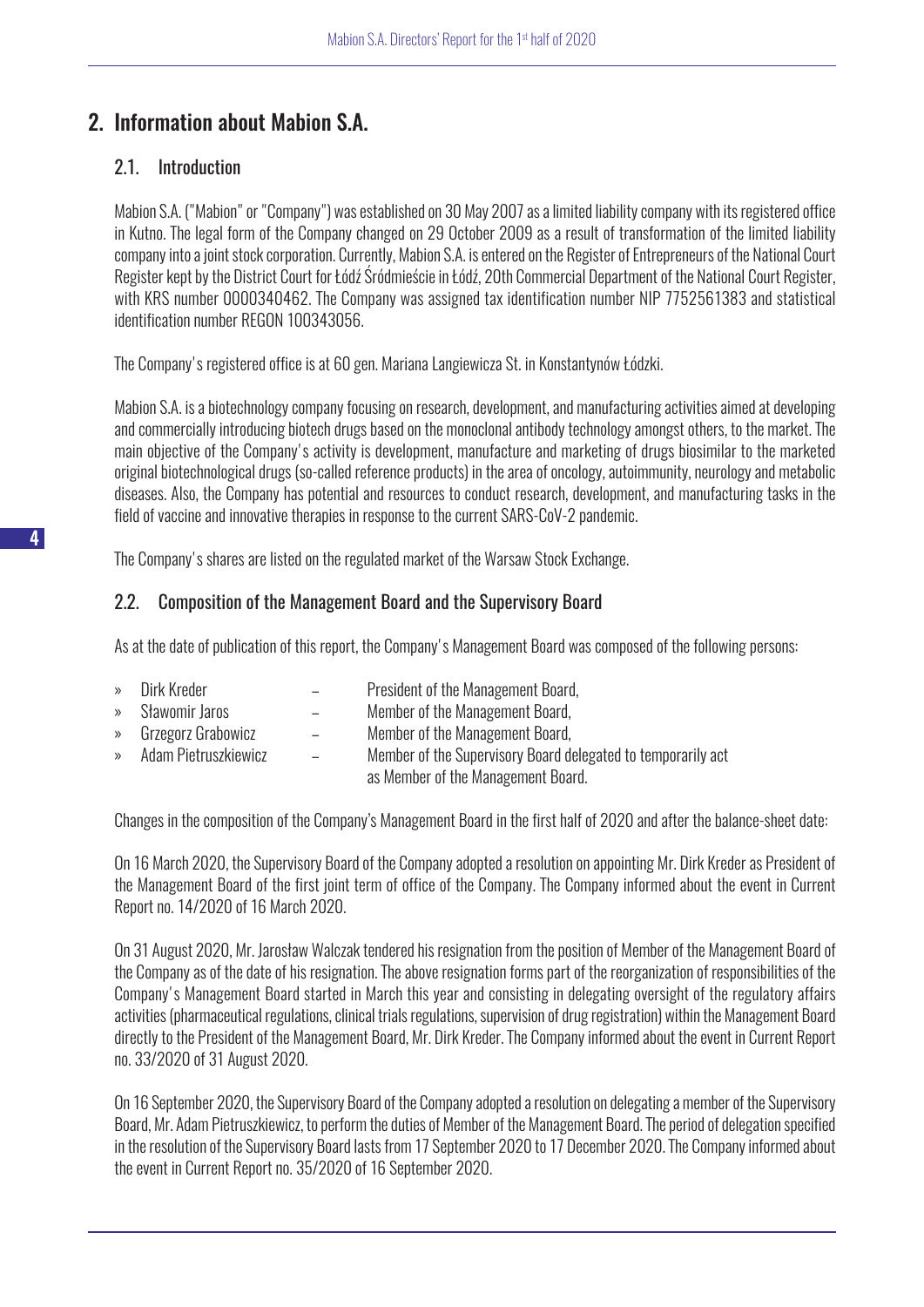As at the date of submission of this report, the Company's Supervisory Board was composed of the following persons:

» Krzysztof Kaczmarczyk – Chairman of the Supervisory Board (Independent Member), » Maciej Wieczorek – Deputy Chairman of the Supervisory Board, » Józef Banach – Independent Member of the Supervisory Board, » Tadeusz Pietrucha – Independent Member of the Supervisory Board, » Jacek Piotr Nowak – Member of the Supervisory Board, » David John James – Independent Member of the Supervisory Board, » Robert Koński – Independent Member of the Supervisory Board. » Adam Pietruszkiewicz – Member of the Supervisory Board delegated to temporarily act as Member of the Management Board.

Changes in the composition of the Supervisory Board of the Company during the first half of 2020:

On 16 March 2020, Mr. Dirk Kreder tendered his resignation from the position of Member of the Supervisory Board of the Company in connection with the intention to appoint him as President of the Management Board of the first joint term of the Company. Furthermore, on the same day, Mr. Maciej Wieczorek tendered his resignation from the position of Chairman of the Supervisory Board of the Company. Mr. Maciej Wieczorek is still a Member of the Supervisory Board. At the same time, on 16 March 2020, the Supervisory Board of the Company adopted a resolution on the election of Mr. Krzysztof Kaczmarczyk as Chairman of the Supervisory Board. On the same day, Mr. Józef Banach tendered his resignation from the position of Deputy Chairman of the Supervisory Board. Mr. Józef Banach is still a Member of the Supervisory Board. At the same time, the Supervisory Board of the Company adopted a resolution on the election of Mr. Maciej Wieczorek as Deputy Chairman of the Supervisory Board. The Company informed about the event in Current Reports no. 14/2020 and 18/2020 dated 16 March 2020.

On 15 June 2020, the Ordinary General Meeting of the Company adopted resolutions on the appointment of the following persons as Members of the Supervisory Board for the second joint term of office: Mr. Józef Banach, Mr. David John James, Mr. Krzysztof Kaczmarczyk, Mr. Robert Koński, Mr. Jacek Nowak, Mr. Tadeusz Pietrucha, Mr. Adam Pietruszkiewicz and Mr. Maciej Wieczorek. The resolutions came into force on 16 June 2020. The Company informed about the event in Current Reports no. 23/2020 of 15 June 2020 and no. 24/2020 of 16 June 2020.

As mentioned above, on 16 September 2020 the Supervisory Board of the Company adopted a resolution on delegating a Member of the Supervisory Board, Mr. Adam Pietruszkiewicz, to perform the duties of Member of the Management Board. The period of delegation specified in the resolution of the Supervisory Board lasts from 17 September 2020 to 17 December 2020. The Company informed about the event in its Current Report no. 35/2020 of 16 September 2020.

# 2.3. Consolidated entities

Mabion S.A. does not own any shares or interests in other entities. There are also no other situations that could lead to the conclusion that the Company is a parent company within the meaning of Article 4 § 1(4) of the Commercial Companies Code. In the first half of 2020, Mabion did not form a capital group and did not draw up consolidated financial statements.

# 3. Operations of Mabion S.A.

# 3.1. Scope of activities

The primary objective of Mabion is the development, manufacture and marketing of drugs biosimilar to the existing original biotechnology drugs (so-called reference drugs), in the field of oncology, autoimmunity, neurology and metabolic diseases. Every year, the Company analyses the development plan for medicinal products and modifies it as necessary, taking into account, among other things, the expiry dates of patents for reference medicines, the current and forecasted size of the market for reference medicines, the Company's drug production technology, the competence and experience of the team, and competition in the field of biosimilar medicines.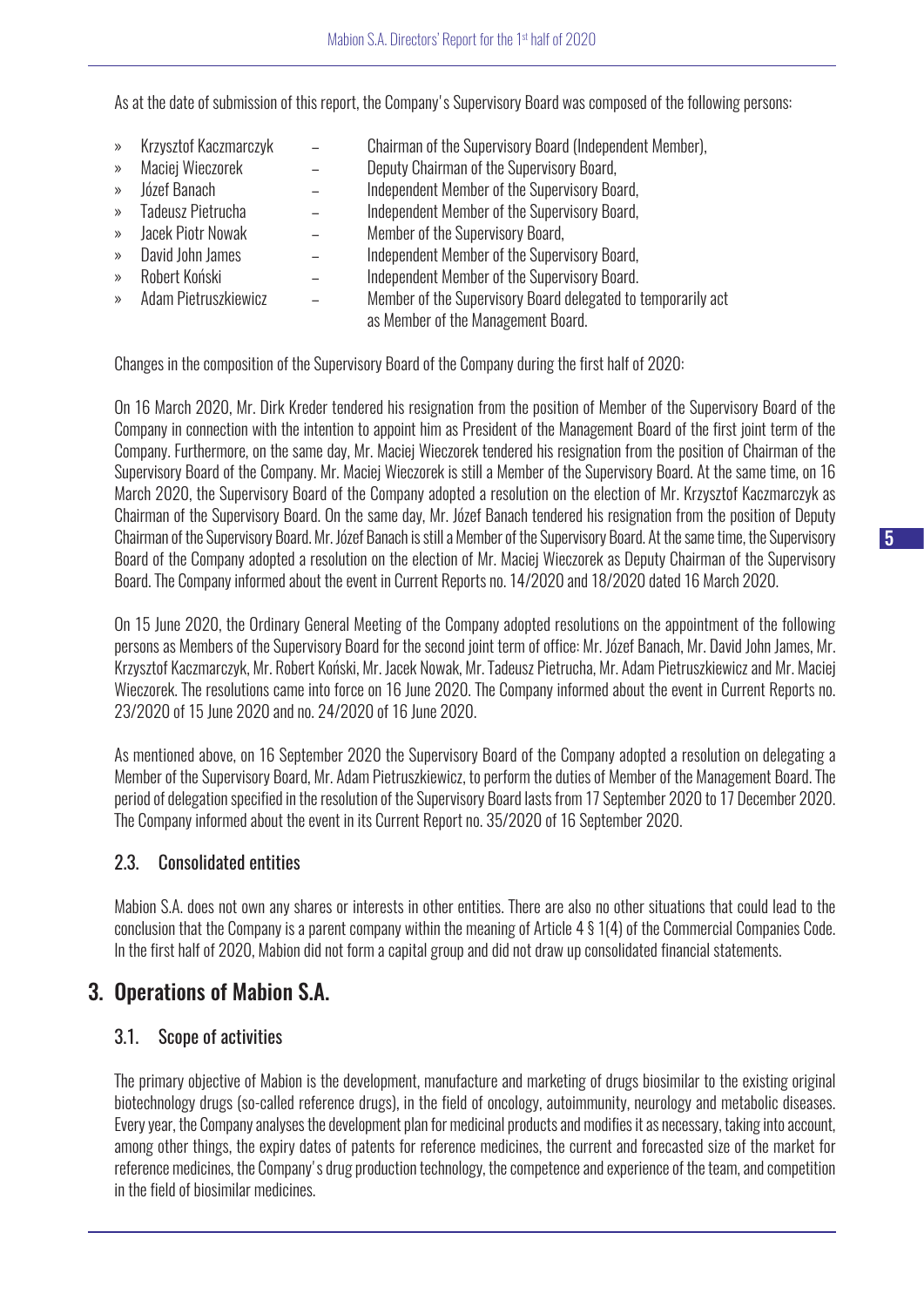In 2019, after reviewing and updating the strategy for the development of medicinal products, the catalogue of projects which the Company, now or in the future, alone or with partners, is interested in implementing was changed. The Company have qualified scientific and research projects to three groups of projects, i.e. active projects, new projects whose commencement was planned for 2019, and partnership projects.

In March 2020, the Company's Management Board started work related to the annual update of the strategy plan for medicinal product development. It was finally decided to maintain the product development strategy as it was in 2019.

#### Active projects

This is a group of projects of the greatest importance for the Company, as part of which the Company carries out work and invests funds. The group includes projects currently under way: MabionCD20, MabionMS and MabionEGFR.

#### Projects launched in 2019

The projects for which the Company started research and development work in 2019 are three biosimilar drugs in the area of autoimmunity, metabolic diseases and oncology. With regard to the above-mentioned antibodies, the following work was carried out in the first half of 2020:

- » Reference drugs Prolia1 and Xgeva2 (based on denosumab) work on the construction of the vector encoding the biosimilar antibody and on the creation of a reference material bank was continued;
- » Reference drug Xolair3 (based on omalizumab) work on the creation of a reference material bank continued.

#### Partnership projects

These are the projects for which the Company considers starting implementation in the mid or long term, preferably in cooperation with a partner. The projects will concern, inter alia, autoimmune and oncological diseases.

On 14 September 2020, Mabion entered into a Memorandum of Understanding ("MoU") with Vaxine Pty Ltd. to negotiate a joint project consisting of process development, production and commercialization of Covax-19™ which is a proposed vaccine for Covid-19 disease caused by the Sars-Cov-2 virus, with particular emphasis on the Polish and European Union markets. The MoU provides that the parties aim to negotiate and conclude agreements concerning the manufacturing of the product by Mabion, the process development tasks to be performed and the commercialization of the product by Mabion in the agreed markets, and prior to concluding agreements - to conduct mutual due diligence and cooperate to organise future government or EU funding or reimbursement.

- <sup>1</sup> Reference drug Prolia indications: osteoporosis, sales value in 2019 approximately USD 2.7 billion (based on Amgen, Letter to Shareholders 2019, increase by 17% compared to 2018). The patent for the drug Prolia expires in Europe in 2022. (except for France, Italy, Spain and the United Kingdom where it expires in 2025), and in the USA in 2025. Currently, several entities are working on a biosimilar version of the drug.
- Reference drug Xgeva indications: prevention of bone complications (pathological fractures, necessity of bone irradiation, spinal cord compression or necessity of bone surgery) in adults with metastases of solid tumors to bone. Sales in 2019 are approximately USD 1.9 billion (based on Amgen, Letter to Shareholders 2019, increase by 8% compared to 2018). Patent for Xgeva expires in Europe in 2022 (except for France, Italy, Spain and the United Kingdom where it expires in 2025) and in the United States, where it expires in 2025. Currently, several operators are working on a biosimilar version of the drug.

<sup>3</sup> Reference drug Xolair - indications: asthma, sales value in 2019 about USD 3,1 billion (based on data from the annual reports of Roche and Novartis ). Patent protection ended in 2017. Currently, several entities are working on a biosimilar version of the drug - among others, Celltrion and BiosanaPharma.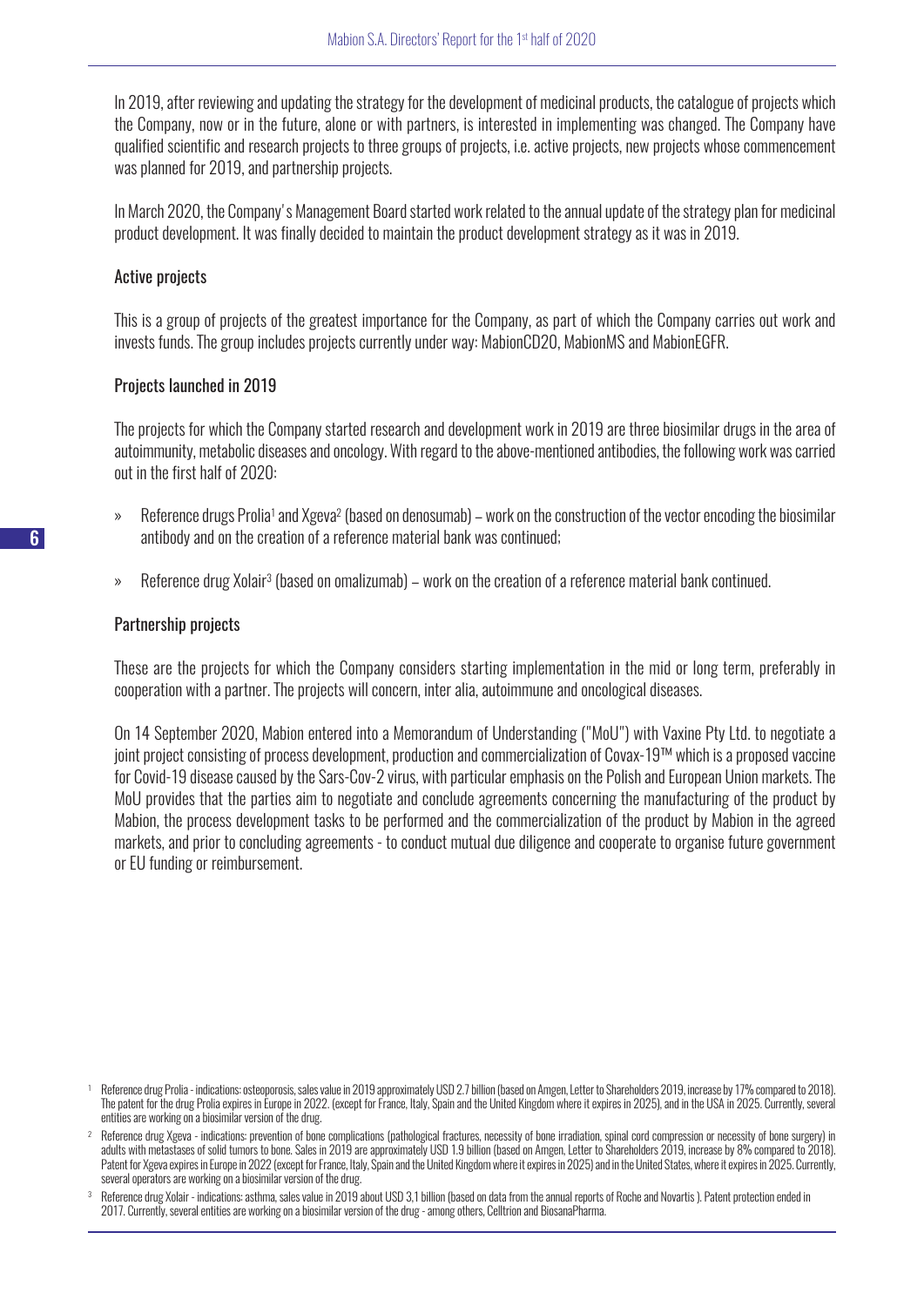

The status of projects implemented by Mabion S.A. is as follows.

## MahinnCD<sub>20</sub>

The Company's priority and most advanced project is currently the biosimilar MabionCD20, a reference drug to MabThera/Rituxan (Roche). In 2018, the Company elaborated the results of the clinical trial which confirmed the effectiveness of the therapy. The Company then proceeded to the registration and marketing authorisation of MabionCD20 with the European Medicines Agency (EMA) and the US Food and Drug Administration (FDA).

With regard to the registration procedure with the European Medicines Agency, at the beginning of 2020, the procedure of evaluation of registration applications (MAA) submitted by the Company in June 2018 (basic application) and in May 2019 (duplicate application, whose aim was to obtain an additional trade name for which the list of indications for the product would be limited and would not include rheumatoid arthritis) was continued. In January 2020, the Company responded to the EMA's list of questions received in December 2019 and in February 2020, the Company received from the EMA a list of issues to be presented to the Committee for Medicinal Products for Human Use (CHMP), which was held on 24-27 February 2020. On 26 February 2020, the Company's Management Board participated in the CHMP meeting with a team of experts to present the issues identified by the EMA in the invitation (oral explanation).

Then, on 16 March 2020, on the basis of opinions of external consultants and recommendations of the Supervisory Board, the Management Board of the Company decided to modify the current regulatory strategy for MabionCD20 pursued for the EMA. Prior to the change, a two-step strategy was implemented, consisting in obtaining a marketing authorization for the product manufactured in a small scale in the first place, and then on the basis of another application - a marketing authorization for the product manufactured in the target, i.e. large commercial scale. The change in the regulatory strategy was related to the withdrawal of the registration applications relating to the product originating from the small production scale. The withdrawal of applications took place on 16 March 2020, which was subsequently confirmed by the European Medicines Agency on 30 March 2020.

A new registration application, as part of which the Agency will assess the target (commercial) scale of MabionCD20 production, will be submitted after the process validation has been completed and after biosimilarity data relating to the reference drug and bioequivalence data for the small scale manufacturing process, in which the drug was subiect to clinical trials, have been obtained. In addition to generating the analytical data package, the Company's intention is to conduct a smaller-scale clinical bridging trial (Phase I/II) for the registration dossier, which, in the Company's opinion, is required to demonstrate comparability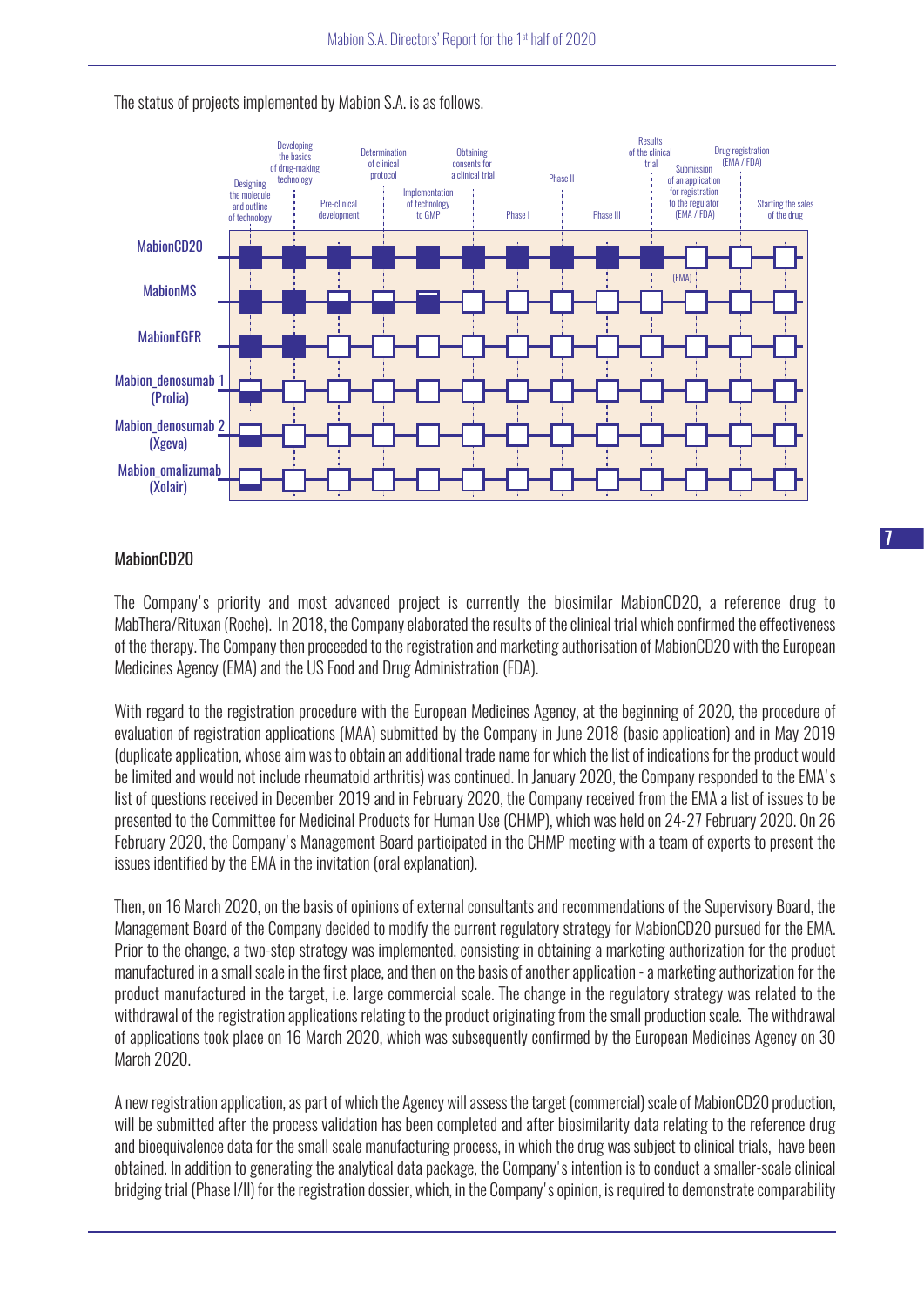and, at the same time, will limit the regulatory risk, thus reducing the costs and duration of the preparation stage for the registration process. The Company has developed a draft protocol for the bridging trial (3-arm clinical trial, scope: safety and pharmacokinetics, indication: rheumatoid arthritis, scale: estimated <80 patients per arm), which is intended to confirm the biosimilarity between MabionCD20 and MabThera (European reference product) and Rituxan (US reference product).

The existing analytical data originating from the large production scale analytical data already indicate a reproducible quality and high degree of analytical similarity both to reference medicines and to the product historically used in clinical trials, which, in the Company's opinion, significantly translates into the probability of waiving additional, larger clinical trials for the purposes of registration with the EMA. In the opinion of the Company's Management Board, the change in the regulatory strategy was the optimal path in terms of both cost and time in terms of product registration and the possibility of commercialisation of MabionCD20 in the European Union.

The scope and format of the new registration application (MAA) were consulted with representatives of the EMA as part of the Scientific Advice procedure in the first half of 2020. The aim was to adapt it to the Agency's expectations and streamline the application registration procedure based on data for the large-scale product. In April 2020, the Company submitted the Briefing Package to the EMA, and in July 2020, the Company received, under the Scientific Advice procedure, a written response to the Company's specific objectives for the new registration process, particularly the scope of data to be included in the new application, as well as the actions required to generate such data which were proposed by the Company.

After internal analyses, consultations with external experts and arrangements with the Company's Supervisory Board, the initial framework for the scope and schedule of work necessary to submit the new registration application was adopted. In June 2020, the validation of the MabionCD20 large-scale manufacturing process based on three validation batches was completed. Preliminary analytical tests prove that the batches produced meet the requirements for all quality attributes analysed at the drug substance (DS) level. In addition, the Company has started product stability tests, and will soon start biosimilarity and bioequivalence tests. In order to extend the scope of analytical data presented in the registration application, the Company is considering the production of additional batches to base the application on data from at least four to five large-scale product batches. In the Company's opinion, presenting a broad package of analytical data would significantly reduce the regulatory risk.

The Company does not preclude the possibility of modifying the above assumptions should circumstances require it. The Company's objective is to respond quickly and decisively to all the needs arising from the registration process in order to reduce the regulatory risk while keeping the costs of the process at a level that can be financed by the Company and to conduct the product registration procedure as soon as possible. The above assumptions may also change in the future as they are based on a number of factors that may affect the time frame, including factors beyond the Company's control (such as the speed of recruitment in clinical trials). Last but not least, the assumptions made and actions performed do not guarantee product registration with the EMA.

With respect to the activities conducted for the marketing authorisation of the drug under the working name of MabionCD20 in the United States, according to the summary of the BPD (Biosimilar Biological Product Development) Type 2 meeting with the U.S. Food and Drug Administration (FDA) held in June 2018, the FDA has allowed the Company's data to be used as application support. At the same time, it proposed an overall strategy to link the EU registered product (MabThera) to the US approved product (Rituxan). Based on the data available at that time, the Agency did not indicate the need for a completely separate process of developing MabionCD20 for the US market. The Agency considered that in relation to trials already performed in Europe based on the reference drug MabThera, which the Company will want to use in the FDA application process, there is a need for a clinical bridging trial. The bridging trial should be three-arm and include the US reference product Rituxan, European MabThera, and MabionCD20 produced as part of the large-scale, commercial manufacturing process. It will also be necessary to carry out a three-arm analytical trial. In this manner, the Company will be able to use data obtained from the bridging trial in the application process, in a package with other data obtained separately for the US market to the extent necessary to submit a registration dossier. Details of the strategy for building a "clinical data bridge" are continuously discussed with the Agency.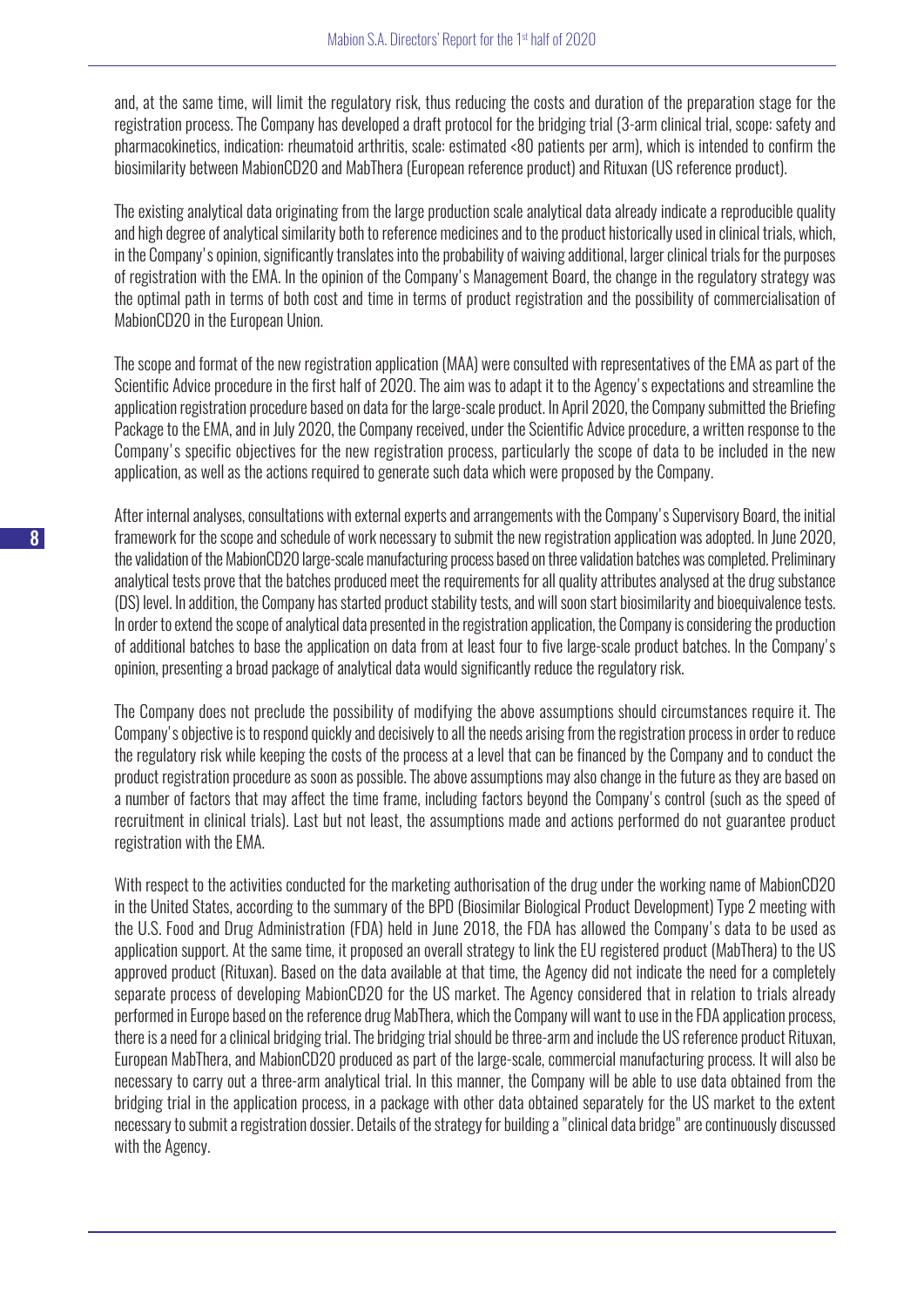On 22 January 2020, the Company held a Type 3 BPD meeting with the FDA. The purpose of the meeting was to obtain confirmation of the regulatory strategy. During the meeting, there was a productive discussion on the data needed to submit an application for registration in the USA for all indications of the reference medicine. In February 2020, the Company received a summary of the meeting from the FDA and thoroughly analysed the document and the conclusions and guidelines contained therein and assessed their impact on the actions planned by the Company so far to register and release the drug to trade in the USA. In accordance with the Company's interpretation, the FDA confirmed the possibility of submitting an application for MabionCD20 and the validity of the presented approach.

Then, as part of continuing discussions on the application program, Mabion S.A. prepared and sent to the FDA both a set of further questions specifying the clinical parameters under investigation as well as detailed comparative analyses of MabionCD20 with the reference drug Rituxan. The Company also applied for the possibility of holding another (Type 2) meeting with the regulator, which took place remotely on 11 August 2020. In accordance with the FDA guidelines, Type 2 meetings address specific issues for which the FDA presents a directional recommendation, while at Type 3 meetings, a comprehensive, in-depth analysis of the complex data package is conducted. The Type 2 meeting in August 2020 was intended to clarify the details of the clinical development of MabionCD20 for the US market.

On 28 August 2020, the Company informed about receiving a summary of this meeting with the FDA. In accordance with the summary contents, the Company received confirmation from the Agency of a number of proposed clinical programme parameters, including the ability to use significant parts of already generated data for the release of MabionCD20 in the EU, as well as data from the planned bridging trial in RA patients for the commercially produced drug. This confirms previous consultations in which the Agency indicated that it was not necessary to conduct a completely separate development programme for MabionCD20 to obtain approval of the drug in the US. However, the Company reserves that data obtained from the bridging clinical trial for the purpose of the registration application at the EMA will only support the application process before the FDA, which means that the data does not meet all of the Agency's expectations regarding the overall scope of data. The detailed data scope is still subject to discussions with the Agency.

In addition, the Company has also begun to verify with the Agency whether it is possible to apply an innovative regulatory strategy that allows for an earlier initial application for registration than originally envisaged and proposed by the Agency. The Company accepted the Agency's suggestion to clarify the details of this approach at another separate meeting. The current arrangements are non-binding for the Agency.

The US registration and marketing authorisation process for MabionCD20 is a complex one, and it cannot be excluded that additional FDA approval requirements may arise in the future based on continuous communication with the Agency and review of documentation.

In order to start the bridging clinical trial necessary to first admit MabionCD20 to the market in the EU, the Company, based on the trial protocol, must obtain the consent of competent authorities and of bioethics committees. At the same time, the Company has to provide financing for the study, which is a prerequisite for its commencement and thus determines the date of the study. Funds for the implementation of the above may come from a distribution partner, European Union funds, or other sources. In addition to the European market, where the Company cooperates with Mylan, partners for further markets are actively sought. For the US market, a potential partner for the Company is Mylan. However, based on the current contractual arrangements, Mabion is free to engage in discussions with potential partners other than Mylan, under the condition that Mylan has a one-off right to match the best offer for the US market within a certain timeframe.

Summarizing the research and development work on MabionCD20, the following actions were successfully carried out in the first half of 2020 and by the date of publication of this report:

» a preliminary study was performed to characterize the active substance (drug substance - (MabionCD20DS) on a scale of 2x2500L for 4 batches (technical batch and 3 validation batches), confirming its equivalence with the active substance obtained on a scale of 2x250L (MabionCD20DS 2500L vs. MabionCD20DS 250L), and the similarity of MabionCD20DS to the reference drug (MabionCD20DS vs. MabThera) was confirmed;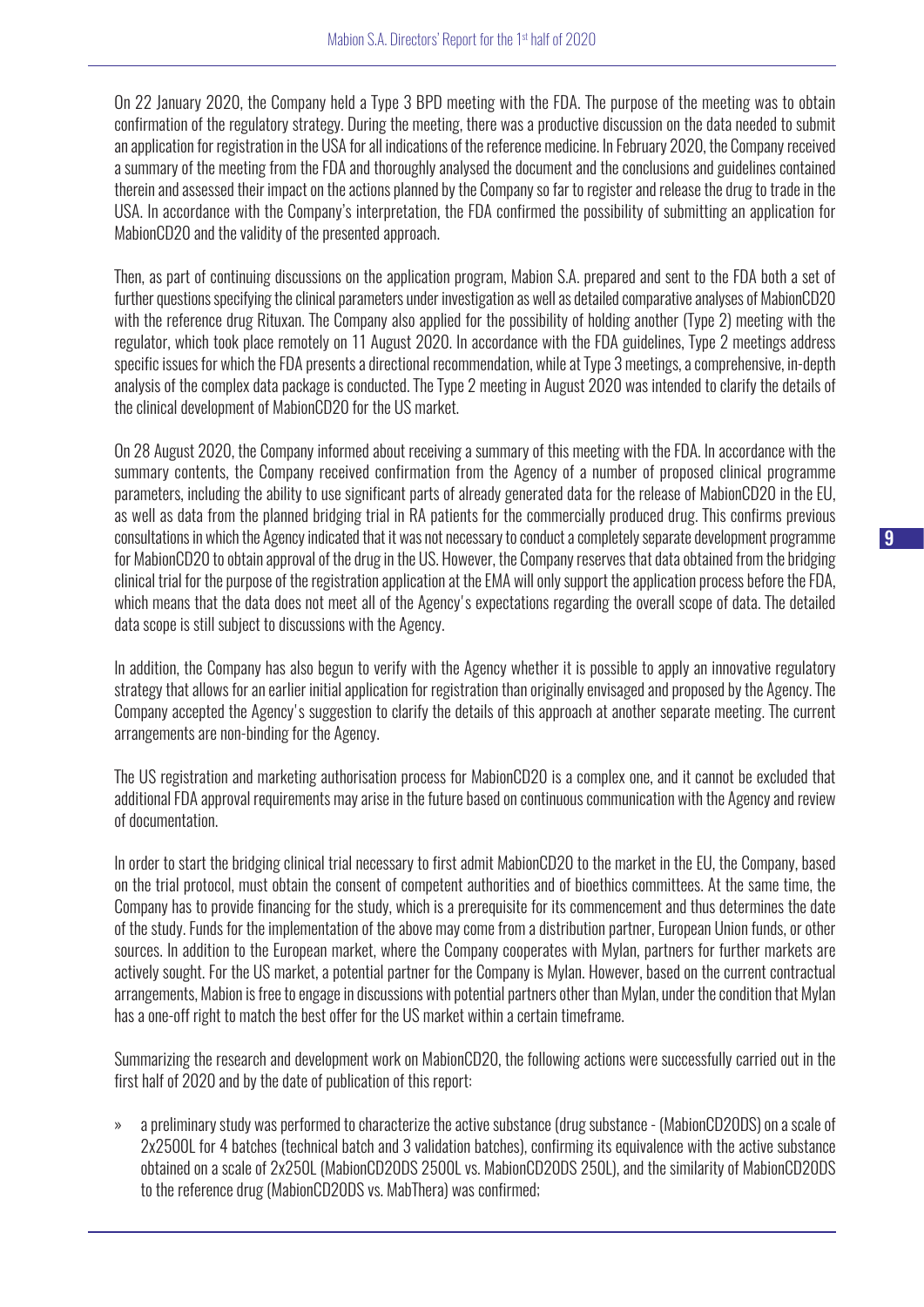- » the production of MabionCD20DP (finished product MabionCD20 drug product) was completed in four batches (sterile technical filling of immediate packaging in two formats: 10 ml and 50 ml with the technical batch and three validation batches);
- » a continuous process of stability testing for MabionCD20 on a scale of 250L was conducted;
- » a stability study on the active substance (drug substance MabionCD20DS) and the finished product (drug product MabionCD20DP) obtained from 3 validation batches on a scale of 2x2500L was started;
- » plans were developed to study the bioequivalence and biosimilarity of 2x2500L MabionCD20DP compared to the 2x250L product as well as the European (MabThera) and American (Rituxan) reference drug;
- » the scope of work on determining the process space for the MabionCD20 manufacturing process has been extended;
- » additional analytical methods have been developed and qualified to enable a wider in-house characterisation of the MabionCD20 particle;
- » validation of the process of aseptic filling of the product on the automatic filling line was carried out in three successfully completed Media Fill tests for mixed filling (10 ml and 50 ml formats);
- » physicochemical, biological and microbiological analyses of the technical batch and three validation batches were conducted according to the developed MabionCD20 manufacturing process control strategy;
- » optimisation of analytical methods has been carried out. The methods, after their prior validation using material taken from patients during the clinical trial, will allow characterisation of pharmacokinetics, pharmacodynamics and immunogenicity in subsequent clinical trials related to MabionCD20;
- » new operational GCP procedures have been developed to launch and conduct a clinical trial, supervise CROs and monitor safety during ongoing trials;
- » in April 2020, the Company documentation with inquiries ("Briefing Package") as part of the EMA Scientific Advice, to which it received a reply in July 2020; the replies confirmed the scope of trials necessary to register MabionCD20 manufactured on a scale of 2x2500L with the EMA;
- » the Company has applied for an advisory meeting (under the national "Scientific Advice" procedure) with the German Paul-Ehrlich-Institut (PEI) to clarify the details of the trials necessary to register MabionCD20 manufactured on a 2x2500L scale with the EMA;
- » the trial protocol has been updated in accordance with the EMA comments in the Scientific Advice dossier;
- » in January 2020, the Company took part in a meeting with the FDA. Then, in May 2020, the Company sent the FDA a set of further questions specifying clinical parameters, as well as detailed comparative analyses. The Company has proposed additional variants of the bridging clinical trial in connection with the restrictions caused by the SARS-COV-2 coronavirus pandemic; on 11 August 2020, a Type II meeting with the FDA was held.

## MabionMS

With regard to the MabionMS innovative therapy project, the Company has so far reported the submission of two patent applications with the Patent Office of the Republic of Poland in this therapeutic area.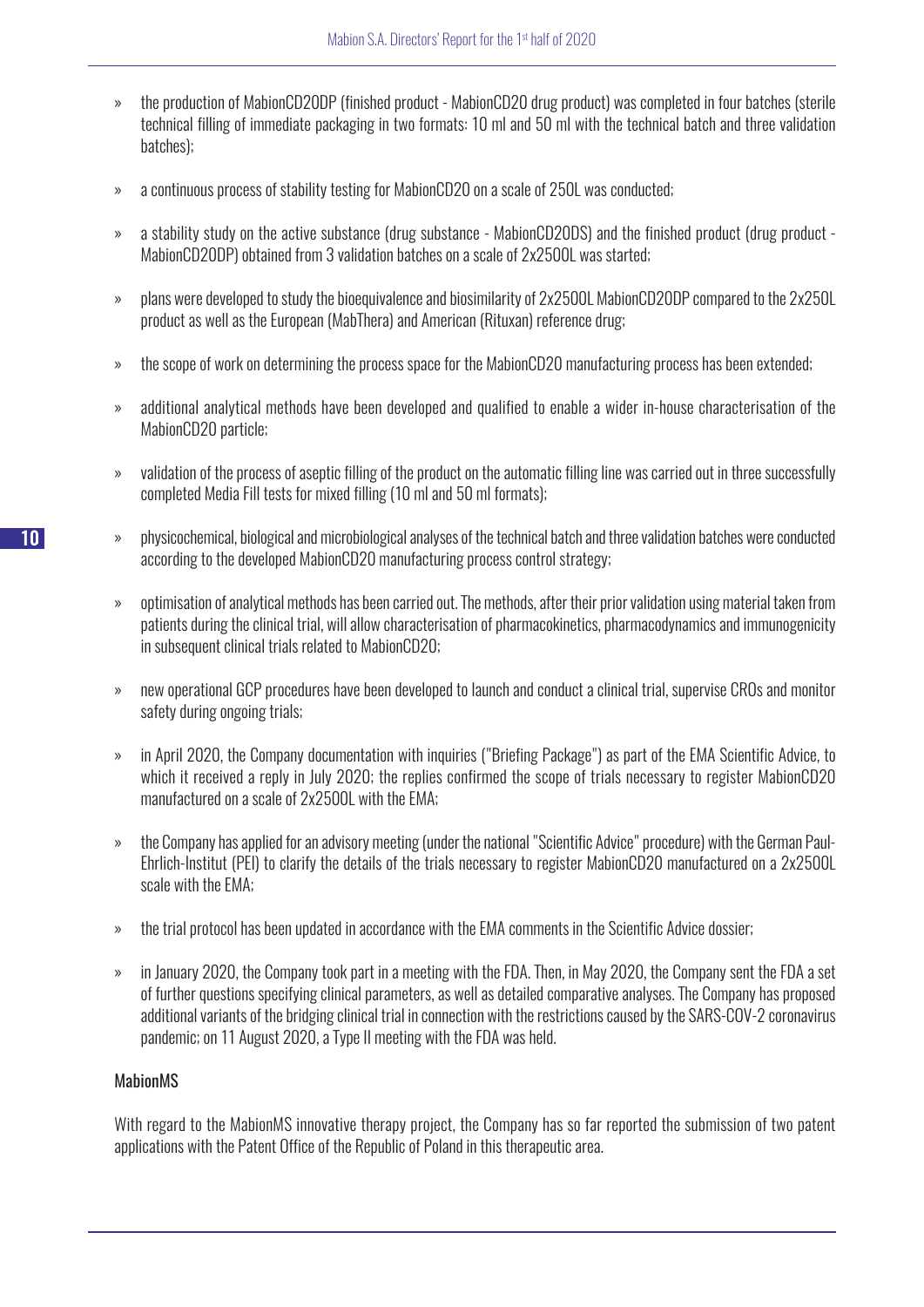In 2017, Mabion filed a European patent application with the Patent Office of the Republic of Poland (with the possibility of extension under the PCT procedure), based on which the Company applies for legal protection of its invention entitled "Combination Therapy of Multiple Sclerosis comprising a CD20 Ligand". The subject of the patent application is an innovative therapy for the treatment of multiple sclerosis patients using MabionCD20 antibody combined with other substances (MabionMS combination therapy project). In 2018, the Company filed an application with the European Patent Office in the Hague to extend patent protection for the above mentioned invention under the PCT procedure. In order to avoid a dangerous situation in which the Patent Office could accuse the Company of an attempt to double patent the same scope of protection, in March 2019 the Company withdrew its original European application in order to benefit from the protection granted on the basis of the international application (also covering the European area). This is a procedural step to optimise the process in consideration.

In 2018, the Company filed another patent application with the Patent Office of the Republic of Poland (with the possibility of extension under the PCT procedure) for the area of application of MabionCD20 in the treatment of patients with MS, entitled "Low aggregate anti CD20 ligand formulation". This is the second patent application in the area of use of MabionCD20 for the treatment of multiple sclerosis, constituting an innovative indication for the molecule. The said application concerns the use of MabionCD20 as a monotherapy.

In July 2020, the Company filed international patent applications for the invention entitled "Combination Therapy of Multiple Sclerosis comprising a CD20 Ligand" (combined therapy) to selected patent offices, which initiated a national and regional phase to obtain patent protection in several dozen countries. Based on statistics on multiple sclerosis in individual regions, as well as the potential of individual markets, Mabion submitted patent applications to selected patent offices covering countries such as the US, Canada, the UK, the EU and EFTA countries, Australia, New Zealand, Israel, Turkey, Russia, and several others. The start of the national and regional patent application phase in each country is the next step to obtain legal protection for this innovative therapy.

Currently, the Company is looking for partners for further work related to the development of the above-mentioned therapy.

In 2019, the Company prepared both a clinical trial synopsis and a Briefing Package. The content and regulatory assumptions of the project were consulted with external experts in the area of clinical trials in multiple sclerosis therapy. After consultation and approval of the final version of these documents, the Company submitted them to the EMA in August 2019 and received a response from the regulator confirming part of the assumptions. The event started the process of scientific consultations with the EMA in order to confirm the compliance of the project assumptions with the Agency's requirements. The consultation with regulators is a multi-stage process, which may consist of research and development reports and a round of Scientific Advice enquiries. The timing of reaching a consensus in the course of the consultation may be difficult to predict.

## MabionEGFR

The MabionEGFR project concerns the development of a drug for the treatment of patients with metastatic colorectal cancer showing expression of epithelial growth factor receptor (EGFR), with wild type RAS genes, and in patients with squamous cell carcinoma in the head and neck.

Within the scope of the project, the Company is in the process of developing technological bases and analytical tools. Part of the expenditure related to the development of the drug is co-financed from EU funds. With regard to the above project, in the first half of 2020, the Company continued its activities related to:

- » determining the scope of the quality target product profile (QTPP) for qualitative attributes of protein on the basis of the results of the analysis of the current pool of the reference product batches;
- » developing a reference material bank;
- » developing biological and physico-chemical analytical methods to characterise the protein obtained;
- » initial optimisation of the antibody purification conditions.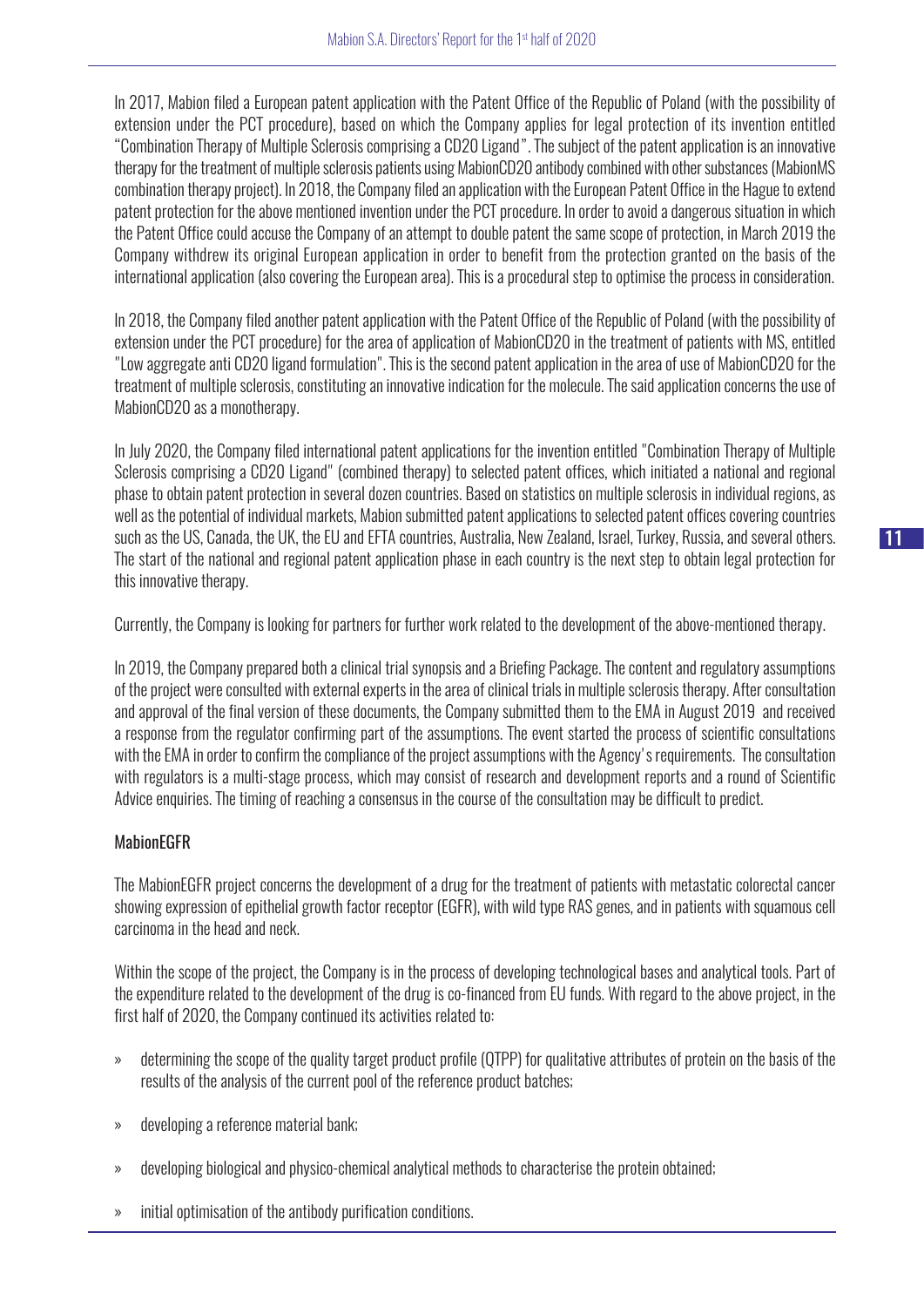At the same time, the Company successfully completed the first stage of the project co-financed by the National Centre for Research and Development (NCBiR), entitled "Development of a biotechnological drug through the development of an innovative monoclonal antibody of the IgG1 subclass with a reduced content of unfavourable glycosides against the reference drug directed against EGFR". The stage involved reaching a milestone in achieving a stable cell line producing a cetuximab biosimilar antibody. The company obtained the cell line and verified its stability. Detailed tests of the quality of the obtained protein were also carried out based on the available analytical methods. The results confirmed the achievement of the assumed goal of the project stage.

## Business development: Covax-19TM

On 14 September 2020 (an event after the balance-sheet date), Mabion announced that it entered into a Memorandum of Understanding with Vaxine Pty Ltd., an Australian biotech company, to work out arrangements for the process development, production and commercialization of Covax-19™ which is a possible vaccine for COVID -19 caused by the Sars-Cov-2 virus, with particular focus on the Polish and European Union markets.

Vaxine is developing Covax-19™, a potential COVID-19 vaccine based on a proven, scalable platform using recombinant insect cell-based protein. In combination with Vaxine's patented Advax™ adjuvant, Covax-19™induces an immune response of T cells against the jointly produced antigen. In various animal trials, Covax-19™ has proven to provide robust protection against COVID-19 infection.

In July this year, Vaxine started Phase I of its clinical trials on Covax-19™ to test the vaccine in 40 healthy volunteers. Based on the safety data from the initial study, regulatory authorities approved further clinical development of the vaccine.

The memorandum of understanding states that the parties are to negotiate and conclude, if they deem it appropriate, agreements concerning the manufacturing of Covax-19™ by Mabion, the process work to be carried out, and the commercialization of Covax-19™ by Mabion in agreed markets, and, prior to entering into agreements, to conduct mutual due diligence and cooperate in arranging future government or EU funding or reimbursement.

After the possible finalization of the cooperation agreement, Mabion would become a partner of Vaxine, leading the future clinical development, production and commercialization of the vaccine on the Polish and European markets.

As part of the intended cooperation, the companies plan to quickly launch further clinical trials in Europe, which will be possible thanks to the decisions of the European Medicines Agency (EMA) to speed up regulatory procedures in order to release safe and effective vaccines and drugs with the COVID-19 treatment indication as soon as possible.

The memorandum of understanding between Mabion and Vaxine is aimed at negotiating and concluding further agreements setting out the terms and conditions of cooperation, including those relating to clinical development, production and marketing of the vaccine. However, the memorandum is intentional and non-binding, and its conclusion does not prejudge the conclusion of an agreement or future cooperation of the parties. Either party may terminate the memorandum if the parties do not conclude the relevant agreements by 30 October 2020, or if, in the opinion of the party concerned, the outcome of the due diligence is negative.

## Retrofitting an existing plant

The investment, which is the subject of permit No. 301 for conducting business activity within the Łódź Special Economic Zone, consists in increasing the production capacity of the current plant and includes retrofitting of the existing production line 2x2500L, and purchase and installation of production equipment for the second production line 2x2500L, which will be located in the existing building. Under permit No. 301, the Company undertook to incur investment expenditures within the Zone amounting to at least PLN 20 million (within the meaning of § 6 of the Regulation of the Council of Ministers of 10 December 2008 on public aid granted to entrepreneurs operating on the basis of a permit to conduct business activity in the areas of special economic zones).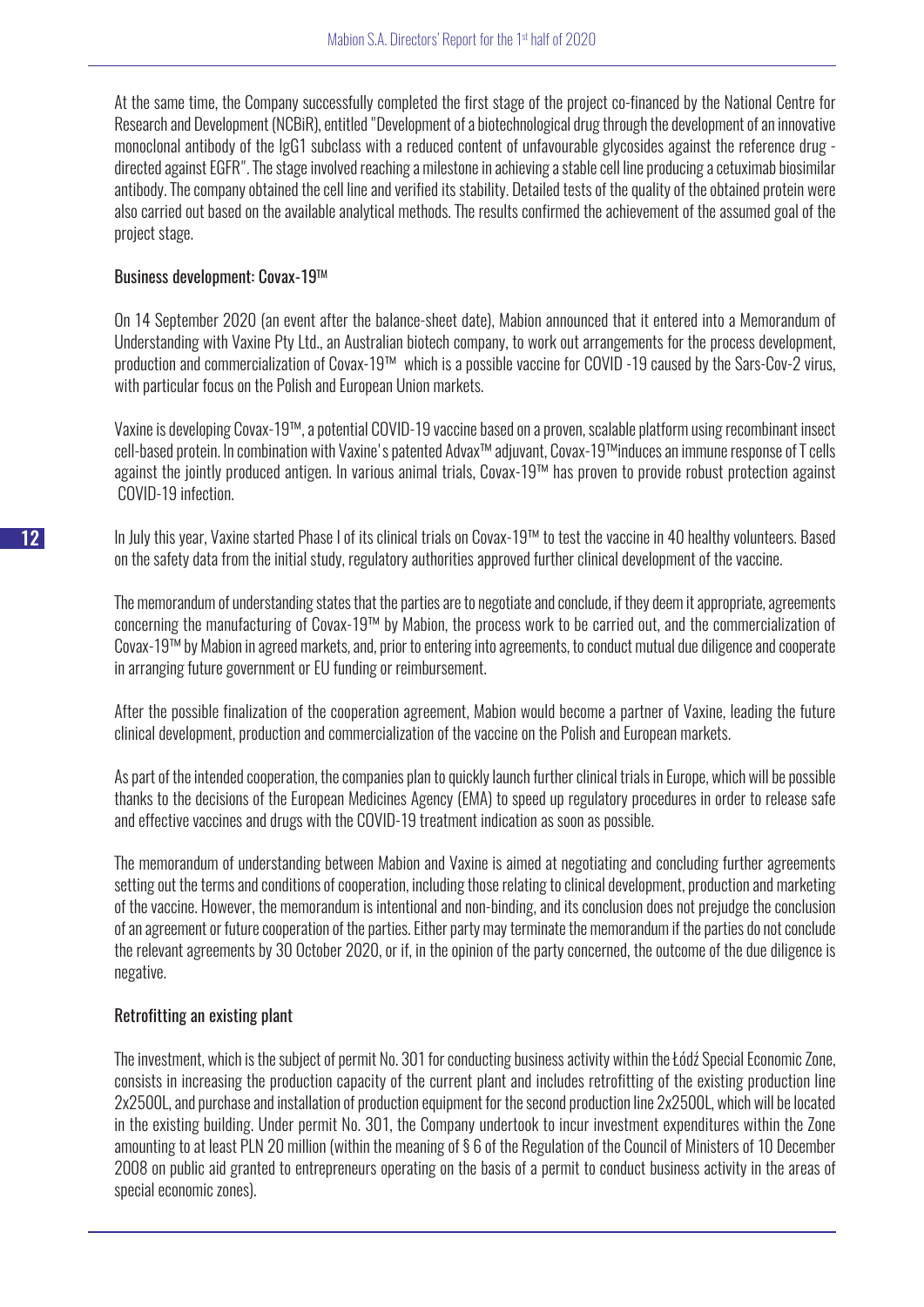On 7 February 2020, the Minister of Development gave consent, at the request of the Company, to amend permit No. 301 by extending the deadline for incurring investment expenditure from 31 December 2019 to 30 June 2021. The application for the above change resulted from the change of the schedule for the commencement of the Company's investment. The investment is planned to be completed by 31 December 2021.

On 23 June 2020, the Company received a control record concerning the implementation by the Company of the condition of permit No. 301 in the scope of maintaining employment in the Zone at the level of at least 100 employees in the period from 2 March 2017 to 1 March 2020. On the basis of the control activities, it was concluded that the aforementioned condition has been fulfilled.

Under permit no. 301, as of 30 June 2020, the Company incurred investment expenditure of PLN 2.8 million.

## Extension of the plant

In 2017, the Company commenced preparatory activities related to the expansion of the existing plant (MABION II), which will result in a significant increase in the Company's production and research and development capacities. A concept for the expansion of the Scientific-Industrial Complex for Medical Biotechnology was developed, and in 2018, the Management Board of the Company selected an international consortium of architectural and technological companies, to which it entrusted the development of a technological and construction design. In 2018, the Company received a decision of the Starost of Pabianice to approve the construction design and grant a building permit for the above mentioned investment, entitled "Scientific and Industrial Centre for Advanced Medical Biotechnology for Mabion S.A." together with the necessary infrastructure in Konstantynów Łódzki.

In 2019, work was underway to prepare detailed designs for all construction and installation industries. At the end of June 2020, all detailed designs have been prepared, and the process of checking and receiving them is now underway. In November 2019, an application for a replacement building permit was also submitted, allowing for increasing the volume of the building to the target size necessary for the Company to implement its investment plans, including increasing the Company's production and R&D capacity. On 12 February 2020, the Company received the decision of the Starost of Pabianice to change the above mentioned building permit.

Obtaining a building permit and completing the design works enable the commencement of work on the expansion of the existing plant; however, the moment of its commencement depends both on the situation of the Company, including possible leveraging of financing), as well as formal opportunities to enter non-European markets with MabionCD20 as well as other possible products including a vaccine (signed distribution agreements, formal regulatory approvals, etc.).

# 3.2. Description of significant achievements and failures of Mabion S.A. in H1 2020 and by the date of publication of the report

## Registration procedure for MabionCD20 with the European Medicines Agency (EMA)

On 13 January 2020, as a result of telephone consultations with the EMA, the Company planned to submit in January 2020 an answer to the list of questions received from the EMA in December 2019. This was to enable the Company to continue to process its registration application at the meeting of the Committee for Medicinal Products for Human Use (CHMP) on 24-27 February 2020.

On 28 January 2020, the Company received confirmation from a company contracted to deposit answers, that the Company's answers to the list of questions had been successfully submitted to the electronic system of the EMA. The answers concerned both authorisation applications – the basic application and the application in which the list of indications for the product does not include rheumatoid arthritis (duplicate application). The submission of the answers allowed the EMA to continue its evaluation of the applications., whereas due to the fact that the regulator has a number of tools at its disposal to ensure its discretion and the possibility of adjusting the solution individually to the needs of a given registration procedure, the Company has stressed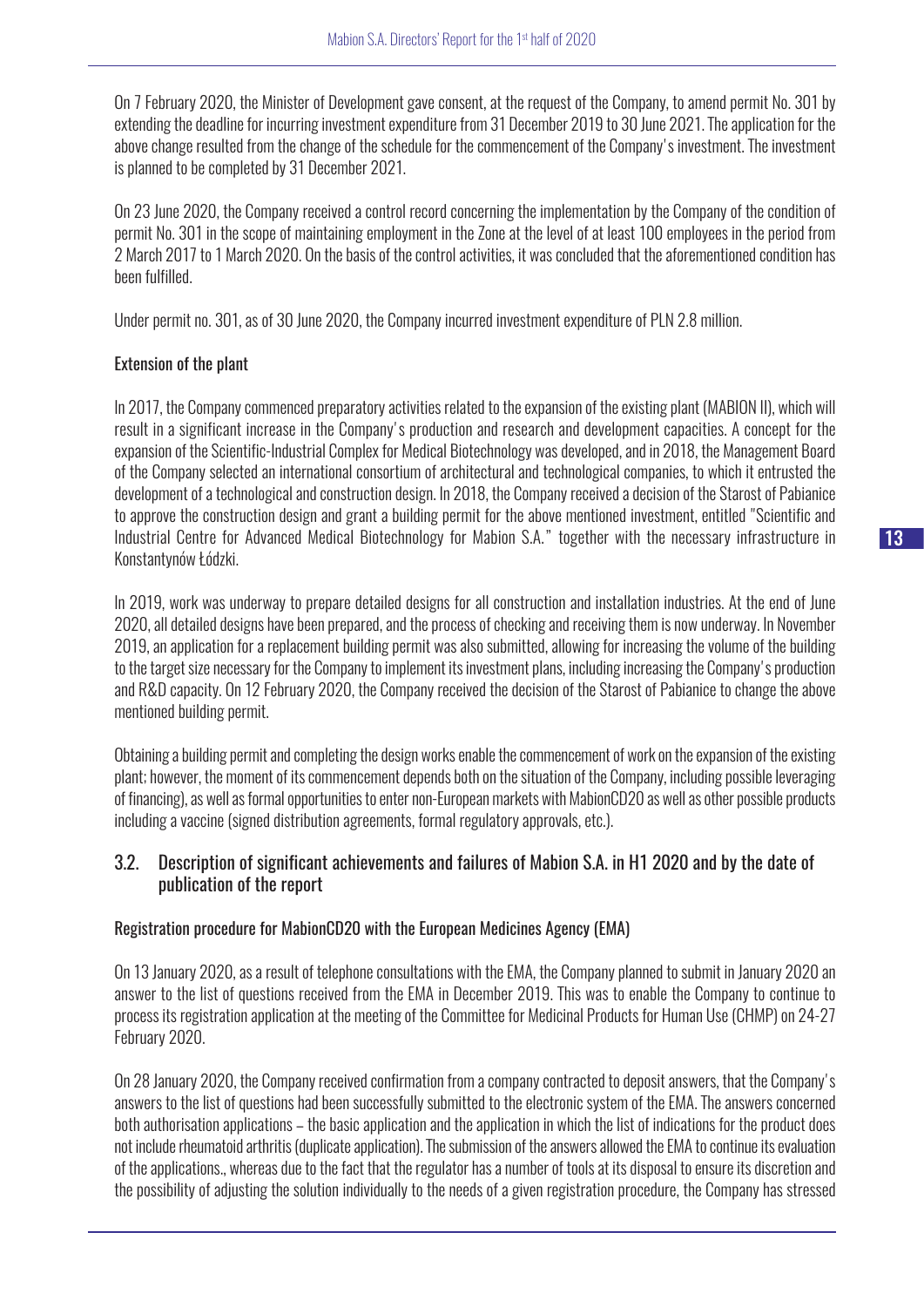that it had no influence on the assessment of the EMA and that there were a number of possible subsequent events - issuing a positive or negative decision, obtaining a list of additional questions (once or more), inviting to a round of oral answers (once or more), withdrawal of the application by the Company and its resubmission after additions, or other events not envisaged at that stage by the Company.

On 13 February 2020, the Company received from the EMA a list of issues to be presented at the CHMP meeting, which was scheduled for 24–27 February 2020. On 26 February 2020, the Management Board of the Company participated in the meeting of CHMP together with the team, presenting the issues indicated by EMA in the invitation (oral explanation).

The Company informed about the above events in Current Reports no. 2/2020 of 13 January 2020, no. 7/2020 of 28 January 2020, no. 11/2020 of 13 February 2020 and no. 13/2020 of 26 February 2020.

# Consultation with the Food and Drug Administration (FDA)

On 22 January 2020, a Type 3 BPD (Biosimilar Biological Product Development) meeting with the Food and Drug Administration (FDA) was held on the registration and marketing authorisation of MabionCD20 in the USA. The purpose of the meeting was to obtain confirmation of the regulatory strategy for the possibility of applying for registration of MabionCD20 in the United States of America. During the meeting, there was a productive discussion on the data needed to apply for registration in the USA for all indications of the reference drug. The company was invited to contact the FDA on a regular basis in order to smoothly implement activities aimed at filing the registration application in the USA. The Type 3 BPD meeting was a stage of implementation of activities aimed at obtaining registration of MabionCD20 in the USA, however, holding it does not guarantee a positive effect of these activities.

On 14 February 2020, the Company received from the FDA a summary of the Type 3 Biosimilar Biological Product Development (BPD) meeting with the FDA held on 22 January 2020 and attended by representatives of the Company and the FDA. The purpose of the meeting was to obtain confirmation of the regulatory strategy for the possibility of applying for registration of MabionCD20 in the United States of America. The Company has proceeded to analyse the document received and the applications and guidelines contained therein, as well as to assess their impact on the actions planned by the Company to date to register and admit the drug to trading in the USA. The Company has reserved that the process of registration and approval of the drug for marketing in the United States was multi-stage and it cannot be ruled out that additional requirements related to product approval by the FDA might appear in the future.

The Company informed about the above events in Current Reports no. 4/2020 of 22 January 2020 and no. 12/2020 of 14 February 2020.

On 28 August 2020 (an event after the balance-sheet date), the Management Board informed that the Company received a summary of the Type 2 BPD meeting with the FDA on the registration and marketing authorisation of MabionCD20 in the USA. The purpose of the meeting was to clarify the details of clinical development of MabionCD20 for the US market. The Company received confirmation from the Agency of a number of proposed clinical programme parameters, including the ability to use the significant data packages generated for the approval of MabionCD20 in the EU. This confirms previous consultations in which the Agency indicated that it was not necessary to conduct a completely separate development programme for MabionCD20 to market the drug in the US. In addition, the Company has begun to verify with the Agency whether it is possible to apply an innovative regulatory strategy that allows for an earlier initial application for registration than originally envisaged and proposed by the Agency. The Company accepted the Agency's suggestion to clarify the details of this approach at another separate meeting. The arrangements are non-binding for the Agency. The Company informed about this event in current report no. 32 on 28 August 2020.

## Permit to conduct business activity within an economic zone

On 7 February 2020, the Company received the decision of the Minister of Development on the change of permit no. 301 obtained in January 2017 to conduct business activity in the Łódź Special Economic Zone ("Zone"). By virtue of the above mentioned decision, at the request of the Company, the deadline for incurring investment expenses in the amount of at least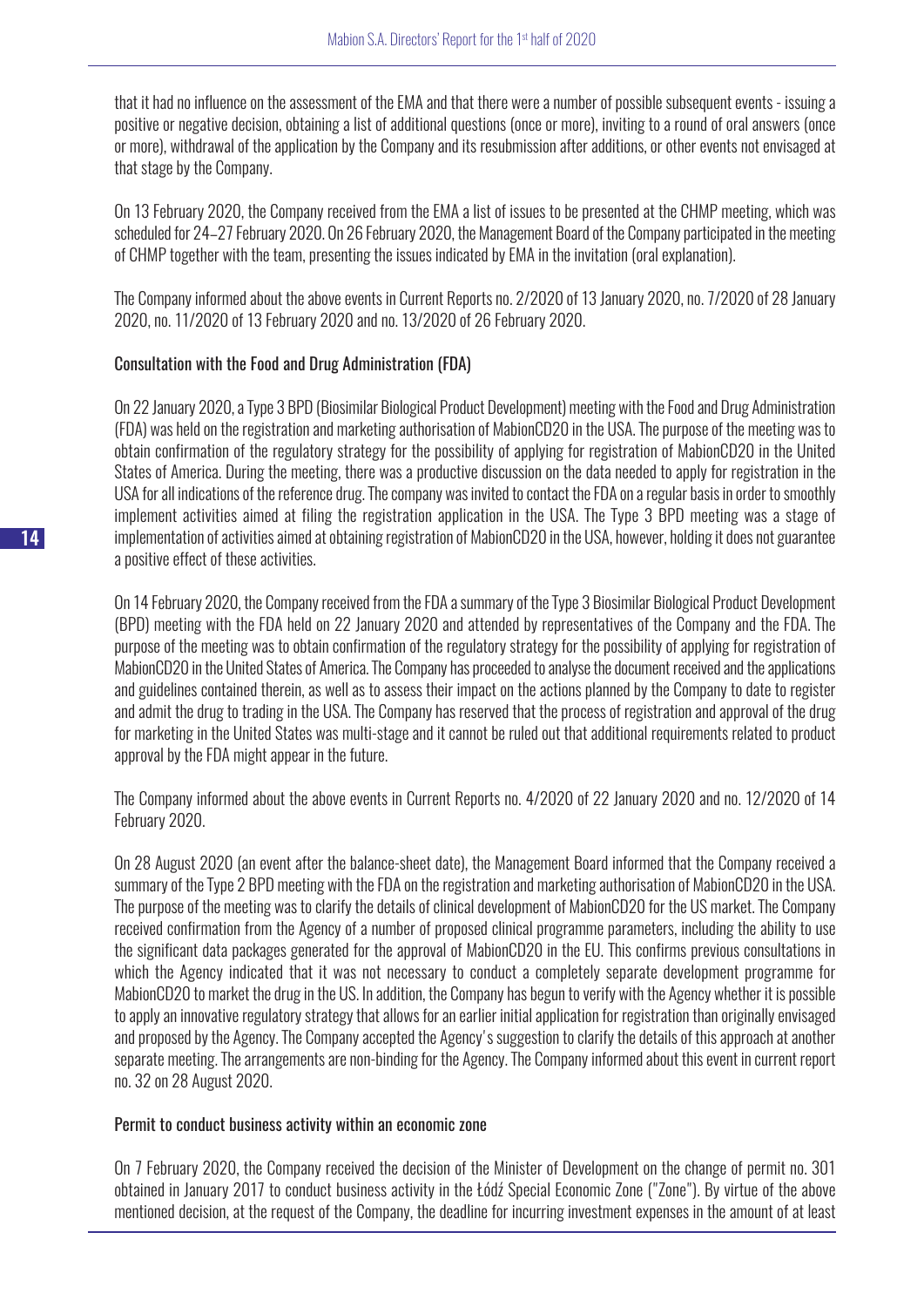PLN 20 million in the Zone within the meaning of § 6 (1) of the Regulation of the Council of Ministers of 10 December 2008 on public aid granted to entrepreneurs operating on the basis of a permit to conduct business activity in the areas of special economic zones was extended from 31 December 2019 to 30 June 2021. The application for the above change resulted from the change in the schedule of the Company's investment commencement. At the same time, the deadline for completion of the investment planned for 31 December 2021 did not change.

On 23 June 2020, the Company received a control record concerning the implementation by the Company of the condition of permit no. 301 to conduct business activity in the Łódź Special Economic Zone (the Zone) in terms of maintaining employment in the Zone at a total of at least 100 employees in the period from 2 March 2017 to 1 March 2020. On the basis of the control activities, it was concluded that the aforementioned condition has been fulfilled. The remaining conditions of the above mentioned permit are: to incur the above-mentioned investment expenditure in the Zone and to complete the investment by 31 December 2021.

The Company informed about the above events in Current Reports no. 9/2020 of 7 February 2020 and no. 26/2020 of 23 June 2020.

# Change of the building permit for the Science and Technology Centre

On 12 February 2020, the Company was informed of a decision of the Pabianice District Governor to change the building permit for the construction of the building under the investment called "Scientific and Industrial Centre for Advanced Medical Biotechnology for Mabion S.A." together with the necessary infrastructure in Konstantynów Łódzki, of which the Company informed in Current Report no. 60/2018 of 14 November 2018. The change consists in increasing the cubic capacity of the building to the target size necessary for the Company to implement its investment plans, including increasing the Company's production and R&D capacity. The Company informed about the event in Current Report no. 10/2020 of 12 February 2020.

# Change of the regulatory strategy for MabionCD20 in the EMA and withdrawal of registration applications

On 16 March 2020, the Company's Management Board decided to modify the regulatory strategy for MabionCD20 pursued in the procedures carried out with the EMA. The main change is to obtain a marketing authorisation in the EMA directly for the medicine manufactured on a large commercial scale as opposed to the two-year strategy pursued so far (obtaining a small scale marketing authorisation and then on the basis of a variation, obtaining large scale authorisation). The Company's Management Board made its decision on the basis of the opinion of external consultants received on 16 March 2020 and the recommendation of the Company's Supervisory Board. The change of strategy is related to the withdrawal of registration applications submitted on 1 June 2018 and 6 May 2019.

On 30 March 2020, the EMA website published information confirming the withdrawal of the Company's registration applications submitted in June 2018 and May 2019. The confirmation of the withdrawal of the registration application by the Company has ended the previous registration procedure initially based on a two-year strategy (obtaining approval for a small scale and then submitting a variation for a large scale manufacturing process). Although the Company responded to the vast majority of queries for additional information, in light of the Company's objective of registering a product based on a high quality, commercially attractive large-scale production process, the Company, given its interactions with the EMA to date, decided that the data will be revised in future application, and therefore the applications for the small-scale manufacturing process were withdrawn.

In line with the Company's intention the new application, in which the target scale will be evaluated by the Agency, was to be be submitted after obtaining validation and biosimilarity data of the product coming from the large production scale. However, the scope and format of the new applications will first be consulted with EMA representatives as part of the Scientific Advice procedure in order to adapt them to the Agency's expectations, which will streamline the registration procedure. For procedural and formal reasons, the Company could not proceed with the applications submitted earlier with additional data on the large scale. In the opinion of the Company's Management Board, the change of strategy was the most optimal path in terms of both cost and time of product registration and the possibility of commercialising MabionCD20 in the European Union.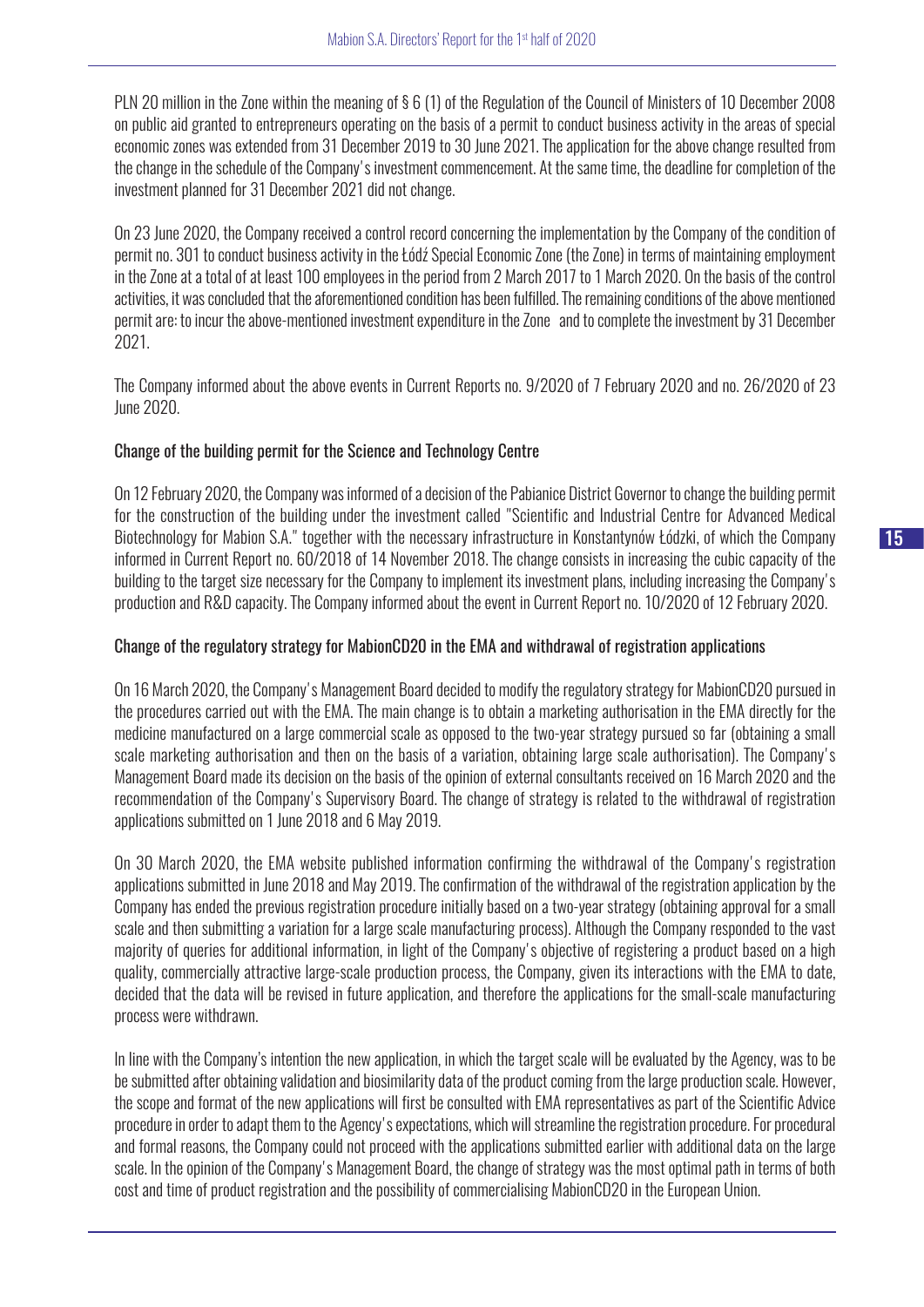The decision did not affect the original schedule of work on the large-scale manufacturing validation and bridging clinical trial as well as work on registering MabionCD20 in the US market. At the time of the decision to change the strategy, work was underway to launch the 3rd large-scale production validation batch.

The Company informed about the above events in Current Reports no. 15/2020 of 16 March 2020 and no. 19/2020 of 30 March 2020.

On 30 March 2020, the EMA published a "Questions and Answers" document ("Q&A"), containing a short summary of the process, but details of the completed registration procedure (European public assessment report, EPAR), in line with the EMA regulations, were published by the regulator on 25 June 2020. The EPAR will be based on the latest CHMP-approved version of the assessment report (version from Day 195 of the registration procedure), which identified more unresolved issues than those pending at the time of withdrawal of the application, and therefore the report will not reflect the most current status of the completed procedure. While the Company considered all other questions to be current based on the data available at the time of drawing up the last approved version of the assessment report (Day 195), the Company has since then made significant progress towards the submission of a new marketing authorisation application based on a high quality production process for a commercial scale.

#### Arrangements for financing the Company's operations

On 16 March 2020, the Supervisory Board held a meeting with representatives of the Management Board of the Company, at which a discussion took place on the financing of the Company's activities in light of the new regulatory strategy for MabionCD20 as part of the procedures carried out with the EMA. The Company's Management Board received supporting documents from the Company's main (founding) shareholders ("Shareholders"), according to which the Shareholders declared to inject capital in the Company in an amount not lower than PLN 15 million in 2020. The capital injection, in accordance with the Shareholders' declaration of 16 March 2020, will take place in 2020 in tranches, in response to the Company's financial needs. The recapitalisation of the Company may take place by taking up new issue shares or using debt instruments. The Management Board of the Company adopted supporting documents from the Shareholders and decided to start activities aimed at obtaining debt financing, which will enable effective implementation of the new strategy of registration of MabionCD20 with the EMA. In the opinion of the Company's Management Board, it should be possible to obtain external debt financing thanks to the strong support it received from the Company's major shareholders. In addition, the Company does not preclude seeking and using other sources of funding such as grants, subsidies from the EU funds, targeted funds for new projects or other options depending on the Company's needs and capabilities. The Company informed of the event in Current Report no. 16/2020 dated 16 March 2020.

## Information on the impact of the SARS-CoV-2 coronavirus pandemic on the Company's operations

On 16 March 2020, in connection with the epidemic emergency introduced in Poland and the SARS-CoV-2 coronavirus pandemic announced by the WHO (World Health Organization) worldwide, the Management Board of Mabion S.A. provided information on the possible impact of this situation on the Company's operations. The Management Board identified that the Company's operations may be temporarily affected by reduced availability of employees and, consequently, delays in research and development processes, due to the need to introduce home office for certain positions. The Management Board indicated that it has some control over the pace and continuity of manufacturing processes, but it cannot be ruled out that the introduction of home office for certain positions and the potential for disturbances in the supply chain integrity of certain components, materials and machinery and equipment will temporarily slow down R&D and manufacturing processes. At the same time, the Company's Management Board stressed that the Company's processes are focused on maintaining progress and completing work on the MabionCD20 validation, enabling the transition to the next stages of research on the medicinal product manufactured on a large scale (i.e. stability and analytical similarity studies). At the time of publication of the current report, this work was proceeding smoothly, according to the planned schedules, and there were no delays in the delivery of components, materials, machinery or equipment. However, it could not be excluded that such delays may occur in the future. The Management Board of the Company also recognized the risks associated with the liquidity disruption in the markets resulting from the spread of the SARS-CoV-2 virus and the consequent possible restriction of the Company's access to funding. In addition, the Company has noted potential shifts in administrative processes, including both in the area of decisions of the authorities regulating the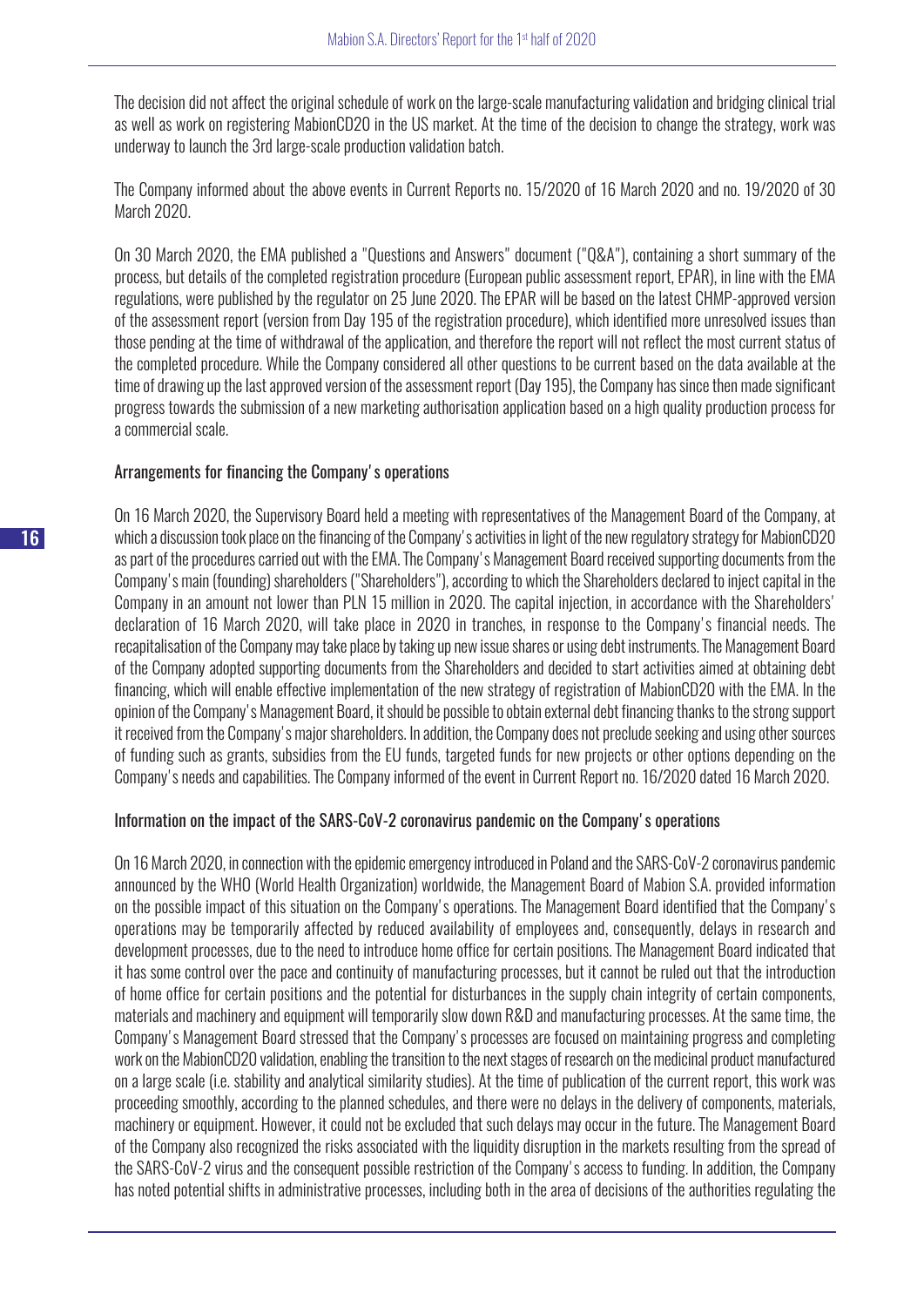release of medicinal products to the market and in the area of decisions of public bodies granting and settling subsidies and grants or VAT refunds. At the moment of submitting the current report, as well as until the date of publication of this interim report, the Management Board did not receive any information from the indicated authorities concerning any shifts in the processes underway. The Management Board further observed that the persisting pandemic, including, among others, passenger traffic limitation, might contribute to a temporary need to reduce the Company's marketing activity in the area of business development, as well as the suspension of key business decisions as part of ongoing talks. Due to the high dynamics of the events, the Company's Management Board monitors the situation on an ongoing basis, and the Company complies with all applicable administrative decisions. The Company informed about the impact of the SARS-CoV-2 virus spread on the operations of Mabion S.A. in Current Report no. 17/2020 of 16 March 2020. Information on the current impact of SARS-CoV-2 on the Company's operations is presented in point 4 of this report.

#### Intention to carry out the issue of U and V series shares of the Company

On 18 May 2020, the Company's Management Board decided to issue up to 1,907,281 U-series ordinary bearer shares of the Company with a nominal value of PLN 0.10 each, in order to increase the share capital of the Company. On 18 May 2020, the above decision was also positively assessed by the Company's Supervisory Board. In connection with the above, the Company proposed an item in the agenda of the Ordinary General Meeting of the Company providing for the adoption of a relevant resolution.

On 15 June 2020, the Ordinary General Meeting of the Company (OGM) adopted a resolution on increasing the Company's share capital by an amount not lower than PLN 0.10 and not higher than PLN 190,728.10 to the amount not lower than PLN 1,373,027.30 and not higher than PLN 1,563,755.30 by issuing not less than 1 but not more than 1,907,281 ordinary bearer shares with a nominal value of 0.10 PLN each.

The purpose of the planned issue is to obtain additional financing for the Company's working capital, and in particular to accelerate the development of MabionCD20 and to achieve the milestones aimed at submitting a marketing authorisation application for MabionCD20 to the EMA as soon as possible. In addition, the Company will continue the required development work to obtain registration in the US. The capital obtained will allow Mabion S.A., a fully integrated company certified in the field of Good Manufacturing Practice (GMP), to further develop based on the Company's previous experience, a solid quality process, experienced and qualified personnel, as well as technological capabilities.

The shares shall be issued in the form of a private placement within the meaning of Art. 431 §2(1) of the Commercial Companies Code, carried out by way of a public offering exempt from the obligation to publish a prospectus within the meaning of the relevant provisions of the law, or another information or offering document for the purposes of such an offering. In particular the selection of investors to whom offers to acquire shares will be made shall take into account the book-building process or another process aimed at acquiring entities holding shares. In the interest of the Company, all existing shareholders of the Company have been deprived of their pre-emptive rights to all new issue shares in full. The Management Board of the Company has been authorized to determine the issue price of shares, however, the issue price of one share may not be lower than 90% of the average market price of the Company's shares, being the arithmetic mean of the average daily prices of the Company's shares weighted by the volume of trade (excluding holding transactions) from the period of 30 days preceding the date of commencement of the book-building process or another process aimed at acquiring entities taking up shares, during which the Company's shares were traded on the regulated market. Share subscription agreements may be concluded no later than 6 months from the date of adoption of the resolution, that is no later than 15 December 2020. U series shares will be dematerialized and will be subject to application for admission and introduction to trading on the regulated market operated by the Warsaw Stock Exchange.

As a consequence of the above, on 15 June 2020, the OGM also adopted a resolution on a conditional increase of the share capital by not more than PLN 5,595.40 through the issuance of not more than 55,954 V series ordinary bearer shares and the issuance of not more than 55, 954 D series registered subscription warrants, entirely addressed to the European Investment Bank (EIB), to perform the agreements concluded with the EIB in 2019 (financing agreement and warrant agreement), obliging the Company to issue and offer to the EIB a specific number of subscription warrants in case the Company's share capital is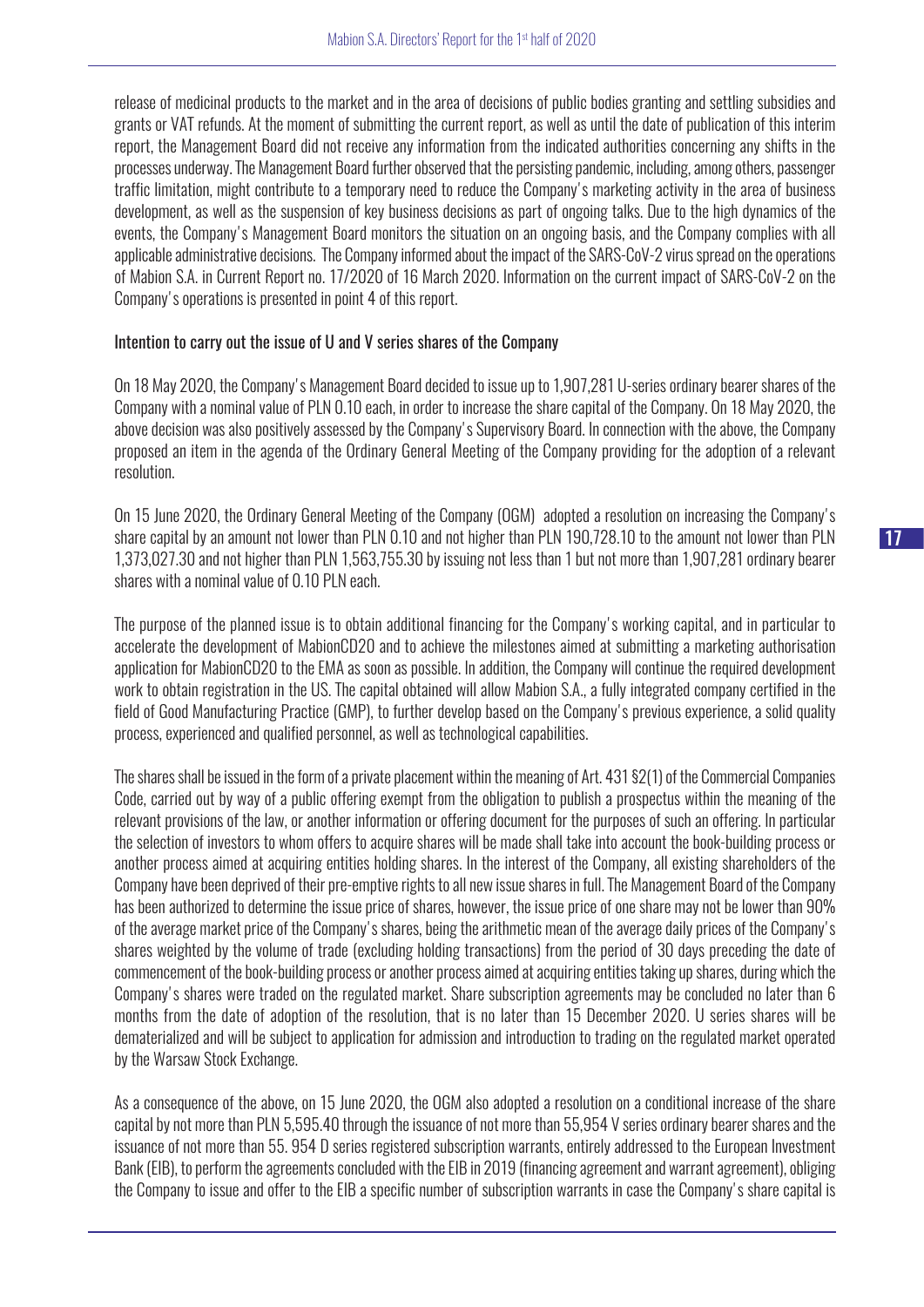increased. In accordance with the provisions of the warrant agreement and the resolution of the OGM, the issue price of one V series share will be PLN 0.10 and the subscription warrants will be issued free of charge. The right of the holders of subscription warrants to subscribe for V series shares may be exercised until 29 November 2029 on the terms and conditions specified in the resolution of the OGM.

The Company informed about the above events in Current Reports no. 21/2020 of 18 May 2020 and no. 23/2020 of 15 June 2020. Until the date of publication of this report, amendments to the Company's Articles of Association related to the above resolutions of the OGM were not registered in the National Court Register.

## "Scientific Advice" consultation with EMA

On 1 July 2020 (an event after the balance-sheet date), the Company received a written response from the EMA under the Scientific Advice procedure (i.e. scientific consultations with EMA representatives) concerning the Briefing Package submitted by the Company in April 2020. The document contains the Agency's response to the individual assumptions of the Company concerning the new registration process of MabionCD20. In particular, in refers the scope of data to be included in the new registration applications, as well as actions required to generate such data proposed by the Company. In the opinion of the Company, the consultation with the EMA allows for a significant reduction of uncertainty and regulatory risks, as well as for optimisation of the time and effort required for the submission of a marketing authorisation application (MAA) and its regulatory review. However, the Company points out that due to the specific responsibilities of regulatory authorities the content of the document is subject to interpretation, which creates some risk of discrepancies in interpretation. The Company informed about the event in Current Report no. 28/2020 of 1 July 2020.

## Preliminary assumptions for the second registration application for MabionCD20 to the EMA

On 9 July 2020 (an event after the balance-sheet date), the Management Board of the Company, after internal analyses, consultations with external experts and arrangements with the Supervisory Board of the Company, adopted preliminary framework assumptions concerning the scope and schedule of work necessary to submit a new marketing authorisation application (MAA) for the product. As at the date of publication of the current report, the validation of the large-scale manufacturing process of MabionCD20 based on three validation batches was completed. Initial analytical tests prove that the batches produced meet the requirements for all quality attributes analysed at the DS level. In addition, the Company has started product stability tests, and will soon start biosimilarity and bioequivalence tests. In order to broaden the scope of analytical data presented in the registration application, the Company is considering the production of additional batches, so that the marketing authorisation application will ultimately be based on data from at least four to five large scale product batches. In the Company's opinion, presenting a broad package of analytical data would significantly reduce the residual regulatory risk.

In addition to generating the analytical data package, the Company intends to conduct a smaller-scale bridging clinical trial (Phase I/II trial) for the purposes of the registration dossier, which, in the Company's opinion, is required to demonstrate comparability and at the same time will make it possible to reduce the aforementioned risk, thus reducing the costs and duration of the preparation stage for the registration process. The Company has developed a draft protocol for the bridging clinical trial (3-arm clinical trial, scope of study: safety and pharmacokinetics, indication: rheumatoid arthritis, scale: estimated >80 patients per arm), which will aim to confirm the biosimilarity between MabionCD20 and MabThera and Rituxan. Based on the above assumptions, the Company estimated that the work to obtain the data necessary to submit a new marketing authorisation application, including a bridging study, will be completed before or in early 2022. The planned activities according to the Company's best estimates involve a net outlay of approximately PLN 75-85 million over the assumed period of time, of which approximately 70% will be R&D costs (estimates include the bridging study). The remaining expenditure is made up of production and maintenance costs (additional validation batches), costs of the regulatory process (including fees to the EMA) and expenditure on quality assurance and control. Estimates do not include costs of day-to-day operations and capital expenditure related to capacity expansion. The Company does not exclude the possibility of modifying the above mentioned assumptions if such a need arises. The Company's objective is to respond quickly and decisively to any needs arising from the registration process in order to mitigate regulatory risk while maintaining the cost of the process at a level that can be financed by the Company and to conduct the product registration procedure as soon as possible. The above assumptions may change in the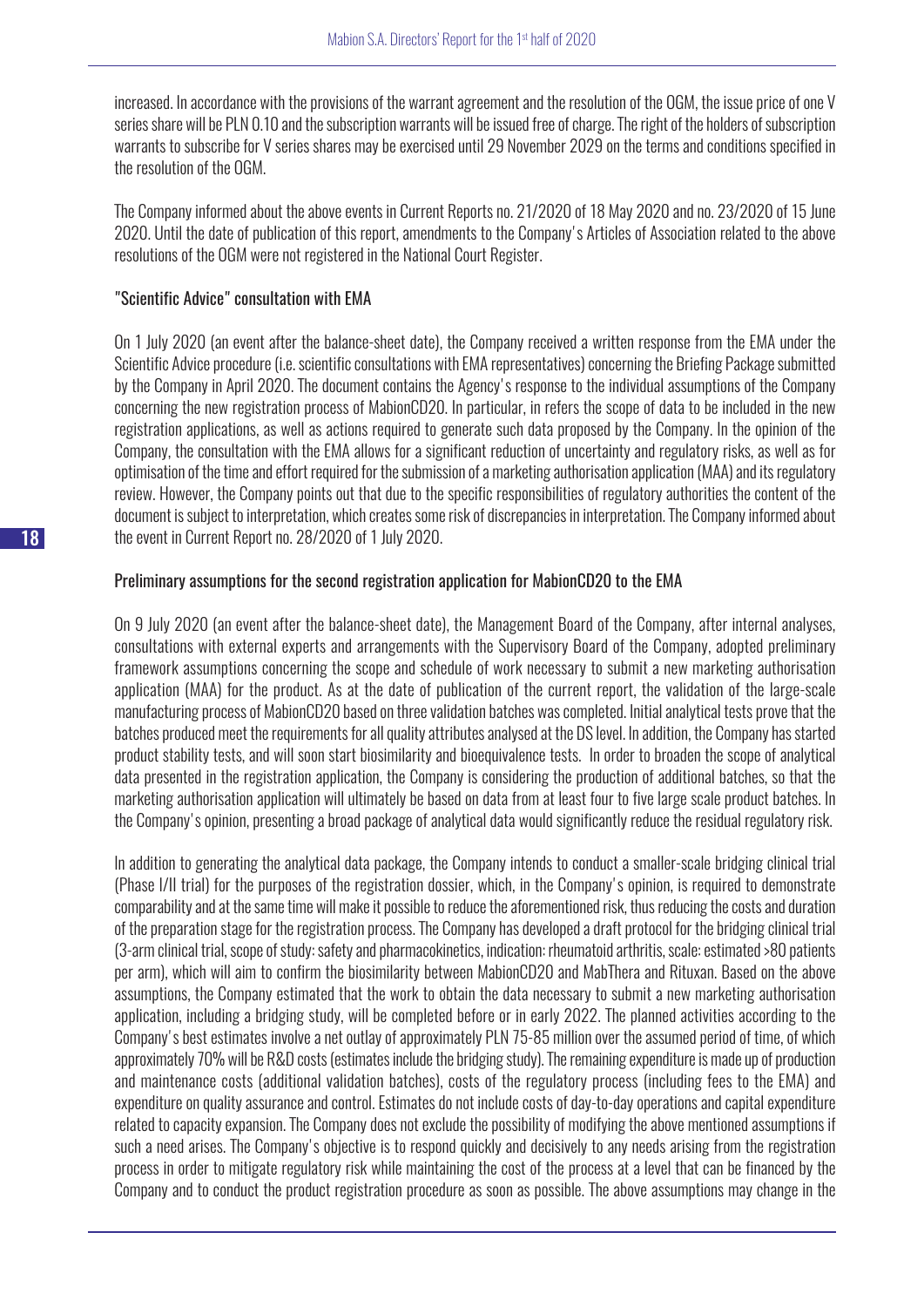future due to the fact that they are based on a number of factors that may affect the time frame, including factors beyond the Company's control (such as the speed of recruitment in clinical trials). Moreover, the assumptions made and actions performed do not guarantee product registration. The Company informed about the event in Current Report no. 29/2020 of 9 July 2020.

#### Loan agreements with the shareholders of the Company

On 15 July 2020 (an event after the balance-sheet date) the Company concluded with Glatton Sp. z o.o. - a related party and a shareholder holding directly and indirectly a total of 11.85% of the Company's share capital - a loan agreement in the amount of PLN 15 million, in order to refinance the revolving credit facility granted to the Company in 2018 by Santander Bank Polska S.A. The Company informed about the granting of the revolving loan in Current Report no. 55/2018 of 17 July 2018, however, under the credit agreement the Company used only the amount of PLN 15 million. The loan agreement with Glatton Sp. z o.o. entered into force on 16 July 2020. The Company's Supervisory Board gave its consent to conclude the loan agreement. The loan forms an additional financing not included in the financing declared on 16 March 2020 by the Company's main shareholders. According to the loan agreement, the Company is obliged to repay the loan by 31 December 2020. However, the parties allow for the possibility of extending the aforementioned deadline. The interest rate on the loan was agreed on market conditions as a variable interest rate based on WIBOR 3M increased by a margin. The loan is secured by: a mortgage on a real estate located in Konstantynów Łódzki up to the amount of PLN 45 million with priority right over other potential mortgage creditors and a statement on submission to enforcement in the form of a notarial deed. Subject to the mortgage referred to above, the nominal value of the collateral for the benefit of the lender will be jointly equal or higher than 150% of the loan amount.

On 12 August 2020 (an event after the balance sheet date), the Management Board of the Company, having obtained relevant consents of the Supervisory Board, concluded, with Twiti Investments Ltd. and Glatton Sp. z o.o. (Lenders), loan agreements up to the total amount of PLN 15 million. Entering into the agreements implements the Company's shareholders' declaration of 16 March 2020 on the recapitalization of Mabion S.A. The loans may be paid out by the Lenders to the Company in tranches, in amounts and on dates set by the parties in separate schedules of payments, with the Lenders paying out tranches each time upon written request of the Company. The interest rate on the loans, the same for each of the agreements, has been agreed upon on market terms as a variable interest rate based on WIBOR 3M plus margin. The loans shall be repaid by way of conversion into U-series shares to be issued under the terms and conditions established by the resolution of the Ordinary General Meeting of the Company dated 15 June 2020 (share subscription agreements in accordance with the resolution of the OGM should be concluded not later than 15 December 2020) or repaid in cash not later than 31 March 2021).

The Company informed about the above events in Current Reports no. 30/2020 of 15 July 2020 and no. 31/2020 of 12 August 2020.

# Conclusion of a memorandum of understanding regarding potential cooperation on development, production and commercialization of a Covid-19 vaccine candidate

On 14 September 2020 (an event after the balance-sheet date), the Company concluded a Memorandum of Understanding ("MoU") with Vaxine Pty Ltd. based in Australia ("Vaxine") to make arrangements with respect to the process development, production and commercialization of the Covax-19™ product which is a possible vaccine for Covid-19 disease caused by the Sars-Cov-2 virus ("Product"), with particular emphasis on the Polish and European Union markets. Vaxine is an Australian biotechnology company focusing on the development of innovative vaccines against seasonal and pandemic influenza, Covid-19, hepatitis B and Japanese encephalitis. Covax-19™ is a product developed by Vaxine based on a scalable vaccine platform using recombinant insect cell-based protein combined with the patented Advax™ adjuvant to enhance both the antibody and immune response of T-cells against the commonly administered antigen. Covax-19™ is currently in Phase I of clinical trials and also has the appropriate approvals to start Phase II of clinical trials in Australia after the results of Phase I have been obtained.

The MoU provides that the parties are to negotiate and conclude, if they deem it appropriate, agreements regarding Mabion's manufacture of the Product, the process work to be performed, and Mabion's commercialization of the Product in agreed markets, and, prior to concluding agreements, to carry out mutual due diligence and cooperate in arranging future government or EU funding or reimbursement.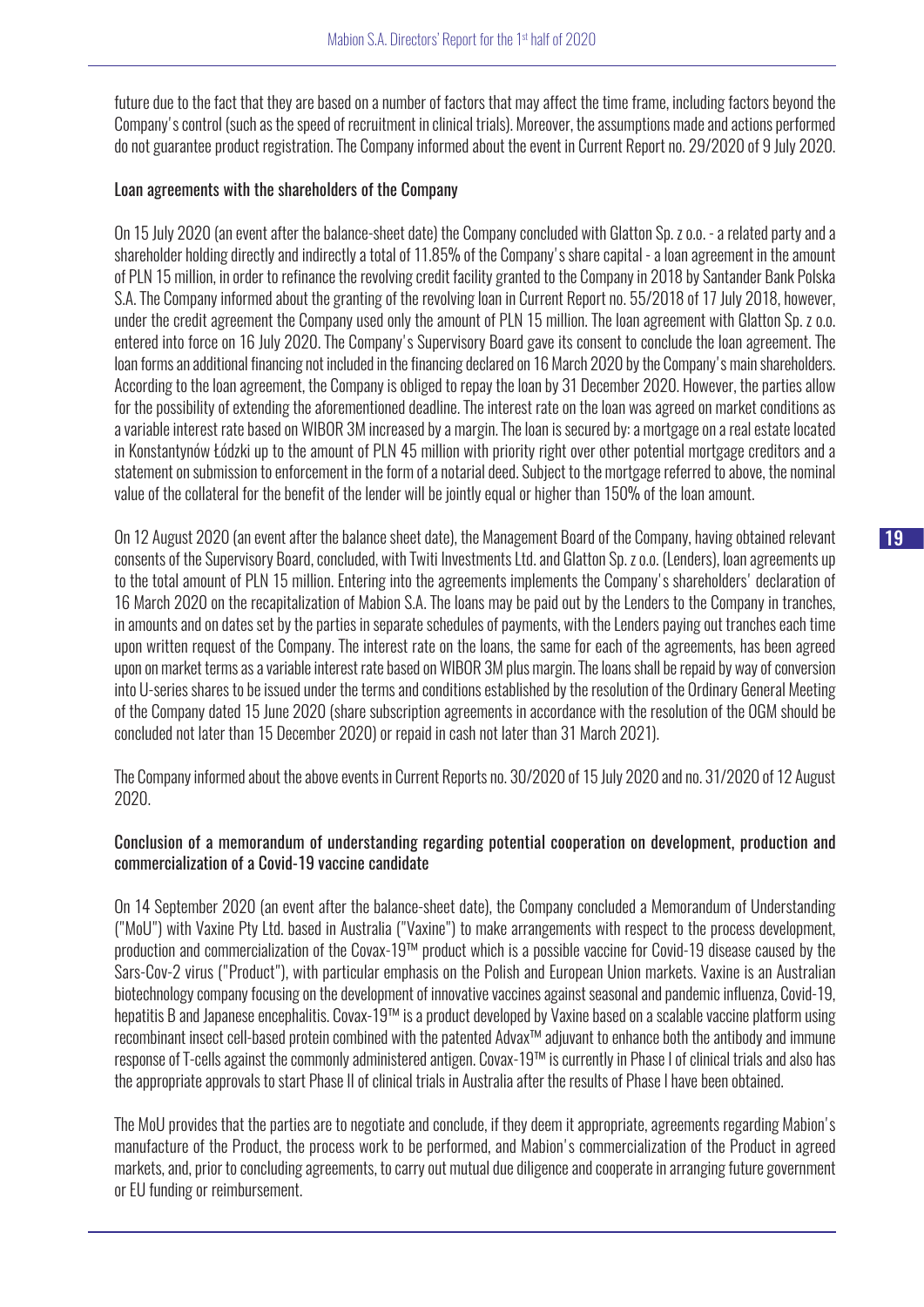The Company has reserved that the MoU is intentional and non-binding, and its conclusion does not prejudge the conclusion of an agreement or cooperation of the parties in the future. Either party may terminate the MoU if the parties do not conclude the relevant agreements by 30 October 2020 or if, in the opinion of the party concerned, the outcome of the due diligence is negative. At the same time, the Company has assured that the potential establishment of the above cooperation will not have a negative impact on the implementation of the Company's current projects, and in particular, it has assured that the development and commercialization of MabionCD20 will remain its priority. The Company informed about this event in its Current Report no. 34/2020 of 14 September 2020.

# 3.3. Transactions with related parties

In the first half of 2020, the Company did not conclude transactions with related parties on terms other than market terms.

In the first half of 2020, the surety granted to the Company in 2018 by Glatton Sp. z o.o. (an entity related to the Company) was in force in the amount up to 45 million PLN. The surety related to the revolving credit agreement of 17 July 2018 concluded by the Company with Santander Bank Polska S.A. (formerly Bank Zachodni WBK S.A.) for a period of two years to finance the Company's operations. In 2020, the Company signed on market conditions an agreement with Glatton Sp. z o.o., the abovementioned affiliate, regulating the principles of payment by virtue of the surety granted, referred to above. Then, on 15 July 2020 (an event after the balance-sheet date) the Company concluded a loan agreement with Glatton Sp. z o.o. in the amount of PLN 15 million to refinance the revolving loan granted to the Company in 2018 by Santander Bank Polska S.A. The funds received were used to repay, on 17 July 2020, the entire debt under the loan contracted with Santander Bank Polska S.A. Thus, the surety of Glatton Sp. z o.o. referred to above ceased to apply.

On 12 August 2020 (an event after the balance-sheet date), the Company concluded loan agreements with Glatton Sp. z o.o. and Twiti Investments Ltd. to implement the support documents received on 16 March 2020 from major shareholders. According to the agreements, the financing will be paid out in tranches of up to PLN 15 million until the end of 2020.

# 3.4. Information on granted guarantees and sureties for a loan or credit facility

In the first half of 2020, the Company did not grant any credit or loan sureties or guarantees jointly to one entity or its subsidiary, where the total value of the existing sureties or guarantees would be significant for the Company.

# 3.5. Description of basic threats and risks for Mabion S.A.

# Risk related to the macroeconomic, legal and political situation

Potential unfavourable changes in the macroeconomic, legal or political environment on the markets where the Company is planning to sell its medicines, for example the slowdown in the rate of economic growth or reduced healthcare expenditure, may have a negative impact on the Company's operations and financial results. Significant economic factors that have impact on the results achieved by our Company include the level of GDP, average wages, unemployment level, inflation level, volume of healthcare expenditure.

Domestic and foreign laws and regulations which relate to the Company's operations require the Company to adapt its internal regulations and procedures to the requirements of the legislator. Failure to comply with the applicable regulations may result in the imposition of financial or other penalties on the Company.

The Management Board monitors the macroeconomic, legal and political situation on an ongoing basis, trying to adapt the Company's strategy to changes in these areas sufficiently in advance.

## Risk of force majeure

If unforeseen events occur, such as wars or terrorist attacks or epidemics, adverse changes in economic conditions and the financial market may occur, which may adversely affect the Company's financial condition. In addition, such random events as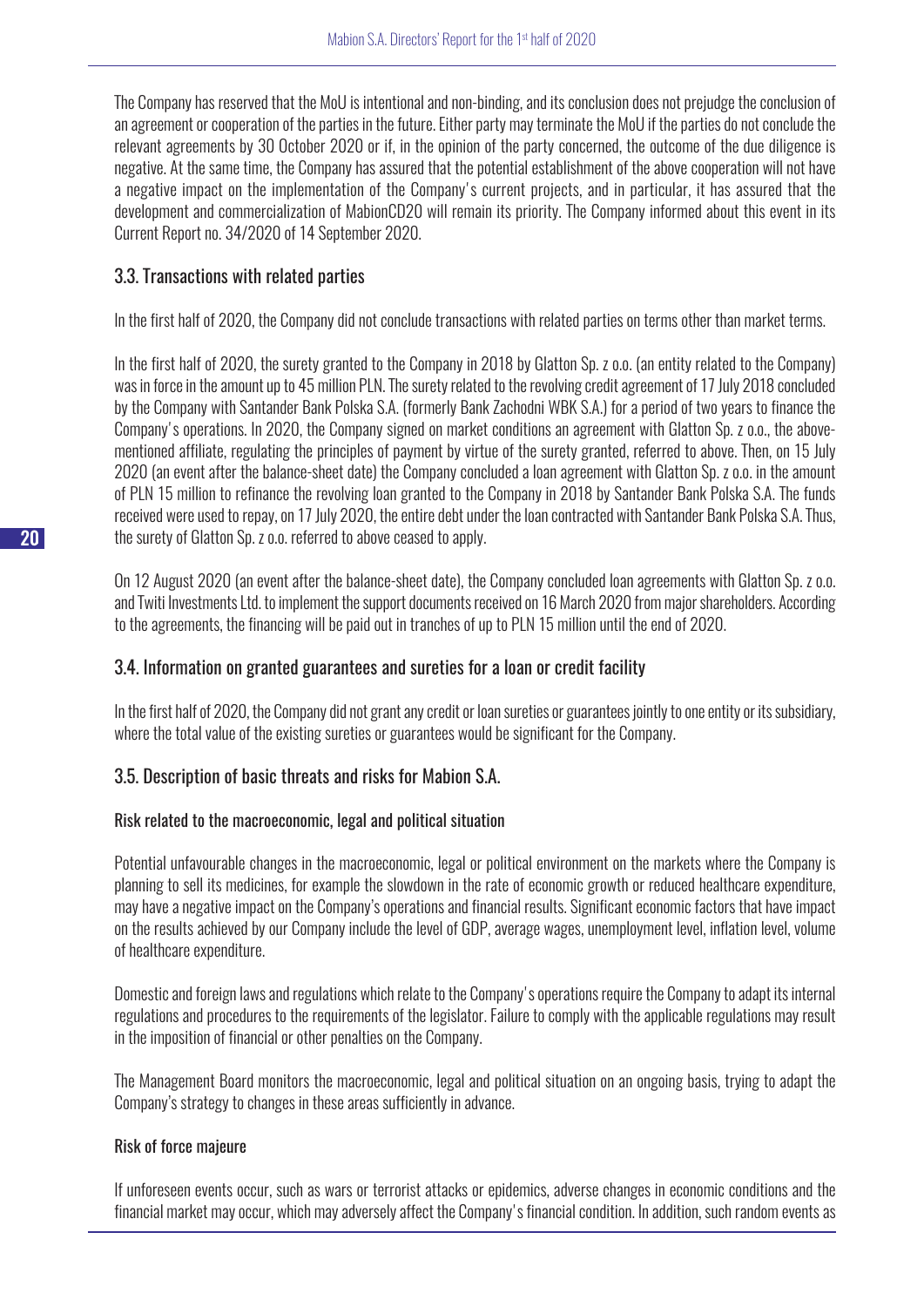fires, floods and other extraordinary natural disasters may cause failures or destruction of material property belonging to Mabion S.A., as well as disruptions to the Company's operations, which may adversely affect the Company's financial results.

## Risk related to operations carried out on an international scale

Operations on an international scale involve a number of risks, including:

- » multiple, conflicting and changing laws and regulations, including those relating to privacy, tax, export and import restrictions, labour law, regulatory requirements and other administrative consents, permits and licences;
- » failure to obtain or to keep by co-operating entities the regulatory permits for use of the Company's products in various countries;
- » additional potentially significant patent rights of third parties;
- » complex and difficult aspects of obtaining protection and pursuing intellectual property rights;
- » difficulties in filling positions and management of foreign operations by the Company or by entities cooperating with the Company;
- » complex aspects related to the management of multiple reimbursement systems, public payers or patient payment systems by cooperating entities;
- » limitations of Company's capabilities and the possibilities of cooperating entities in the scope of entering international markets;
- » financial risks such as long payment cycles, debt collection difficulties, the impact of local and regional financial crises on demand and payment for products, as well as exposure to the risk of exchange rate fluctuations;
- » natural disasters, political and economic instability, including war, terrorism, civil unrest, outbreak of disease, boycotts, restriction of freedom of trade and other business constraints;
- » certain expenses, including travel, translation and insurance expenses;
- » regulatory and compliance risks that relate to reliable information and control over sales and operations.

## Risk related to the coronavris (COVID-19) pandemic

As regards the coronavirus (COVID-19) epidemic threat, which started to increase with the beginning of 2020, there was a risk of delays in the schedule of work or suspension of work for an unspecified period of time due to the possible or actual restrictions indicated below:

- » reduced staff availability (quarantine, childcare in case of school closures, risk of falling ill);
- » limiting the mobility of the Company's employees suspension of the participation of the Company's representatives in meetings and conferences, both foreign and domestic;
- » suspension of meetings with external companies, including consultants;
- » delays in deliveries resulting in the inability to conduct certain processes in the Company;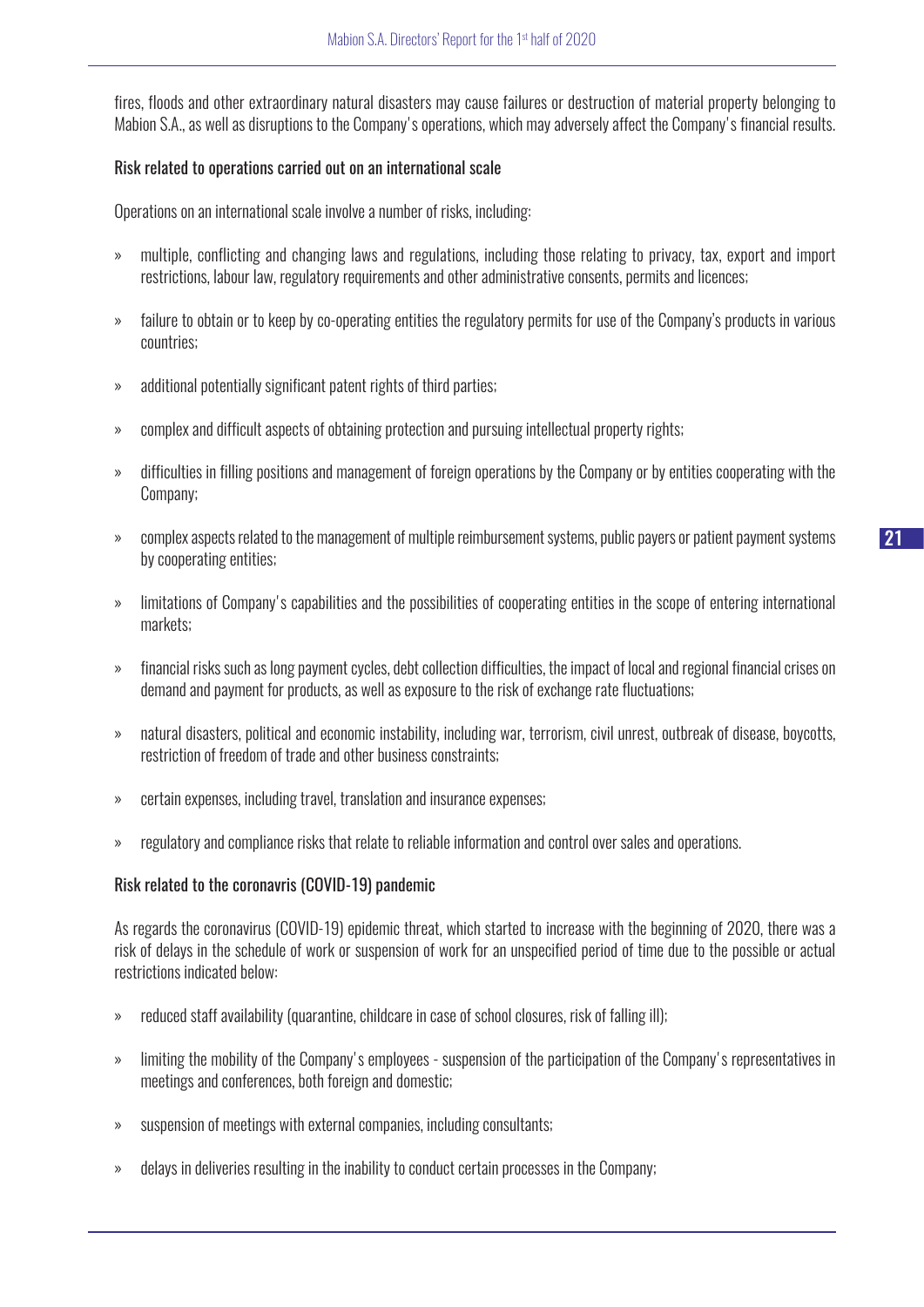- » delays in the acceptance and commissioning of the ordered equipment resulting from the limitation of the possibility of performing calibration of the equipment by representatives of external companies;
- » problems with guaranteeing all the resources necessary to conduct research as a result of production limitations and depletion of inventories of external companies cooperating with the Company;
- » the possibility of plant closure in order to limit the possibility of virus spread;
- » a possibility that restrictions will be introduced by the governmental administrations of individual countries that will hinder the launch of a clinical trial or affect its organization and duration.

All the aforementioned phenomena may have a direct impact on the Company's financial situation. In order to prevent the aforementioned risk, the Management Board monitors the global situation on an ongoing basis, trying to adapt the Company's strategy to changes in the threats in the areas described above in advance.

With regard to the epidemic risk, the Management Board has taken steps to significantly reduce the risk both through the education of employees and the implementation of solutions to protect workers' health (e.g. a resolution was adopted on the introduction of countermeasures by the Management Board, together with later updates, in connection with the entry into force of the Act of 2 March 2020 on special solutions related to the prevention, counteracting and combating of COVID-19, other infectious diseases and crisis situations caused by them (Polish Journal of Laws, item 374 of 2020). The Management Board is monitoring the situation on an ongoing basis and in the event of significant new circumstances related to the coronavirus COVID-19 pandemic and affecting the Issuer's operations, the Company will introduce appropriate solutions, adapting to administrative decisions

# Risk related to changes in legal regulations and their interpretation

Frequent regulatory changes that are typical of the Polish legal system may expose the Company to a risk that its business forecasts will become obsolete and its financial condition will deteriorate or even totally collapse. Regulatory changes that have the greatest impact on the Company operations are those related to pharmaceutical, tax and intellectual property law. Amendments to the above regulations may significantly reshape the Company's legal environment and thus alter its financial results. Also discrepancies in interpretation of the legal order prevailing in Poland and in the EU constitute a material factor which may have impact on the development prospects, results achieved and the financial position of the Company. Disparity in legal interpretations by national courts and public agencies and Community courts can have both direct and indirect consequences for the Company.

The Management Board constantly monitors changes in laws and interpretations that are of key importance for the Company in an effort to proactively adapt the Company strategy to such developments.

## Risk related to the tax policy

One of the main elements that influence the entrepreneurs' decisions is Polish tax law: frequently changed, imprecise and more often than not suffering from the lack of uniform interpretations. Indeed, practices of fiscal authorities and court decisions on tax issues are all based on vague legal regulations, which translates into an increased business risk in Poland compared to the more stable tax systems in the countries with mature economies. However, tax regulations are gradually harmonised so as to ensure their unequivocal interpretation by enterprises and tax authorities alike.

## Risk related to administrative decisions

The Company is unable to ensure that it will obtain particular permits, licences and consents required to complete biotechnological or construction projects, or that no current or future permits, licences and consents will be revoked. A negative development of the state of affairs may either delay the original projects or necessitate their change and so have an adverse impact on the Company business and financial performance.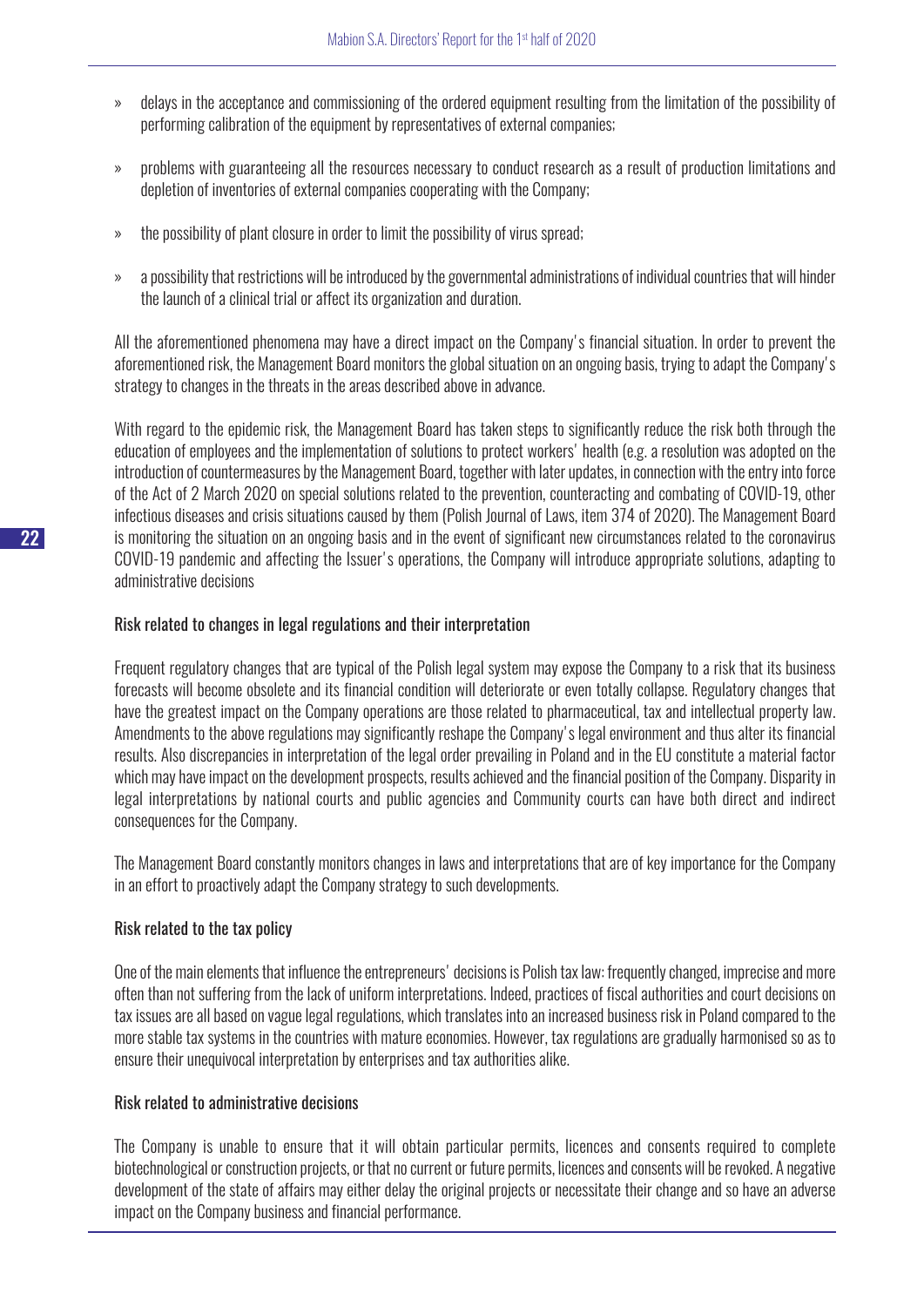# Exchange rate risk

The Company purchases laboratory equipment and reagents for its research work mainly in foreign currencies (predominantly EUR and USD). Unfavourable changes in exchange rates (weakening of PLN in relation to foreign currencies) may adversely affect the Company's investment expenditure and increase its R&D spending, which in turn may result in a poorer financial performance. Given that Mabion S.A. intends to sell its medicines in foreign markets (with sales transactions denominated mainly in EUR and USD), the future risk associated with exchange rate fluctuations will be limited.

# Market risk

The Company's primary objective is the development, manufacturing and marketing of biosimilars, i.e. biological medicines that are developed to be similar to the original biotech drugs (known as reference medicines). The biotech drug market is very attractive these days, and in the coming years its value should increase even more significantly. However, there is a risk that if reference medicines are withdrawn from the market or replaced with newer generation drugs, the Company's potential revenue on its inhouse developed biosimilars will be lower than originally assumed, or that its products will not find buyers at all.

The Management Board monitors the reference medicine market on an ongoing basis and is prepared to undertake work on other biosimilars in order to mitigate this risk. In addition, the Company actively develops innovative therapies.

# Risk of inventing and launching other medicines used in respect of the same indications as Mabion S.A.'s medicines

Oncological diseases on which the ongoing R&D efforts are focused are the most intensively studied group of diseases in biomedical sciences. Clinical development activities for oncological drugs are undertaken by more than 700 companies and are at a record high level, and the estimated expenditure will have a CAGR (until 2023) of 11-14%<sup>4</sup>. In addition, there is a rapid development in genetics and molecular biology. Therefore, it is likely that within a few years the market will see some innovative medicines with better efficacy or tolerability parameters compared to drugs that are currently developed by the Company. In addition, there is a risk that other treatments will be invented, such as vaccines that would be used against the same diseases that are now treated with reference medicines for the Company's future drugs.

The emergence of new medicines and therapies could adversely affect the Company future sales revenue and profit. The Management Board constantly monitors the progress of scientific research on new therapies and medicines for the diseases at which the Company drugs are to be targeted. Furthermore, most of the oncological regimens use the sequencing of treatment (in which a new medicine with a different mechanism of action is only introduced when the potential of the first drug is depleted) and polytherapies (a concomitant use of several drugs with different mechanisms of action), which significantly reduces the risk of erosion of the medicines applied in cancer therapies.

# Risk relating to competition

Medicines that the Company is developing are biosimilars of the original reference medicines that are protected by patents with a commonly known validity periods. From publicly available information it may be easily inferred that at the moment there are many entities that develop biosimilars related to the same original drugs, and works on some of them are already at a very advanced stage.

By the date of publication of this report, biosimilars to MabThera/Rituxan have been marketed in the EU by Celltrion and Sandoz, and in April 2020 Pfizer has received the European Commission's consent for its antibody. In the US, Celltrion and Pfizer have received a positive regulatory approval. In December 2019, Amgen submitted an application to the FDA for registration of a biosimilar rituximab.

The above mentioned activities of competitors do not affect Mabion's schedule. Even if the commercialisation of a biosimilar drug to MabThera/Rituxan is successful for several players, the analyses show that this market has a growth potential.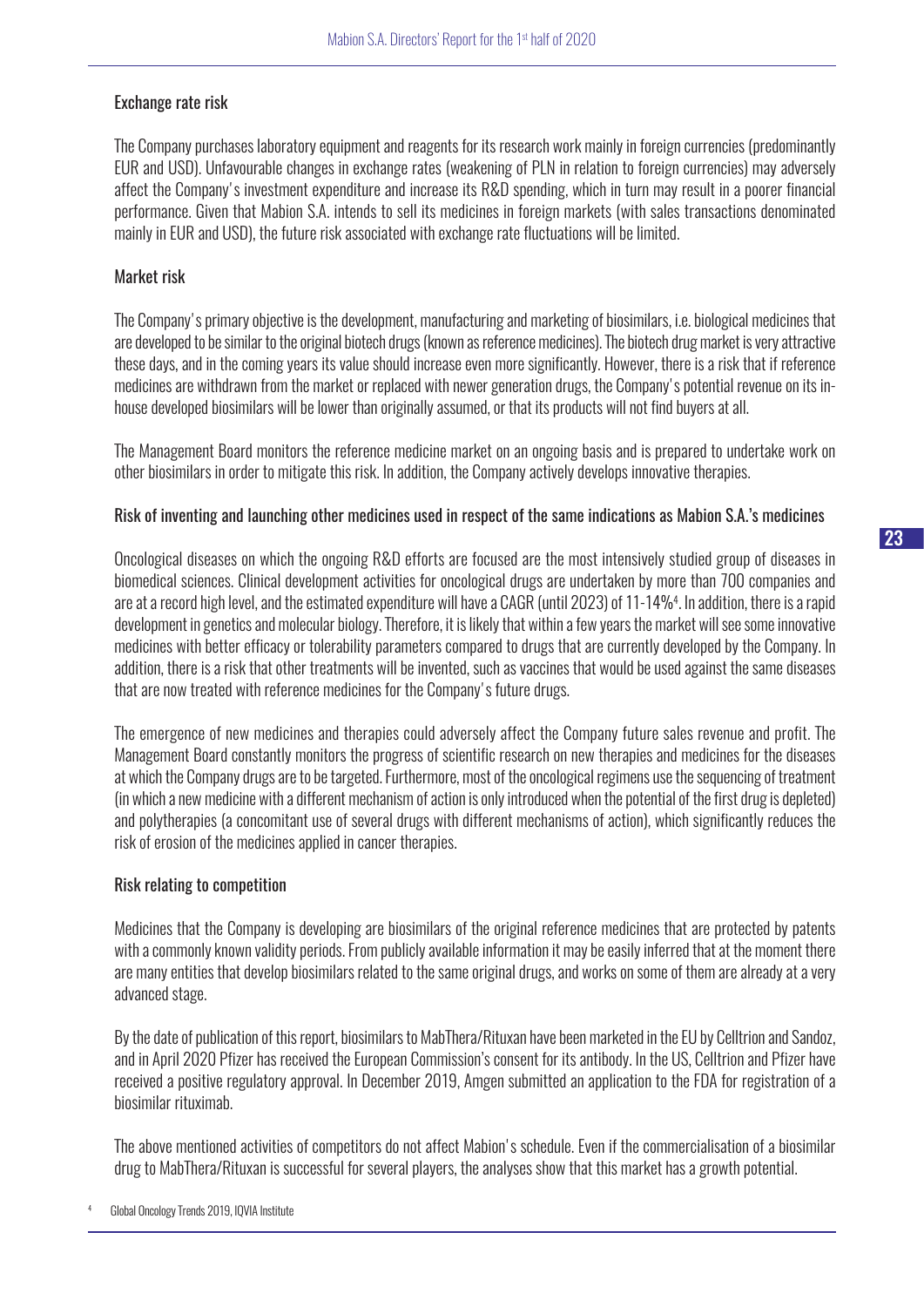For the sustainable development of the market for biosimilar medicines, it is essential that more manufacturers emerge. Even within the EU, where the market penetration of biosimilar medicines is the highest, some countries still have low access to biosimilar treatments. Currently, demand for medicines for oncology and autoimmune diseases exceeds the production capacity of suppliers and is limited by the financial capacity of national health systems.

The market for biosimilar drugs is one with high entry barriers. These include very high requirements for clinical trials, particularly in the US and other developed countries, to prove that a medicine is biosimilar to the original medicine. This is confirmed by the fact that in November 2018, Sandoz resigned from applying for admission to trading in the US of its drug biosimilar to MabThera/Rituxan , after the regulator applied for additional data<sup>5</sup>.

# Partnering risk

In 2016, the Company signed a long-term cooperation agreement with Mylan. The agreement provides Mylan with exclusive rights to sell the drug under the working name of MabionCD20 in all EU and Balkan countries. In addition, under the agreement, Mylan supports the Company in the process of registration of MabionCD20 by the EMA. With respect to sales of the drug in the US market, Mylan is a potential partner for the Company, which has priority to conclude an agreement with the Company regarding the right to sell MabionCD20 on the US market. Mabion will be able to contact other potential partners, however the Company could commence cooperation with a specific partner other than Mylan only in the event that Mylan resigns its priority.

In July 2019, Mylan announced its intention to merge with Upjohn, a spin-off of the Pfizer Group. According to publicly available information, Pfizer will not contribute to the new entity's biosimilar drug development projects, which is important given that both Mabion and Pfizer are developing an oncological drug with rituximab as the active ingredient. In addition, from the information in the available materials it stems that Pfizer will focus on innovative projects, which may suggest that biosimilars will not be a key development area for the company. In August 2019, Mabion S.A. received information from Mylan's legal department that at that time, they did not anticipate any impact of the planned merger on the binding agreement (Development and Commercialization Agreement) for registration of MabionCD20 on the European market. This is confirmed by the fact that the cooperation between the Company and Mylan is conducted in accordance with the adopted assumptions and working group meetings are held on a regular basis and in accordance with the needs of work related to the process of registration of MabionCD20 in the EMA.

However, it cannot be excluded that Mylan's position may change in the future. Mabion has no influence on the scope of cooperation of third parties and it cannot be completely excluded that the development strategy for medicinal products adopted by the new entity (Viatris) will be competitive in relation to the Company's offer. On 30 June 2020, Mylan's shareholders opted for the merger, which will take place in the fourth quarter of 2020 due to the COVID-19 pandemic.<sup>6</sup>

In addition, as a result of the change in Mabion's regulatory strategy in March 2020 and the withdrawal from the EMA of registration applications for MabionCD20, the introduction of the drug to the European market will be delayed in comparison to the original arrangements with Mylan. The existing agreement with the distribution partner provides for the possibility of termination after 2020 in the absence of drug registration by that time. In the event of termination of the agreement, Mylan will be entitled to demand from the Company the reimbursement of a significant part of the payments made in the past as shown in note 17 to the financial statements.

The Company continues an ongoing close cooperation with Mylan representatives and exercises due care to ensure that its course is satisfactory to both entities.

## Risk related to the research and development process

The biotechnology industry, especially the production of modern biosimilars, is characterised by high labour intensity and the need to incur significant expenditure on research and development. Not only the possibility of launching the developed medicines

<sup>5</sup> http://www.pharmatimes.com/news/sandoz\_dumps\_us\_filing\_for\_biosimilar\_rituximab\_1258681

<sup>6</sup> https://www.bizjournals.com/pittsburgh/news/2020/06/30/mylan-shareholders-approve-upjohn-merger.html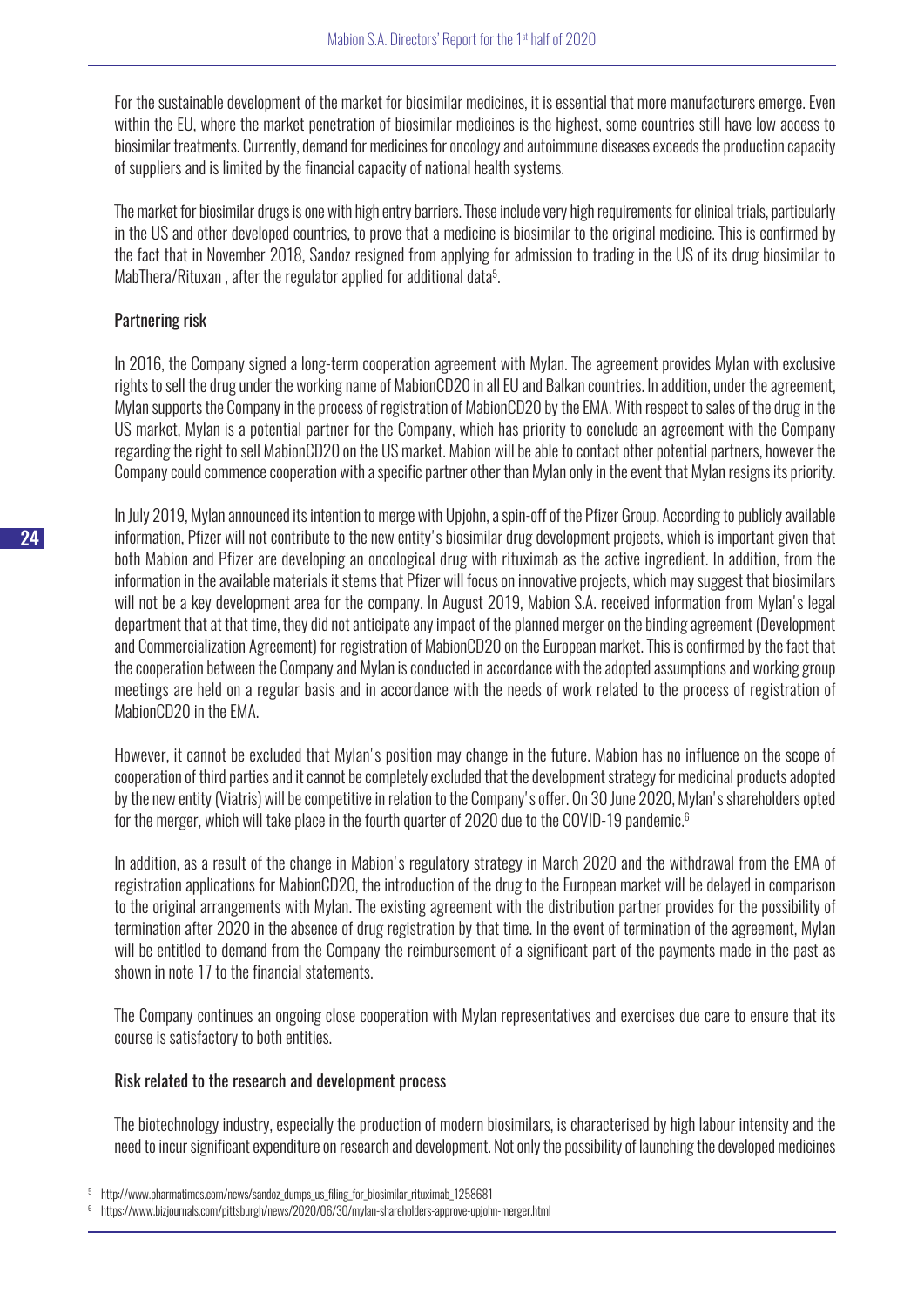on the market but also the efficiency of production processes and therefore also the manufacturing costs depend on the results of the conducted research and development work. The Company uses most of the funds so far obtained for research and development.

There is a risk that some of or all of the Company's research objectives will not be achieved to the full extent planned or within the scheduled time, and so it will be unable to recover some or all of the research outlays. This can have a significant negative impact on the feasibility of the Company's strategic plans and thus its financial performance.

Outcomes of R&D to date confirm that the Company is able to manufacture its own biosimilars and, in the Management Board's opinion, significantly reduce the risk of not achieving ultimate success. In addition, the Management Board constantly monitors the progress of research and development and implements some operational and procedural solutions to ensure a high efficiency of the process.

## Risk of underestimating the costs of MabionCD20 manufacture and launch

According to assumptions generally adopted by the biotechnological industry, the development and production of a biosimilar which meets global standards lasts about 10 years and costs between USD 100 and 300 million7 . Guidelines relating to biosimilars are only now being formed and each case is analysed by market regulators individually, therefore, the scope of requirements relating to the technology, documentation, analytics and clinical development is not strictly specified. Therefore, the exact scope of research and development work cannot be determined, and the development costs of the medicines cannot be precisely anticipated.

It cannot be precluded that the actual costs of production and launching of the developed medicines (including MabionCD20) on the market will be much higher than currently anticipated. A material increase in the costs of production and market launch of the developed medicines may have a negative impact on the financial results achieved by the Company.

Industry dynamics, both in respect of the regulations which are being formed and the technologies which arise and are constantly being enhanced, may lead, among other things, to the following direct reasons for underestimating the costs of medicine development and launch, which applies also to MabionCD20:

- » amendments to the regulations concerning the production of medicines and the need to use more expensive technological solutions or creating entirely new ones;
- » increase in the costs of purchase of raw materials and materials used to manufacture medicines, following from the market conditions or new guidelines;
- » amendments to regulations concerning the scope of analyses needed to characterise the product, e.g. the need to perform additional costly analyses or develop new analytical methods or tools;
- » increasing requirements concerning registration documentation, e.g. the need to perform additional trials or studies.

In order to prevent the above risk, the Company implements the policy of developing its own research and development competences, investing in its own production capacities and carrying out ongoing consultations with regulators. In the Company's opinion, this enables a significant reduction in the cost of medicine development in relation to industry assumptions.

## Risk related to the work schedule

The achievement of the Company's strategic goal, which is the registration and market launch of biosimilars as soon as possible after the expiry of patent protection of the original medicines, is connected with the need to develop a detailed work schedule for several years. The possibility of pursuing this schedule depends on many various factors, both internal and external. Potential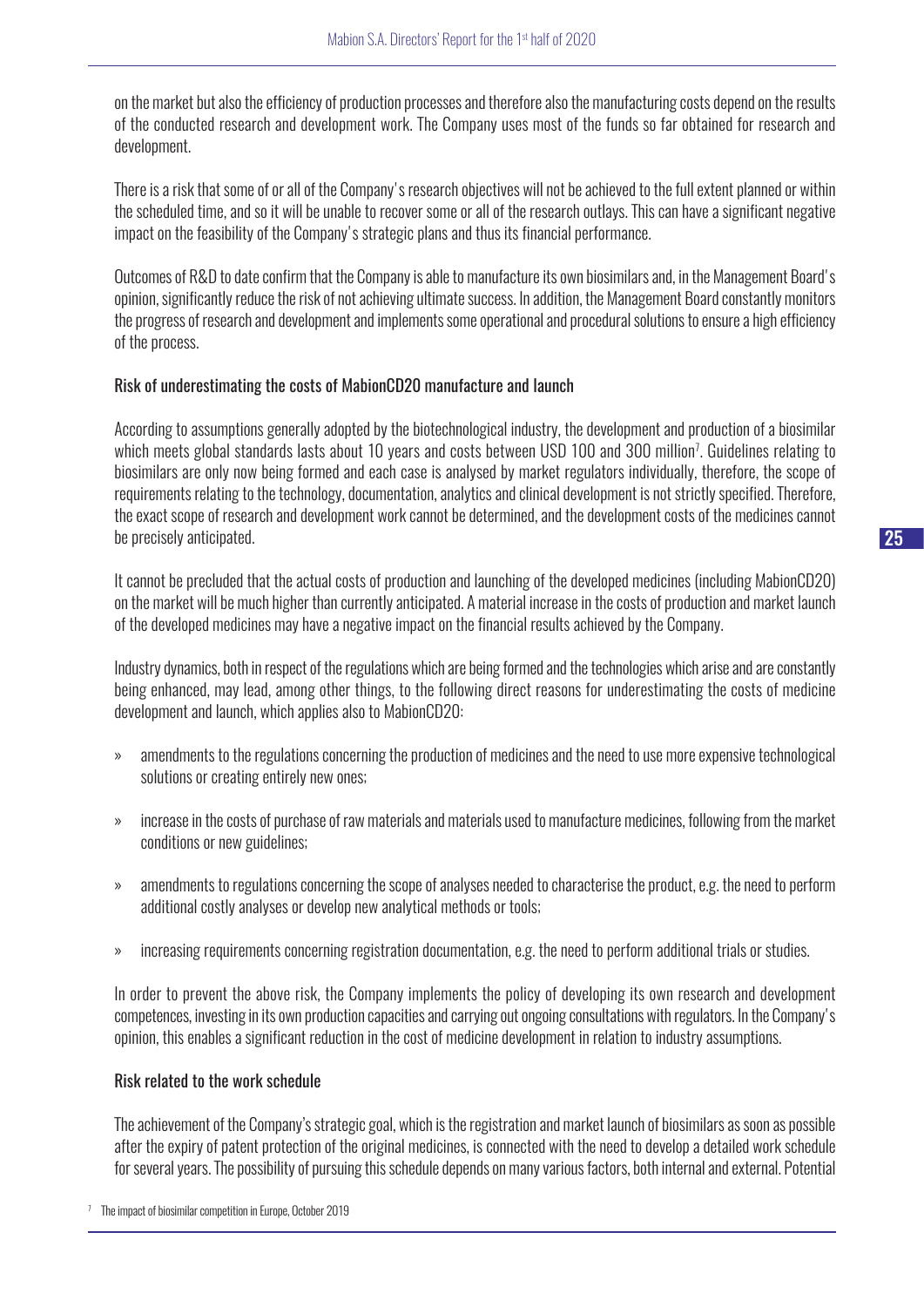unexpected delays in the adopted time schedule may lead to not achieving the planned sales revenue in the expected period and have a negative impact on the Company's financial results. The Management Board monitors all works related to the development of medicines and if necessary implements the required operating solutions to minimize the impact of unexpected events on adopted time schedules.

In 2017, the Company initiated the research and development process for MabionCD20, which is a medicine directly competing with the existing market drug MabThera / Rituxan from Roche. The basic patent protection in Europe for this drug expired in the period: end of 2013 – before the end of 2014, while in the United States of America, it expired in July 2018<sup>8</sup>. The Company's goal was to market MabionCD20 as soon as possible after patent expiration, which would allow the Company to achieve a temporarily favorable competitive position.

In order to prevent registration risks, the Company, since the start of work on the development of MabionCD20, has cooperated with EMA regarding compliance with guidelines and procedures related to the registration process in the European Union. It has held scientific advice sessions to eliminate doubts and to refine the activities related to the preparation of registration documentation. However, the EMA has a number of tools at its disposal to ensure the regulator's discretion and the possibility of adjusting the solution individually to the needs of a specific registration procedure. The Company has no influence on the EMA's assessment of applications and responses. There are a number of possible events in the registration process - positive or negative decisions, obtaining a list of additional questions (once or more), filling in a round of oral answers (once or more), withdrawal of the application by the Company and its resubmission after supplementing, or other events not envisaged by the Company. The schedule of work on the part of the Company also depends to a large extent on the recommendations of the regulator, which the Company may receive during the aforementioned scientific advice sessions. For the US market, the Company is actively pursuing a consultative process with the FDA, the purpose of which is to determine and perform activities consistent with the FDA's expectations and necessary for the registration of MabionCD20 in the United States. However, there is a risk that after analysis of data presented by the Company in the consultation process, FDA will indicate the need for additional work to be carried out by the Company, which may affect the schedule of drug registration in the USA.

## Risk related to low quality or loss of biological material

The basic material used in Mabion S.A. products is biological material. It is both manufactured by the Company and delivered by third party suppliers. Selecting optimal cell clones which form the basis for further medicine production on a larger scale is very important for the process of developing and producing biotechnological medicines. The quality of the biological material and its storage in strictly determined conditions is of key importance for the success of the work. There is a risk that the biological material acquired from third party suppliers will be of low quality or that the material produced by the Company will be damaged or destroyed, which would have a negative impact on achieving the Company's assumed revenues and financial results.

Mabion S.A. entered into cooperation with verified suppliers, it controls the quality of the supplies and stores the biological material in specialist devices, using monitoring and two independent power sources. In addition, the original deposit of the biological material used by the Company for the production of medicines is stored in an independent storing place outside Poland so as to be able to continue its production in any other external facility in case of any unexpected events.

The Company also monitors the workflow of the production process and the quality of the manufactured products, introducing necessary organizational, personnel, and technological changes in the framework of improving the quality management processes.

# Risk related to the production process and the quality control process

One of the key elements in the production of biotechnological medicines is the production process, which must be carried out in compliance with the previously planned parameters. The process of producing such medicines consists of several stages and even the smallest change in any of them may negatively affect the properties of the drug (e.g. in terms of efficacy or safety).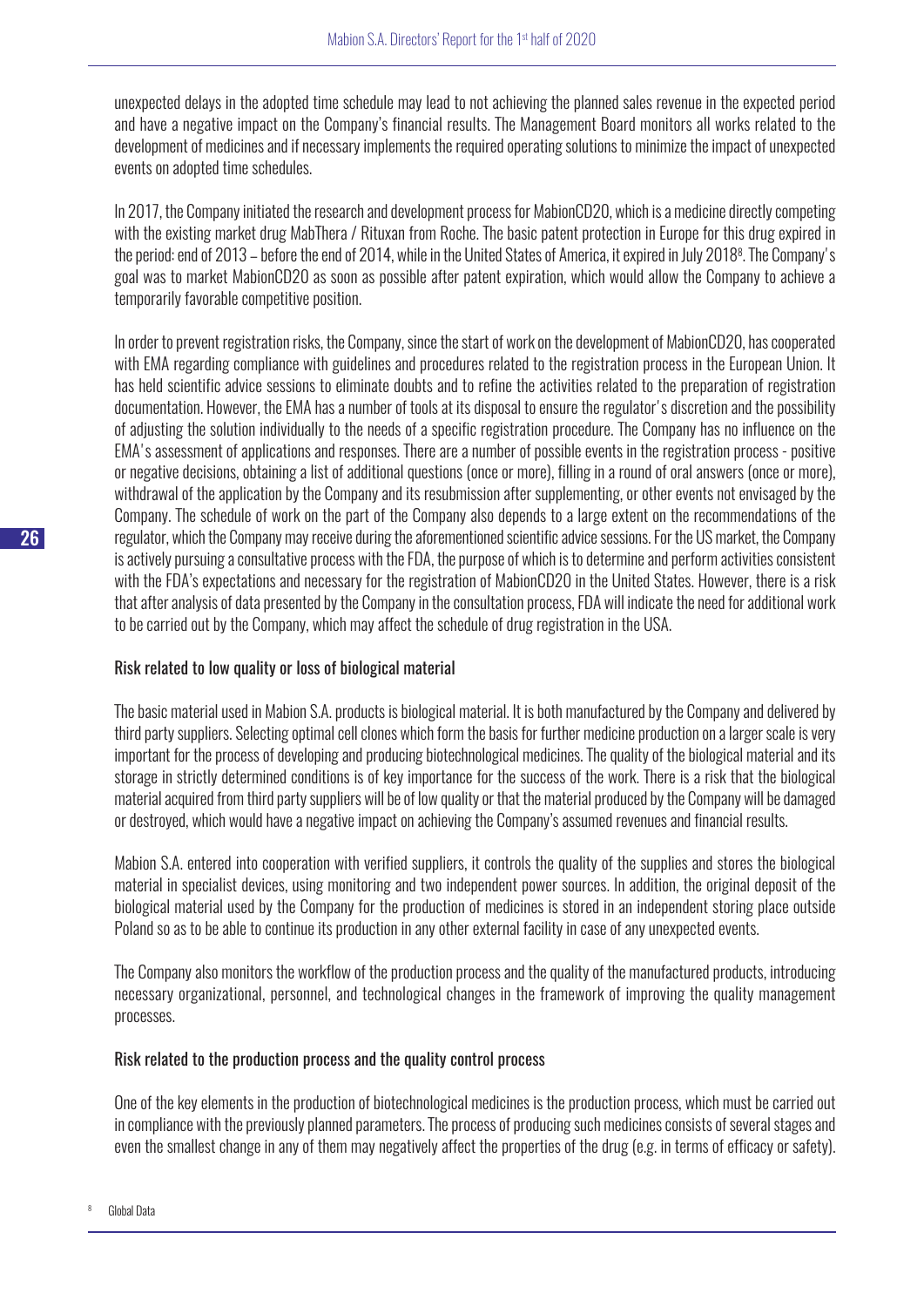An extremely important element of the medicine manufacturing process is the transition from a small laboratory scale to the scale of industrial production (so-called up-scaling). It is very important to ensure continuity, including quality control of the product at intermediate and final stages, and stability and purity of the entire production process. The Quality Control Laboratories have been equipped in line with the highest pharmaceutical standards. A panel of validated analytical methods ensures maximum accuracy, precision, specificity and repeatability of the results. The panel is designed in accordance with the requirements of the regulator's guidelines and enables reliable product control. A key parameter of analytical methods is their variability, which is influenced by a number of factors determined during the validation. Constant control of the method variability over time is critical in the case of tests in which the results are collected over years (e.g. product stability, biosimilarity and bioequivalence studies). Lack of reliable trend analysis of methods may adversely affect the final assessment of both the production processes and bioequivalence of the test and reference products. The materials used in the production zone have appropriate certificates for use in the pharmaceutical industry. The installed production line is based on sterile materials. The managing staff of the Company's departments are high-ranking specialists with a major education background, trained and properly prepared to carry out their scope of duties, both by internal and external experts.

The Company's production also depends on key suppliers. In the case of disposable technology, the Company depends on specialist solutions (disposable bags) and this may have an impact on production. In addition, the quality of the bags may vary and, in some cases, may affect the product, which will make it unsuitable. The Company is also dependent on timely deliveries and the quality of all raw materials essential for the effective manufacturing of products. Even if the Company is able to successfully produce commercial quantities at our plant, it cannot guarantee that it will not face challenges in terms of guaranteeing a stable supply to global markets in the future.

Any unfavourable events having a negative impact on the Company's production activities could significantly increase costs and reduce the supply of the Company's products. Even small deviations from the production process specified in a technological procedure could lead to reduced productivity, product defects and other supply disruptions. If microbial, viral or other contamination is detected in the Company's products or production plant, the plant may have to be closed for a longer period of time to investigate and handle the contamination. Any adverse event affecting the Company's product manufacturing operations may lead to shipping delays, lack of stock, batch failures, recalls or other interruptions in the supply of products. The Company may also be forced to make inventory write-downs and incur other fees and costs due to products not meeting the specification, costly repair work or looking for more expensive production alternatives.

An extremely important factor in the Company's operations is maintaining appropriate conditions on the premises where the Company's products are being developed. All equipment and manufacturing facilities at both plants are kept in the qualified condition.

The production process is monitored on a continuous basis and verified in accordance with the procedures adopted at the company, owing to which the Company systematically seeks to reduce the level of risk in this area. The company meets the requirements of Good Manufacturing Practice (GMP), holds the necessary approvals and permits (including a GMP Certificate for the Complex in Konstantynów Łódzki, issued by the Main Pharmaceutical Inspector).

#### Risk related to a possible failure in reaching capacity/demand balance

Currently, it is difficult to estimate the precise demand for Mabion CD20, but the plans to sell the medicine on the US market and other markets are connected with the need to increase production capacity above the level possible at the present plant in Konstantynów Łódzki. The company is aware of these needs and it took care of the possibility of increasing its production capacity. This building can be used to a greater extent for the production process (the current building also has an office part). The final date and scope of such an investment will depend on arrangements with distribution partners regarding the planned delivery of MabionCD2.

There is a risk related to possible delays in the construction schedule and its conformity with the Company's expectations and needs, and thus the risk of failure to achieve production capacity in line with demand. However, the Company will implement this investment based on its own experience gained during the construction and operation of the plant in Konstantynów Łódzki, as well as in cooperation with outstanding external experts.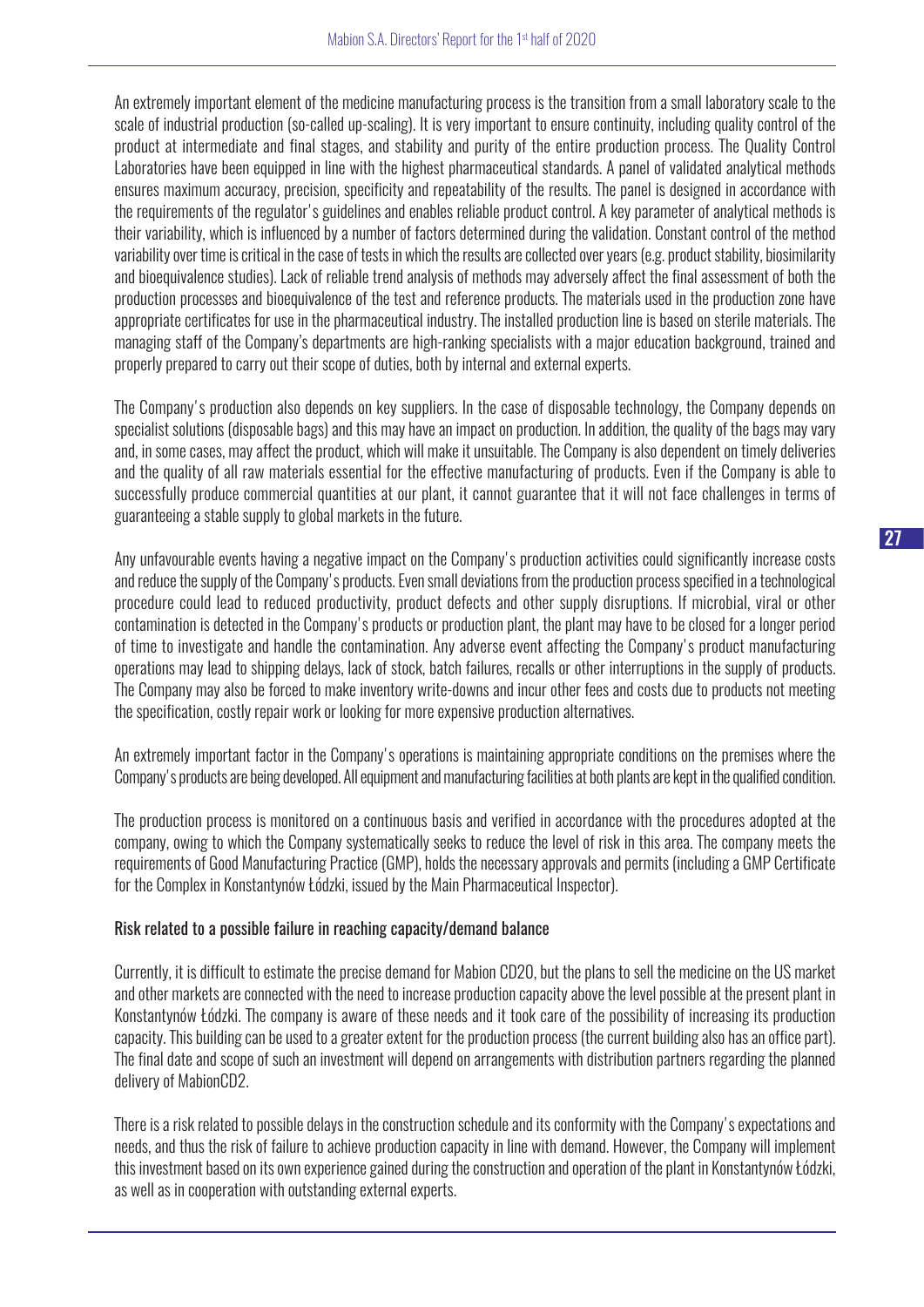## Risk related to clinical trials

One of the important stages of work related to the preparation for registration and marketing of medicines is clinical trials. Conducting clinical trials involves risks that can be divided into the following groups:

- » the risk that the trial protocol is not properly planned, leading to the impossibility of obtaining sufficient data of defined statistical significance for the regulatory agencies;
- » risks associated with insufficient efficacy or safety of the tested medicinal product;
- » risks associated with conducting the entire clinical trial in a manner inconsistent with GCP requirements;
- » risks related to adverse effects of a pandemic, e.g. coronavirus on a clinical trial.

The aforementioned risks apply to all studies to be conducted by the Company.

The Company, being aware of the potential risk, undertakes a number of activities leading to its minimisation. As part of these activities, all clinical trials planned by the Company, after establishing an internal strategy, are consulted with experienced external independent specialists and regulatory agencies, which allows to obtain a verified trial protocol to ensure the desired results with adequate statistical power.

In addition, the product is analysed using a wide panel of biological and physicochemical analyses before being used in a clinical trial. These analyses are a more sensitive model for the characterisation of the medicinal product than the biological model being a patient and therefore the studies performed significantly reduce the risk of insufficient efficacy or safety of the Company's product used in the clinical trial.

In order to ensure compliance of the clinical trial with the requirements of regulatory agencies, including GCP requirements, the Company has adapted its internal quality system to relevant guidelines. These procedures define both the conduct during the preparation for the trial and the conduct of the clinical trial itself. They also define the requirements for the CRO company conducting the study and how to verify the work performed.

When planning a clinical trial, the Company also takes into account the increased probability of occurrence - as a result of unpredictable situations, such as a coronavirus pandemic - events such as e.g. reduced recruitment of patients to the clinical trial, reduced availability of the reference medicine and other resources necessary for the project, prolongation of administrative processes necessary to conduct the trial, potential closure of borders of certain countries and, consequently, impeded transport of clinical trials. The quality system in force in the Company involves conducting an in-depth risk analysis prior to the commencement of a clinical trial, defining the impact, ways of reducing the probability of occurrence and ways of mitigating the effects of adverse events. Based on information about potential risks such as those mentioned above, the Company develops additional procedures and activities ensuring a smooth implementation of the project, e.g. it selects appropriate countries and centres to guarantee the desired level of recruitment, qualifies a wider number of suppliers of drugs and other resources for the clinical trial, verifies the current administrative and legal status in the countries envisaged for the conduct of the trial or cooperates only with experienced partners who guarantee the highest quality of work.

The risk analysis performed by the Company prior to the commencement of the project and the implementation of appropriate measures to minimize the probability of risk occurrence significantly increase the chance of successful completion of the clinical trial.

# Risk related to drug registration

The primary objective of the Company is the introduction of the developed biosimilars to global markets, primarily the EU and US markets, which involves the obligation to register such drugs with the EMA and the FDA, respectively.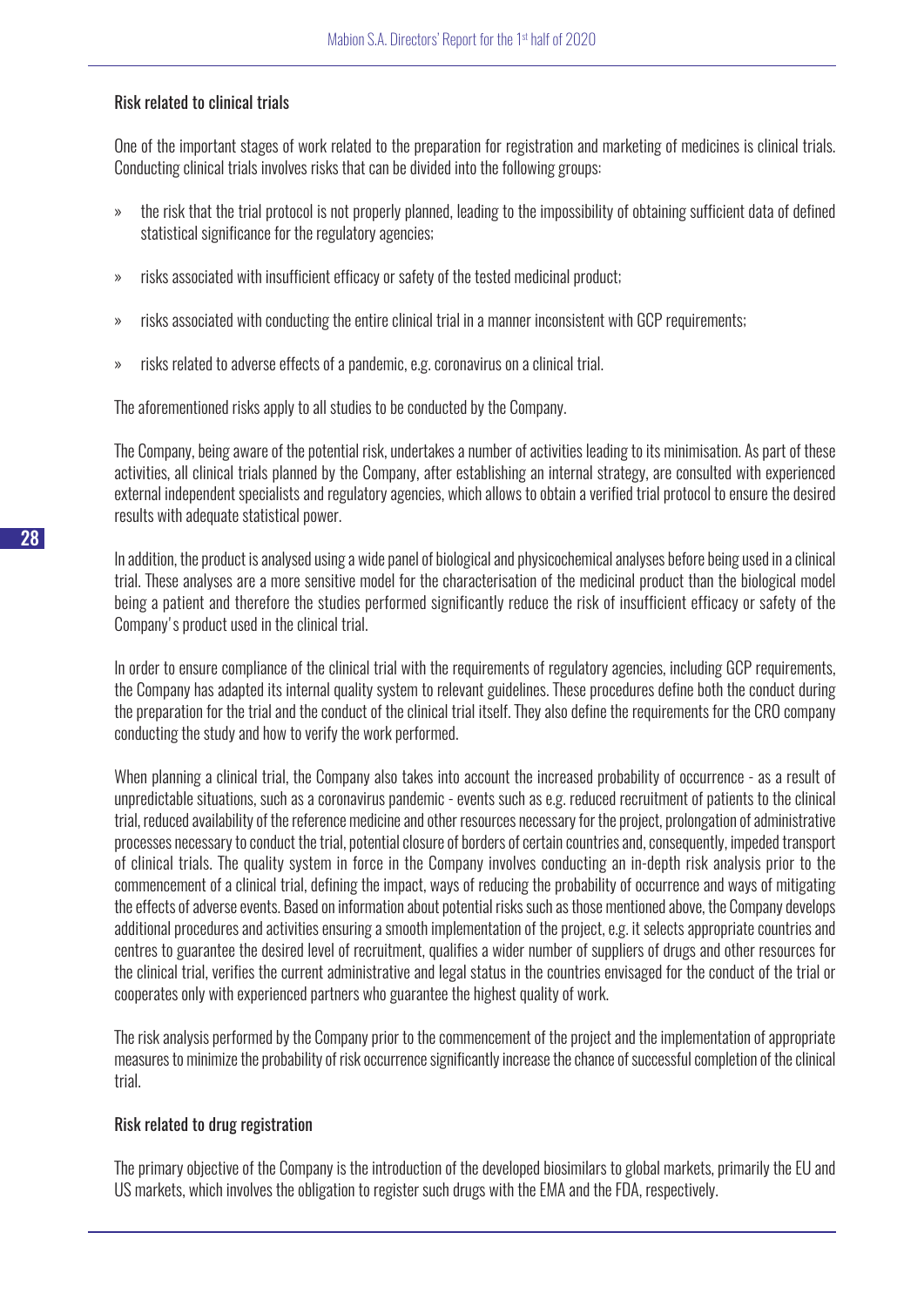In developing its regulatory strategy for MabionCD20 on a 2x250L scale, the company has identified a number of risks that may affect the registration process and, consequently, the timing of MabionCD20's marketing in Europe. Such factors include regulatory issues (e.g. misinterpretation of guidelines), organisational issues (e.g. inability to respond to the regulator within a specific timeframe, lack of specific data and analytical or manufacturing results, etc.) or quality issues (failure to achieve specific quality parameters for the drug). Ongoing monitoring and preventive actions undertaken by the Company were aimed at minimising the risk factors indicated.

The original regulatory strategy assumed obtaining a marketing authorisation for a medicine manufactured in a small scale step 1, and then, on the basis of a variation, a marketing authorisation for a large, commercial scale - step 2. At the same time, the Company carried out works related to the validation of a batch manufactured in the scale 2x2500L. In March 2020, on the basis of opinions of external consultants and recommendations of the Company's Supervisory Board, the Management Board of Mabion S.A. decided to change its regulatory strategy and obtain marketing authorisation from the EMA directly for the product manufactured on a large commercial scale. In the opinion of the Company's Management Board, the change of strategy was the most optimal path in terms of both cost and time as regards registering of the product coming from the large-scale process and the possibility of commercialising MabionCD20 in the European Union. The scope and format of the new application for the large target production scale is consulted with representatives of the EMA as part of the Scientific Advice procedure, in order to adapt it to the Agency's expectations, which will streamline the registration procedure for the target large scale production process. In July 2020, the Company received a written response from the EMA under the Scientific Advice to the individual assumptions of the Company concerning the new registration process of MabionCD20. In particular, the scope of data to be included in the new registration application, as well as actions required to generate such data proposed by the Company. With the help of external regulatory experts, the Company has analysed the documents received and adopted a preliminary framework for the scope and schedule of work necessary to submit a new marketing authorisation application (MAA) for the product. However, due to the specific obligations of regulatory authorities, the content of the document is subject to interpretation, which creates some risk of discrepancies in interpretation.

Despite the fact that the registration process takes place in accordance with the adopted regulations and according to specific guidelines, the regulators (both the EMA and the FDA) have a number of tools at their disposal which provide them with considerable decision-making freedom and the possibility of individual adaptation of solutions to the needs that occur, in the regulator's assessment, in a given registration procedure. The process of registration and authorisation of a medicine is a multistage process aimed at working out the final position of the regulator. Even if the regulator provides guidance and guidelines on the shape and scope of the data currently required, it cannot be ruled out that additional requirements for product approval may arise in the future.

## Risk related to launching and maintaining medicines on the market

After registering the medicines, the Company is planning to launch them on the market as quickly as possible, which requires their preparation to the market product status (production, marketing, distribution and sales) and involves some substantial outlays and organizational preparedness. As the product is unique and the target markets of Mabion are diverse, the Management Board plans to implement a multi-faceted strategy for the promotion and distribution of its medicines.

There is a risk that launching Company's medicines on particular global markets will not be compliant with the current assumptions or that as a result of negligence or error in sales, logistics or distribution the medicines will prove to be unsellable on a given market which could have a negative impact on the sales revenue earned by the Company and on its financial results.

Mabion has acquired a distribution partner for the EU and the Balkans and is currently, through the intermediation of Plexus Ventures LLC, actively looking for an experienced and strong partner to effectively sell Mabion S.A. medicines on markets outside the European Union. The process is complex and long-lasting – it consists in contacting companies, signing confidentiality agreements and presenting data at various levels of detail depending on the stage of development of the process. At the same time, the companies are updating their offers.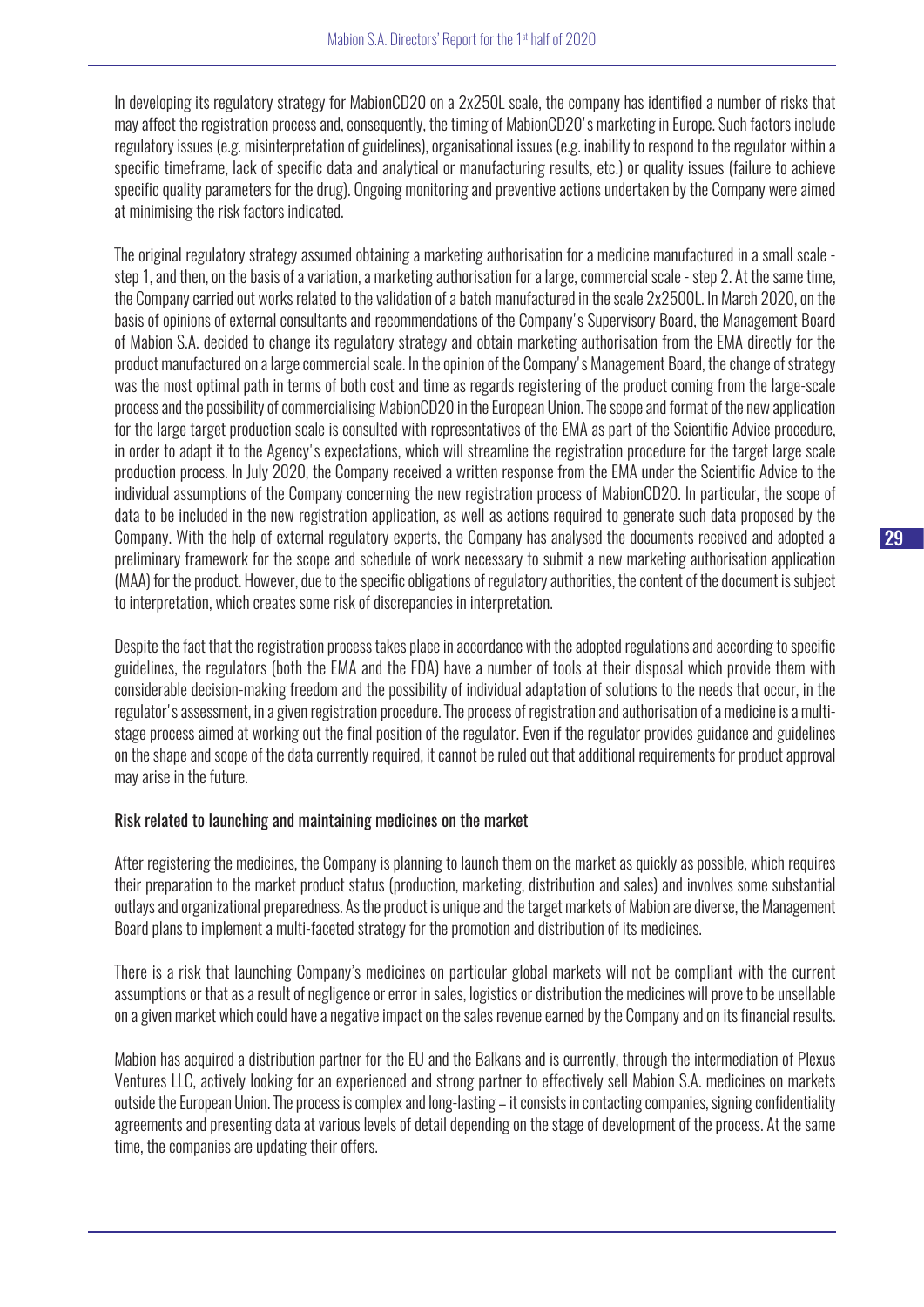Members of the Management Board and the current shareholders with a significant stake in the Company and those who actively support it have significant legal and technical insight in organizing hospital sales and wide experience in launching and maintaining pharmaceuticals on the market.

#### Risk of losing of key employees

Mabion's business is based on the knowledge and experience of its highly skilled managers and scientific and research personnel. However, there is a risk that key employees may leave the Company in the future, which could adversely affect the quality of its products. The Company may also be unable to attract or retain qualified personnel due to strong competition for such personnel among biotechnology, pharmaceutical and other companies. If the Company is unable to attract, retain and motivate the necessary staff to achieve its business objectives, it may face constraints that will make it significantly more difficult to achieve its growth objectives, as well as limit its ability to raise capital and pursue the Company's business strategy. The Company's future performance will also depend, in part, on its ability to successfully integrate newly hired executive officers into its management team and the Company's ability to develop an effective working relationship among senior management. If it is not possible to integrate these people and establish good employee relations between them and other members of management, this may have a negative impact on the Company's performance.

In order to counteract the above risk, the Company's Management Board pursues an active HR policy aimed at retaining the most valuable specialists in the company and supporting their development. The success of the Company depends, among other things, on the continuous ability to attract, maintain and motivate highly qualified management and scientific staff. The Company implements activities aimed at supporting the professional development of its employees, e.g. through their participation in the "Mabion Academy" project which covers internal and external training, support in undertaking doctoral studies, as well as including in the promotion procedure. The rules for obtaining the above-mentioned benefits are formalised, open and objective (e.g. promotion procedures, implementation of bonus schemes for many-year employees, implementation of loyalty programmes and bonus schemes. In addition, in 2018 the Company adopted the Incentive Scheme for persons of key importance to the Company, implemented over a period of up to 4 financial years, i.e. for the financial years 2018-2021. The aim of the Scheme is to ensure optimal conditions for the growth of the Company's financial results and long-term growth of the Company's value, by means of a permanent relationship between the persons participating in the Incentive Scheme and the Company and its objectives.

## Risk related to disclosure of trade secrets

The actual implementation of the Company's plans may depend on the confidentiality of the Company's confidential information, in particular on research and technological processes. It cannot be ruled out that such information will be disclosed and used by Company business partners or, in particular, its employees, and so it will become available to and used by competitors. If this is the case, the remedies, defences and claims of the Company may prove to be inadequate to protect it against negative consequences of the disclosure.

The Company has taken a number of legal steps to eliminate this risk.

## Risks related to patent protection

The company is aware that it is entering to a very competitive pharmaceutical market. Successful competitors on the pharmaceutical market have demonstrated the ability to successfully discover, patent, develop, test and obtain approvals of regulators for products, and to effectively commercialise, market and promote the approved products. Numerous companies, universities and research institutions are involved in the development, patenting, manufacturing and marketing of products that may compete with the Company's products.

The Company's objective is to effectively secure its intellectual and industrial property by providing the widest possible patent protection for the inventions made in the Company. However, it cannot be ruled out that there is a risk that patent offices will undermine the legitimacy of patent protection in applied for by the Company, and the arguments presented by the Company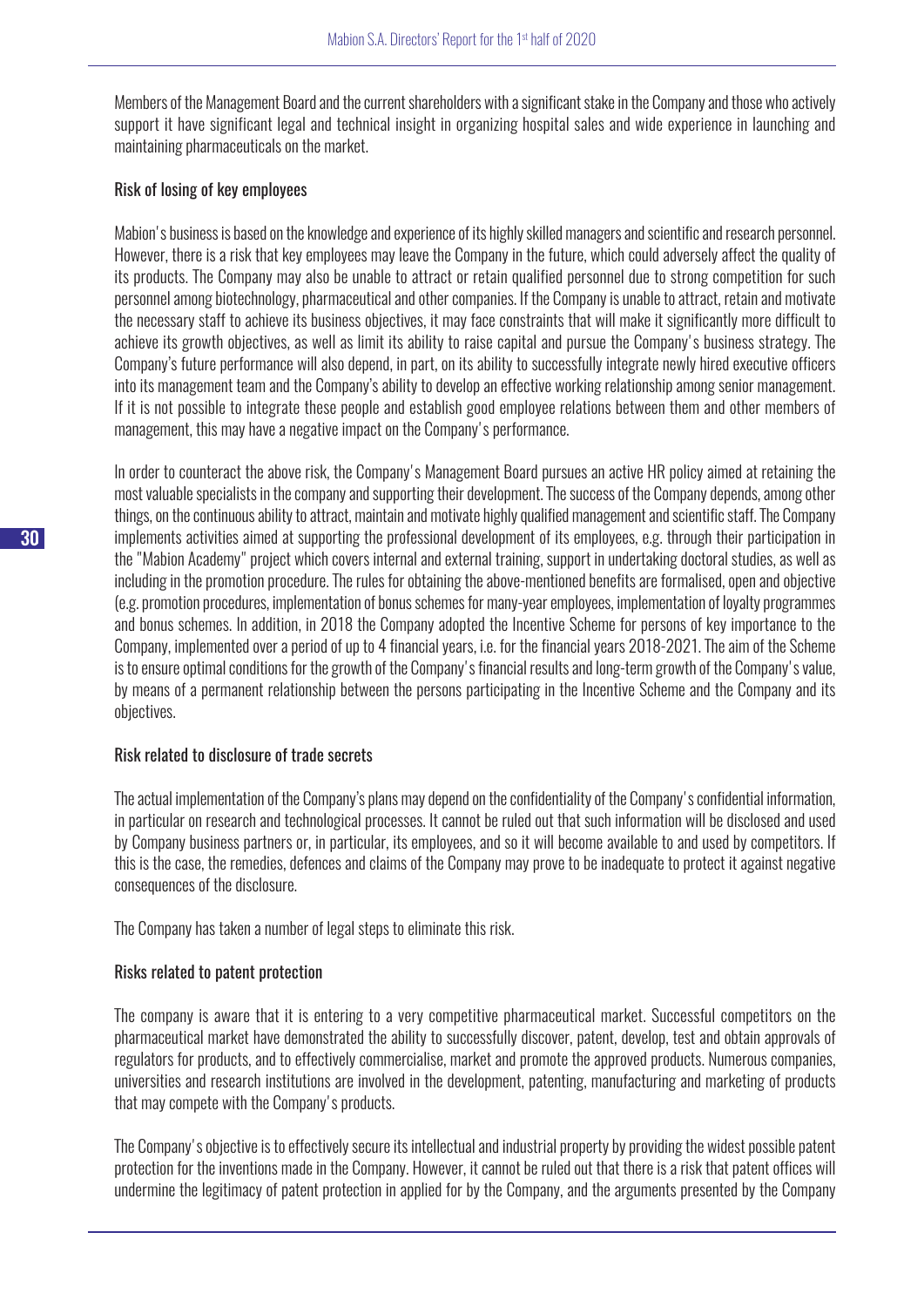will be insufficient to grant this protection. In order to prevent this and other risks associated with the granting of patent protection, the Company's Management Board cooperates with professional advisors and experts in the field in question.

# Risk related to industrial and intellectual property disputes

The Company operates in the area where industrial and intellectual property rights and their protection are issues of key importance. There are no pending proceedings regarding infringement of intellectual and industrial property. Also, the Company intends to operate in such a way so as to avoid any infringements of such third party rights. However, It cannot be ruled out that third party claims for infringement of the industrial and intellectual property rights are brought against the Company, especially at the research stage and when the Company is trying to obtain marketing authorisations for its medicinal products. Such claims, even if they prove unfounded, may adversely affect the time required to obtain the said authorisation, and the defence against such claims may require considerable spending, which in turn could negatively affect the Company's financial performance.

# Risk related to the funding obtained

In the reporting period, Mabion was a party to the following funding agreements in connection with its R&D and implementation projects:

- » *"Development and scaling of the innovative process for manufacturing the therapeutic recombined monoclonal antibody to enable the industrial implementation of the first Polish biotechnological medicine for oncological and autoimmune therapies "*
	- Value of the project: PLN 54,188,035.17
	- Value of co-financing (contribution from the EU Funds): PLN 27,094,017.84
	- Project implementation period: 01.11.2016 31.12.2019.

The initial deadline for the project was set for 31 December 2019. In June 2019, the Company applied to the NCBR to extend the project implementation by 9 months, i.e. until 30 September 2020. In connection with the SARS-CoV-2 pandemic, in accordance with the Act of 3 April 2020 on special arrangements to support the implementation of operational programmes in connection with the COVID-19 outbreak in 2020 (Polish Journal of Laws 2020, item 694), the deadlines for completion of projects under the Intelligent Development Operational Programme were extended by 90 days. The extension of the project implementation did not require the submission of an application or consent of the NCBR, but only the submission of a relevant notice. In connection with the submission of the required notice by the Company, the project implementation deadline has now been extended to 29 December 2020.

- » *"Development of a biotechnological medicine through the development of an innovative monoclonal IgG1 subclass antibody with reduced content of unfavourable glycoforms compared with the reference medicine – targeted against EGFR"*
	- Value of the project: PLN 39,965,267.64
	- Value of co-financing (contribution from the EU Funds): PLN 28,354,422.06
	- Project implementation period: 01.08.2017 30.07.2022.

As of the date of publication of this report, the project is implemented in accordance with the schedule agreed with the NCBR. The Company has completed Stage I of the project and obtained approval from the NCBR for the report on project implementation for 2019.

- » *"Expansion of the Research and Development Centre of Mabion S.A. research on the new generation of medicines"*
	- Value of the project: PLN 172,876,340.70
	- Value of eligible costs: PLN 140,549,870.50
	- Value of the European Regional Development Fund (ERDF) co-financing: 63,247,441.60
	- Project implementation period: 20.01.2018 31.12.2021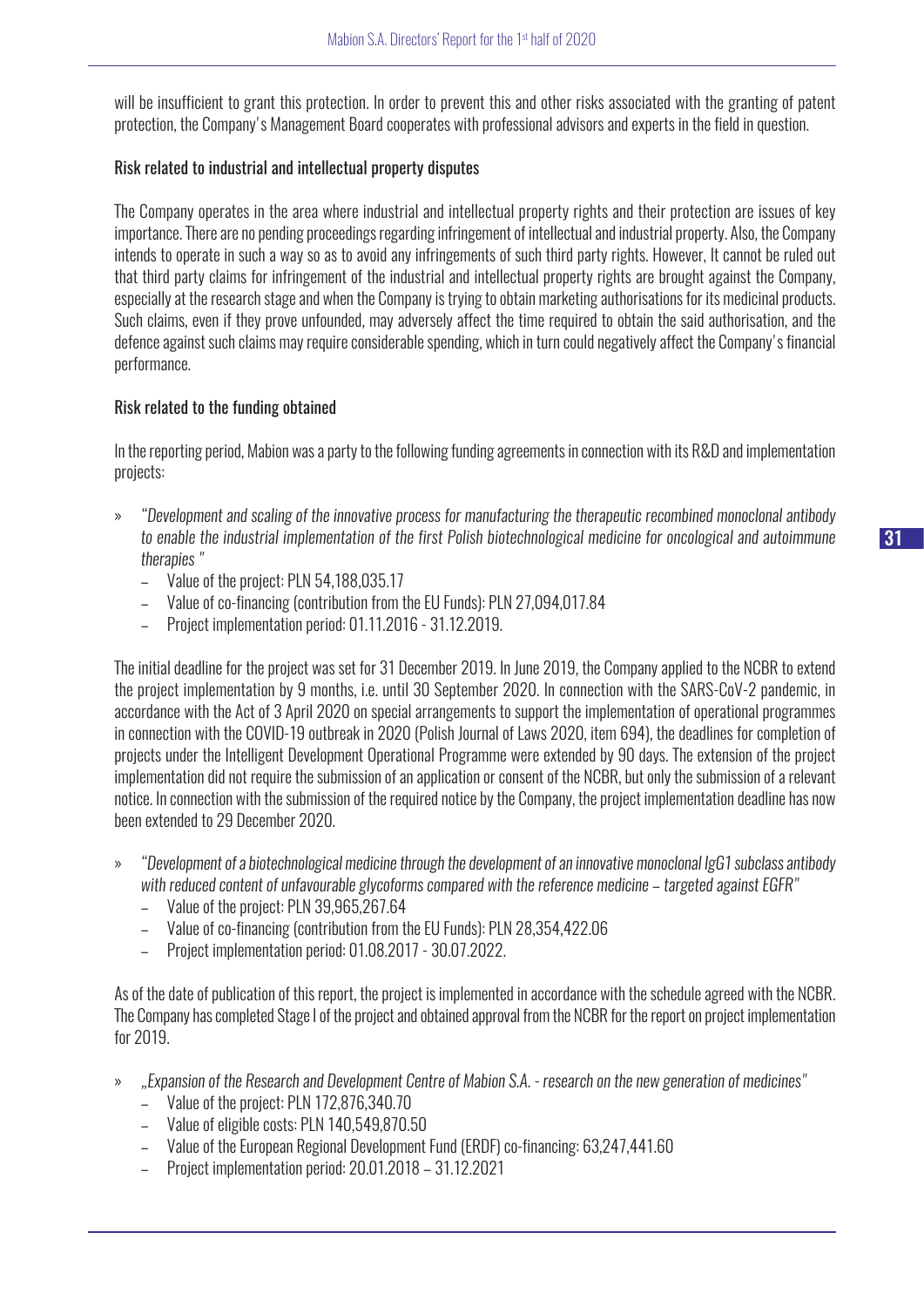The agreements made stipulate in detail the dates and scope of tasks which may be subsidized.

There is a risk that if the Company fails to carry out the assumed work in the timeframes set by the Intermediate Body, uses all or part of the co-financing improperly or without following the applicable procedures, collects all or part of the co-financing unduly or in an excessive amount, it will be obliged to return part or the full amount of the grant plus interest. There is also a risk that the Intermediate Body does not grant consent in the event of further problems related to substantive or financial progress, which may be related to the termination of co-financing agreement(s) and the necessity to return the funds collected together with interest. As a result, if the conditions giving rise to the liability are met, the Company's financial position may deteriorate significantly, which in the long run may jeopardise the achievement of the Company's strategic objectives.

In order to counteract the above risk, the Company has put in place internal procedures for the ongoing monitoring of project expenditures – the spending methods used and the schedule of spending implementation, as well as closely cooperates with intermediary institutions, informing on the ongoing basis on any possible risks.

## Liquidity risk

The Company does not earn any revenue from sales of market products, and its activities to date have been financed with funds obtained from the share issue, loans from shareholders, public funding and, to some extent, proceeds from distribution partners and the sale of R&D services. The Management Board obtains funds to finance the Company's ongoing operations from credits and loans.

With regard to the change in Mabion's regulatory strategy adopted on 16 March 2020 and the withdrawal of applications for registration of MabionCD20 from the EMA, the registration of MabionCD20 to the European market will be delayed as compared to the original arrangements with Mylan. The existing agreement with the distribution partner provides for the possibility of termination after 2020 in the absence of drug registration by that time. In case of lack of registration of MabionCD20 by December 31, 2020, Mylan may terminate the contract, consequently, may require the Company to reimburse most of the advances obtained in Note 17 to the financial statements. The Company continues an ongoing close cooperation with Mylan representatives and exercises due care to ensure that its course is satisfactory to both the entities.

In addition, failure to apply for new EU aid may also expose Mabion to liquidity problems and the need to obtain an alternative source of funding. Also delays in the process of raising capital by the Company through the issuance of shares or its failure to do so may have a material impact on the Company's financial condition.

The Company's management monitors current forecasts of the Company's liquid assets and liabilities based on projected cash flows. The risks associated with limited access to funding due to the global liquidity situation or the Company's financial position and the assessment of the ability to register the key drug, MabionCD20, cannot be excluded. The risk associated with the impossibility of changing the terms of the existing financing agreements, including the possibility of disbursement of individual tranches of financing, or changes in the terms of the agreement with Mylan, should be indicated here. In particular, the current situation caused by the pandemic and its impact on capital markets should be borne in mind, as it may result in significant limitations in terms of sources of financing, including equity financing from share issue.

#### Risk related to operations in the Łódź Special Economic Zone

Mabion S.A. conducts research and development, and production operations, and has built a fully-equipped Scientific-Industrial Complex in the Łódź Special Economic Zone (LSEZ). In accordance with the Act on Special Economic Zones, the income earned on business activities in a special economic zone, under the permit received, is exempt from Corporate Income Tax. Mabion S.A. is exempt from the tax until 31 December 2026.

There is a risk of changes in law provisions concerning the operation of special economic zones or in tax advantages applicable in those zones. There is also a risk that the Company will cease meeting the conditions specified in the permit which entitles it to avail itself of these advantages. Upon the expiry of the permit or if the Company loses the permit before its expiry Mabion's further operations in the LSEZ may become unfavourable and increase tax burden.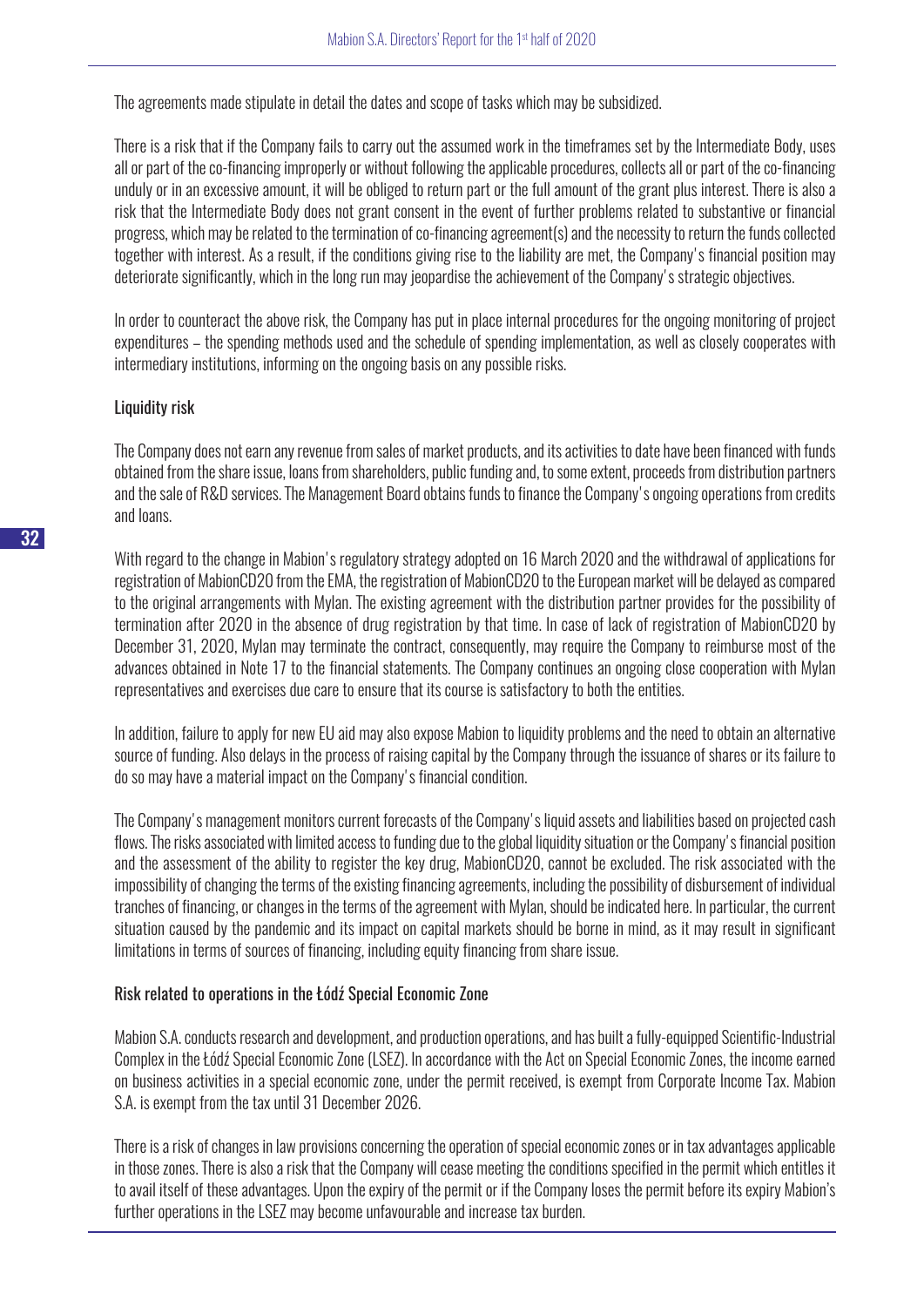# 4. Analysis of the financial and asset situation of Mabion S.A.

# 4.1. Rules for drawing up the condensed semi-annual financial statements

The interim condensed financial statements of Mabion S.A. for the six-month period ended 30 June 2020 have been prepared in accordance with International Accounting Standard 34 "Interim Financial Reporting", approved by the European Union ("IAS34"). The statements are also compliant with IAS 34 issued by the IASB due to the fact that there are no differences between IFRS adopted in the European Union and IFRS issued by the IASB to the extent they concern the Company. The financial statements cover the comparative period from 1 January to 30 June 2019. The financial statements were prepared on the historical cost basis, except for derivative financial instruments, available-for-sale financial assets which have been measured at fair value. The interim condensed financial statements, except for the cash flow statement, have been prepared on the accrual basis.

To prepare the condensed interim financial statement, accounting principles were applied in the unchanged scope in relation to the principles applied in the preparation of the annual financial statement for 2019. The condensed interim financial statements do not contain all the information required for full financial statements compliant with the IFRS adopted in the European Union ("IFRS") and should be read in conjunction with the Company's audited financial statements for the financial year ended 31 December 2019.

In the first half of 2020, there were no changes in the rules of determining the value of assets and liabilities and measuring the financial result.

The interim condensed financial statements have been prepared in accordance with the going concern principle, which provides that the Company will continue its operations in the foreseeable future. Therefore, no adjustments were made to the financial statements, which might be necessary if there was a risk of the Company not continuing its operations. Since its establishment, the Company has focused on conducting research and development activities in order to develop and commercially launch its products. As a result, the Company has incurred operating losses and generated negative cash flows from operating activities. As at 31 December 2019, the Company generated a cumulative loss which resulted in negative equity. On 15 June 2020, the Ordinary General Meeting of the Company adopted Resolution No. 18/VI/2020 concerning confirmation of the continued existence of the Company in connection with the circumstances provided for in Article 397 of the Commercial Companies Code. It is expected that such situation may reoccur in the foreseeable future.

The extension of the registration process poses a risk that cooperation with Mylan will not be continued, the Company will not attract other partners and will not obtain the required funding. These factors indicate that there is considerable uncertainty that may raise doubts as to the company's ability to continue operations in the foreseeable future. The change in the terms of current debt financing agreements and further acquisition of financing available on the market, financing available under EU projects and projects supporting R&D, and exclusive agreements with future distribution partners or support from shareholders (both strategic shareholders and stock market participants) should provide the Company with the financing necessary to complete the registration process and commercialise MabionCD20. The Company actively monitors its environment for the prospects for obtaining new funding opportunities, which will enable it to cover expenses related to its core R&D and investment activities. In particular, current activities are focused on including support from the National Centre for Research and Development in the planned bridging clinical trial. However, the risk related to limited access to funding sources cannot be excluded due to the global liquidity situation and the situation caused by the COVID-19 pandemic and its impact on capital markets.

The interim condensed financial statements of the Company for the period from 1 January 2020 to 30 June 2020 were not audited, but were reviewed by the audit firm PricewaterhouseCoopers Polska spółka z ograniczoną odpowiedzialnością Audyt sp.k.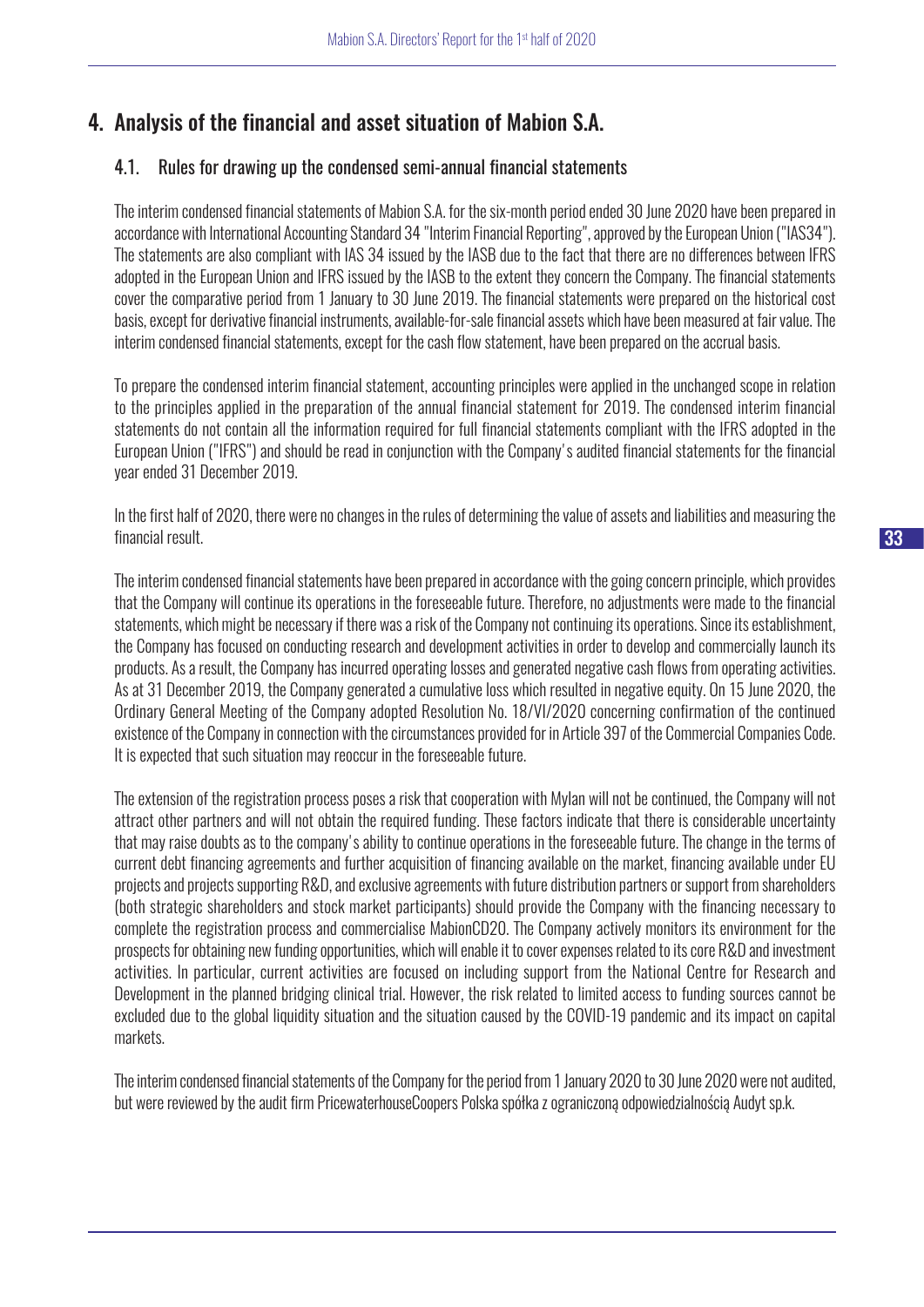# 4.2. Asset situation of Mabion S.A. after the first half of 2020

# Sales, costs and financial result

The table below presents an analysis of the results achieved by the Company in the first half of 2020 (in PLN thousand):

|                                             | 01.01-30.06.2020 | 01.01-30.06.2019 | Change (%) |
|---------------------------------------------|------------------|------------------|------------|
| Net income on sales and equal to them       | 0                | 0                |            |
| Costs of products, goods and materials sold | 0                | 0                |            |
| Gross profit (loss) on sales                | 0                | 0                |            |
| General and administrative expenses         | $-9882$          | $-16.91%$        | $-16.91%$  |
| <b>Research and development costs</b>       | $-20050$         | $-4.95%$         | $-4.95%$   |
| Other operating income and expenses, net    | 901              | 22.59%           | 22.59%     |
| Profit (loss) on operating activities       | $-29031$         | $-9.99%$         | $-9.99%$   |
| Gross profit (loss)                         | $-30829$         | $-31696$         | $-2.74%$   |
| Income tax                                  | 0                | 0                | n/a        |
| Net profit (loss)                           | $-30829$         | $-31696$         | $-2.74%$   |

In the first half of 2020, the Company did not generate any sales revenue. In the 6-month period ended 30 June 2020, the Company incurred a tax loss of PLN 9,286 thousand. The Company did not recognize a deferred tax asset on this loss due to failure to meet the conditions of IAS 12 as to the probability of achieving tax revenues allowing the loss to be utilized before the end of the period. The amount of tax losses from previous years was presented in the financial statements for the financial year ended 31 December 2019.

# Company assets and financing thereof

| <b>Assets</b>                      | 30.06.2020                 |                  | 31.12.2019                 | <b>Change</b>    |        |
|------------------------------------|----------------------------|------------------|----------------------------|------------------|--------|
|                                    | <b>Value (PLN tousand)</b> | <b>Structure</b> | <b>Value (PLN tousand)</b> | <b>Structure</b> | (9/0)  |
| <b>Fixed assets</b>                | 70 778                     | 81%              | 73 246                     | <b>64%</b>       | $-3%$  |
| Intangible assets                  | 1299                       | $1\%$            | 1448                       | $1\%$            | $-10%$ |
| Property, plant and equipment      | 69 284                     | 80%              | 71688                      | 63%              | $-3%$  |
| Long-term receivables              | 195                        | $0\%$            | 110                        | $0\%$            | 77%    |
| Long-term investments              | 0                          | $0\%$            | 0                          | $0\%$            | 0%     |
| Long-term prepayments and accruals | 0                          | $0\%$            | 0                          | $0\%$            | $0\%$  |
| <b>Current assets</b>              | 16 260                     | 19%              | 40 299                     | 36%              | $-60%$ |
| Inventories                        | 6061                       | 7%               | 8806                       | 7%               | $-31%$ |
| Trade and other receivables        | 1546                       | 2%               | 2841                       | 3%               | $-46%$ |
| <b>Prepayments</b>                 | 479                        | $1\%$            | 682                        | $1\%$            | $-30%$ |
| Cash and cash equivalents          | 8 1 7 4                    | 9%               | 27970                      | 25%              | $-60%$ |
| <b>Total assets</b>                | 87038                      | <b>100%</b>      | 113 545                    | <b>100%</b>      | $-23%$ |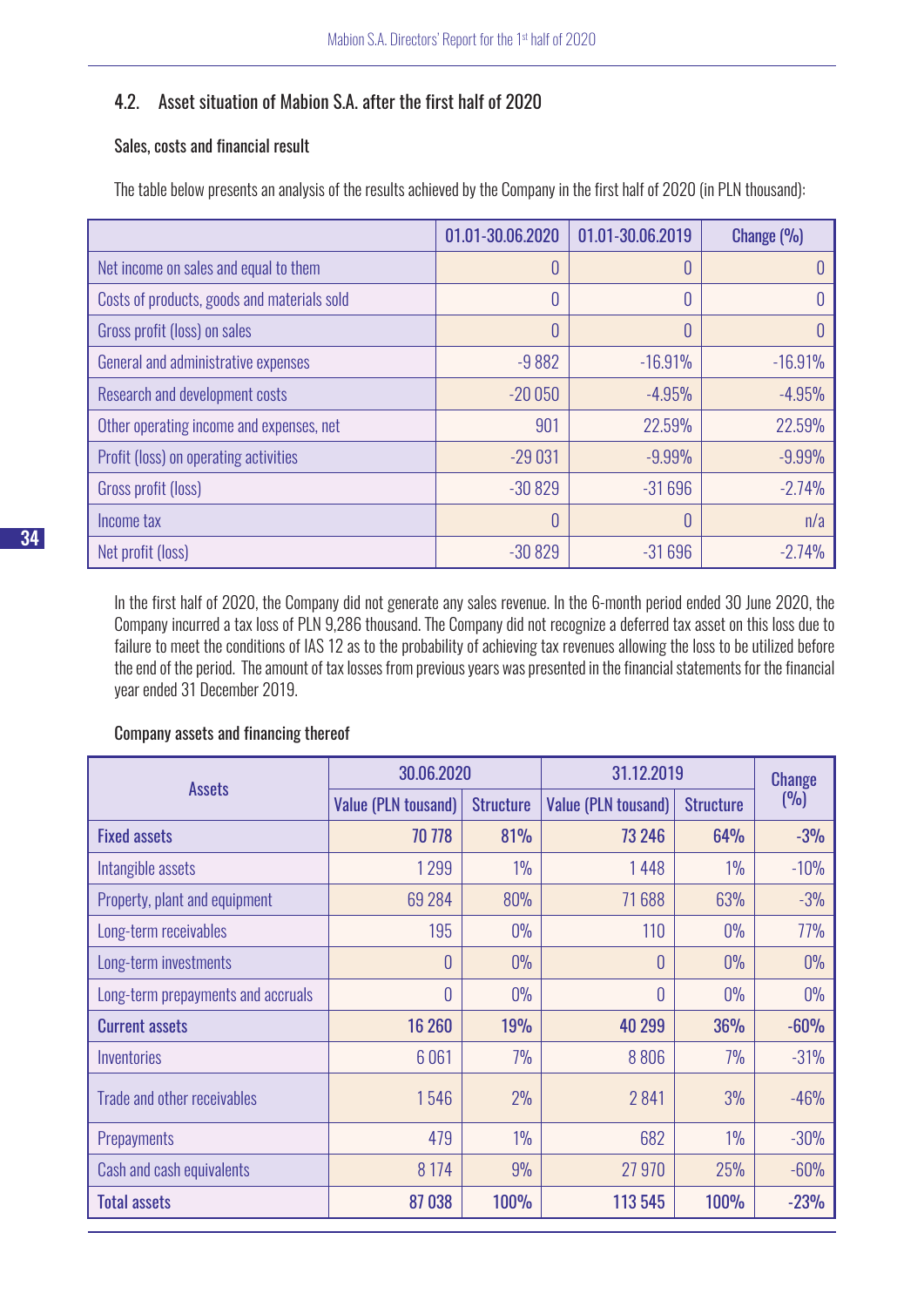The value of assets of Mabion S.A. as at 30 June 2020 amounts to PLN 487,038 thousand; this is 77% of the value of the assets as at 31 December 2019.

|                                                             | 30.06.2020                 |                  | 31.12.2019                 | <b>Change</b>    |             |
|-------------------------------------------------------------|----------------------------|------------------|----------------------------|------------------|-------------|
| Liabilities and equity                                      | <b>Value (PLN tousand)</b> | <b>Structure</b> | <b>Value (PLN tousand)</b> | <b>Structure</b> | (9)         |
| <b>Equity capital</b>                                       | $-52433$                   | $-60%$           | $-21580$                   | $-19%$           | <b>143%</b> |
| <b>Liabilities and provisions for</b><br><b>liabilities</b> | 139 471                    | <b>160%</b>      | 135 125                    | <b>119%</b>      | 3%          |
| <b>Bank loans and borrowings</b>                            | 16047                      | 18%              | 16 390                     | 15%              | $-2%$       |
| Long-term liabilities                                       | 2815                       | 3%               | 3 4 3 5                    | 3%               | $-18%$      |
| Short-term liabilities                                      | 71785                      | 83%              | 67404                      | 59%              | 6%          |
| Prepayments and accruals                                    | 48 8 24                    | 56%              | 47896                      | 42%              | 2%          |
| Liabilities and equity in total                             | 87038                      | <b>100%</b>      | 113545                     | <b>100%</b>      | $-23%$      |

# Cash flow statement

The Company's cash flow statement is presented in the table below (in PLN thousand):

|                                           | 01.01.2020<br>$-30.06.2020$ | 01.01.2019<br>$-30.06.2019$ | <b>Change</b><br>(9/0) |
|-------------------------------------------|-----------------------------|-----------------------------|------------------------|
| Net cash flows from operating activities  | $-15613$                    | $-19324$                    | $-22%$                 |
| Net cash flows from investment activities | $-2667$                     | $-7041$                     | $-55%$                 |
| Net cash flows from financial activities  | $-1516$                     | $-1243$                     | $-22%$                 |
| <b>Total net cash flow</b>                | $-19796$                    | $-27608$                    | $-28%$                 |

In the first half of 2020, the Company generated a negative balance of cash flows from operating activities. The most significant impact on the value of generated cash flows from operating activities was the costs of research and development incurred by the Company.

Selected assessment metrics for the company's financial standing

In 2019 and 2020, the Company did not conduct any sales of goods or services as part of its core activity. At the same time, the Company incurred costs of operating activities in connection with the costs of development work, investments in machines and equipment used for development work and for the production of medicines in the future, as well as costs of general management related to, among others, obtaining financing for ongoing operations.

Therefore, both in 2019 and 2020, the Company recognized a loss on operating activities and a net loss, and therefore it is not possible to determine financial ratios for the Company related to profitability.

# 4.3. Description of factors and events that have a material impact on the condensed financial statements

In the first half of 2020, there were no factors or events other than those indicated in other points of the report, including events of extraordinary nature, which could have a significant impact on the condensed financial statements of the Company.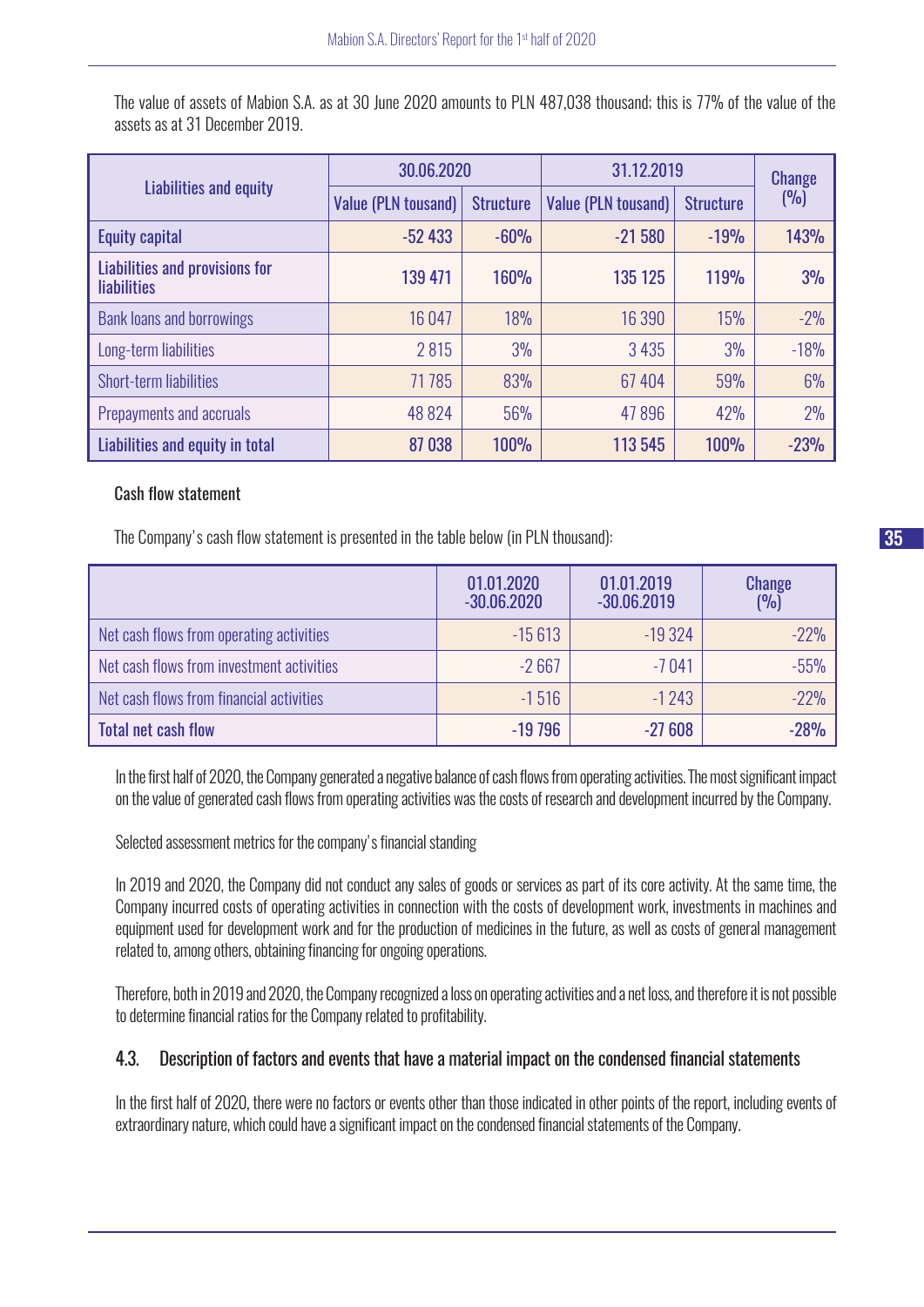# 4.4. Factors that will affect the achieved results in the perspective of at least the following three months

The main factors that will affect the Company's results in the next quarters are as follows:

- » the scope and schedule of work needed to submit a new marketing authorisation application (MAA) for MabionCD20 following the Scientific Advice consultation with the EMA;
- » the implementation of the product stability and similarity and comparability tests for the product from large scale validation batches and the achievement of the expected results;
- » costs of conducted research and development work concerning MabionCD20 and other drugs in the Company's pipeline;
- » a possibility of concluding a vaccine development agreement with Vaxine Pty Ltd. and obtaining European funds aimed at fighting the COVID-19 pandemic;
- » personnel costs and costs of general management of the Company;
- » financing of the planned capacity increase taking into account the intensification of activities as part of the project aimed at building a new production plant;
- » foreign exchange differences resulting from changes in foreign exchange rates;
- » market risk competitive environment and price developments for reference and biosimilar medicines;
- » amendments to the conditions for the release of the tranches by the European Investment Bank currently negotiated;
- » a possibility of termination of the agreement by the distribution partner Mylan and, as a consequence, the possible need to return most of the advances received, if it is not possible to change the terms of the current agreement;
- » proceeds from the aid granted from the EU funds;
- » the issue of U series shares on time and in the volumes consistent with the Company's assumptions.

The amount of proceeds/reimbursement of costs incurred may be affected by possible delays in talks or unforeseen deviations from the schedules of agreements already signed.

In connection with the global coronavirus SARS-CoV-2 pandemic, additional risks and factors have been identified that may have a direct impact on the financial situation of the Company. Particularly important risks and factors may include the financial risk associated with liquidity disruption in the markets, resulting from the spread of the virus and the resulting possible restriction of the Company's access to financing. As a result of the persisting pandemic, there may also be a risk of delays or suspensions of work for an indefinite period of time, associated with the actual or potential restrictions and restrictions, as indicated below:

- » limited staff availability (quarantine, childcare in the event of educational establishments closing, risk of disease);
- » limiting the mobility of the Company's employees suspension of participation of the Company's representatives in meetings and conferences, both foreign and domestic;
- » suspension of meetings with external companies, including consultants;
- » delays in supplies resulting in the inability to conduct certain processes in the Company;
- » the possibility of plant closure in order to limit the possibility of the virus spreading.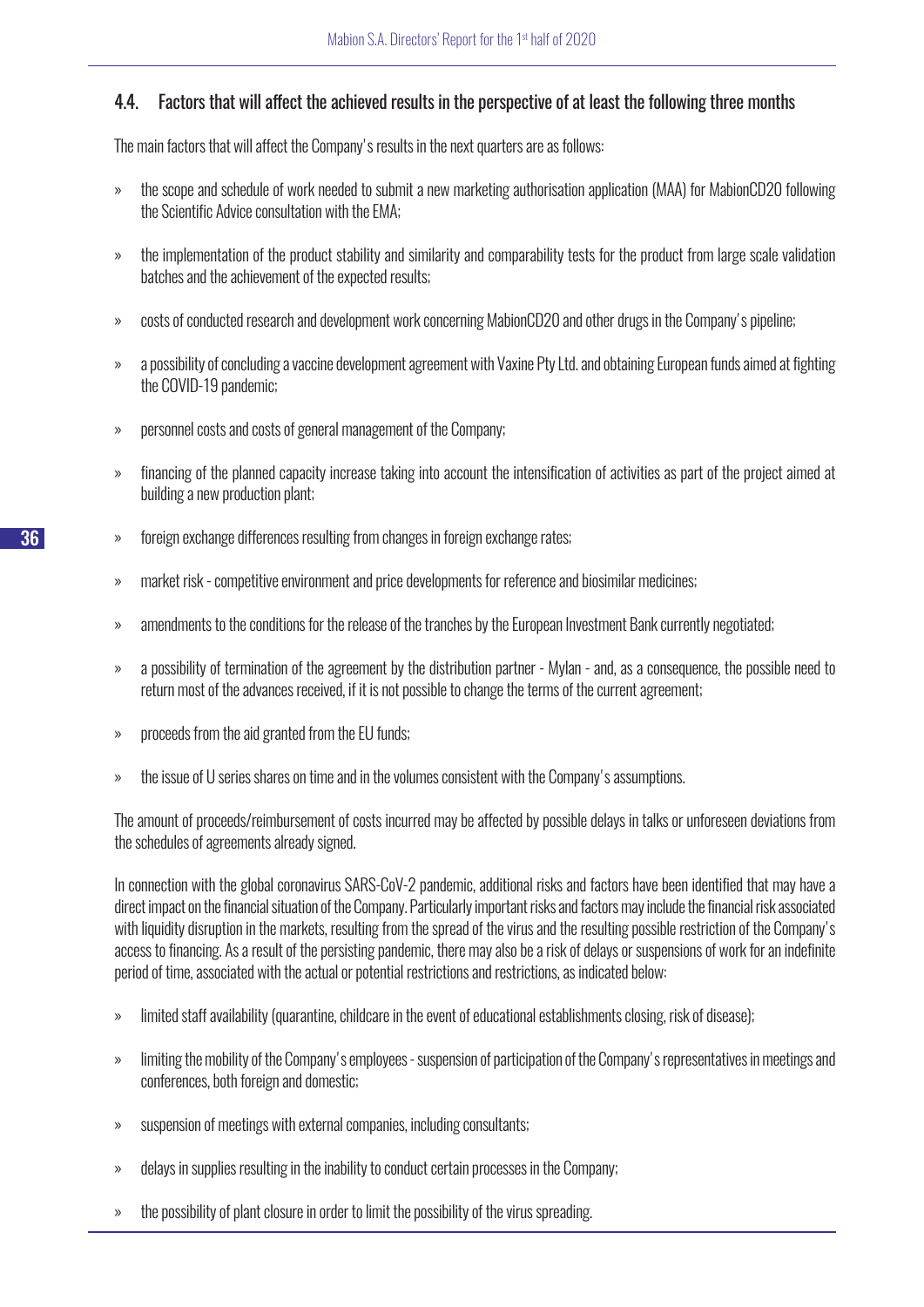All the aforementioned phenomena may have a direct impact on the Company's financial situation. Detailed information on the impact of the consequences of the spread of SARS-CoV-2 virus on the activities of the Company is described in points 3.2. and 6.2. of this report.

# 4.5. The Management Board's position regarding the possibility of meeting the previously published forecasts for the year

In 2012, the Company decided to revoke the financial forecasts published for 2010-2020 in connection with applying for the introduction of I series shares to trading in an alternative trading system and for the abandonment of financial forecasts.

# 5. Shares and shareholders

# 5.1. Share capital structure

As at 30 June 2020 and as at the submission date of this report, the share capital of the Company amounts to PLN 1,372,077.20 and is divided into 13,720,772 shares with a nominal value of PLN 0.10 each, including:

- » 450,000 registered preference A shares,
- » 450,000 registered preference B shares,
- » 450,000 registered preference C shares,
- » 450,000 ordinary bearer D shares,
- » 100,000 registered preference E shares,
- » 100,000 registered preference F shares,
- » 20,000 registered preference G shares,
- » 2,980,000 ordinary bearer H shares,
- » 1,900,000 ordinary bearer I shares,
- » 2,600,000 ordinary bearer J shares,
- » 790,000 ordinary bearer K shares,
- » 510,000 ordinary bearer L shares,
- » 360,000 ordinary bearer M shares,
- » 340,000 ordinary bearer N shares,
- » 300,000 ordinary bearer O shares,
- » 1,920,772 ordinary bearer P shares,
- » 9,500 ordinary bearer S shares.

Registered shares of series A, B, C, E, F and G are preference shares, which means that each of them entitles to two votes at the General Meeting. The total number of votes resulting from all the issued shares is 15,300,272.

On 29 January 2020, 9,500 S series ordinary bearer shares of the Company with a nominal value of PLN 0.10 each were issued i.e. recorded on the securities accounts of the eligible persons. Therefore, the share capital of the Company was increased. The S series ordinary bearer shares were issued by the Company as part of a conditional increase in the share capital in connection with the exercise by the entitled persons of the rights carried by B series subscription warrants granted to them under the Incentive Scheme for 2018. The issue price of S series shares was equal to the nominal price. The shares were taken up in exchange for a cash contribution made in full before the release of the shares. The Company informed about the event in Current Report no. 8/2020 of 29 January 2020. On 18 June 2020, the amount of the Company's new share capital and the number of shares including 9,500 S series shares was disclosed in the National Court Register.

On 17 January 2020, the Krajowy Depozyt Papierów Wartościowych (the National Depository for Securities, KDPW) made a conditional registration in the securities depository, under ISIN code PLMBION00016, of 514,773 P series ordinary bearer shares of the Company and 9,500 S series ordinary bearer shares of the Company. The condition for registration of the shares of each of the above-mentioned series was their introduction to trading on the regulated market where other shares of the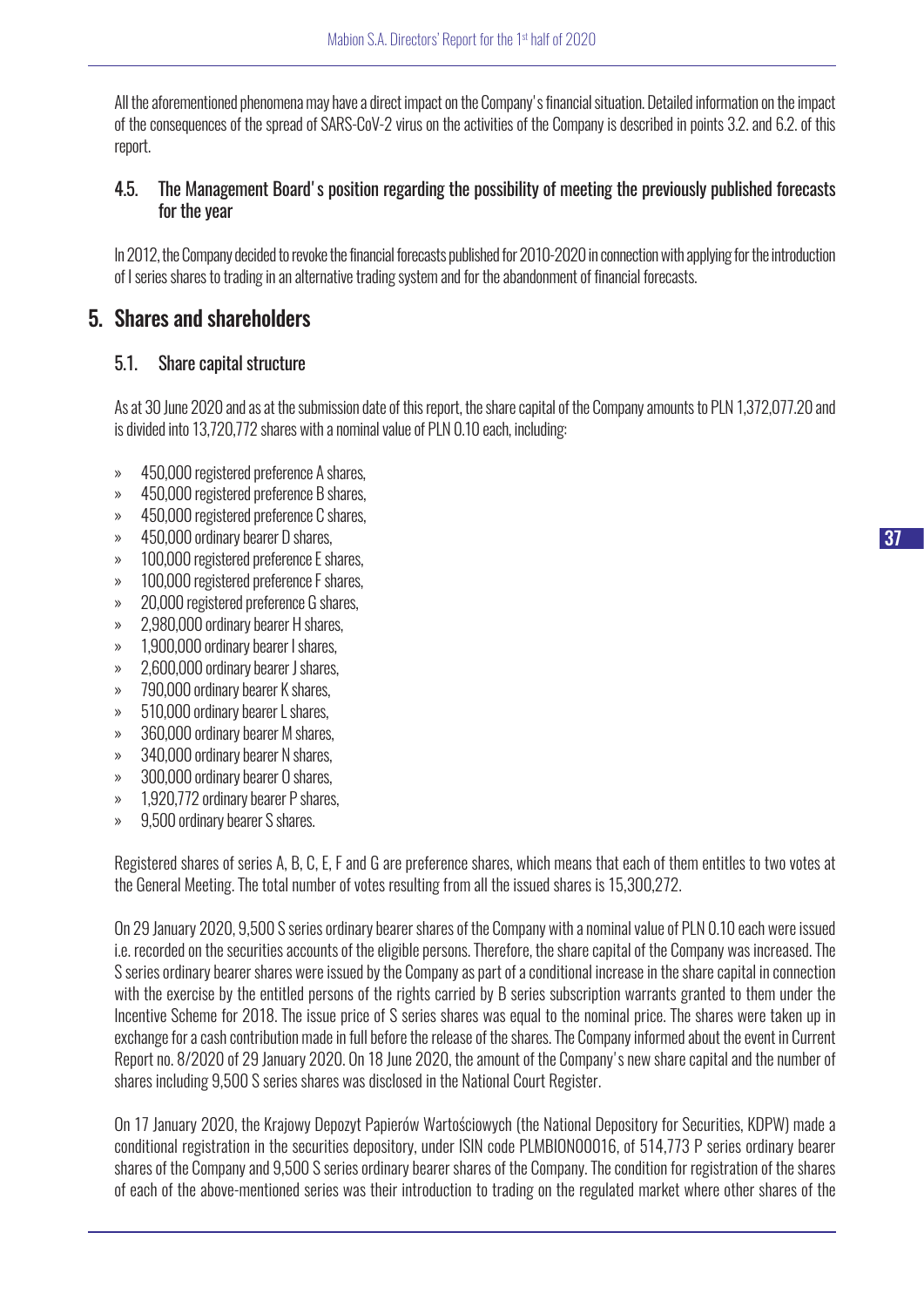Company marked with the above mentioned ISIN code are present. On 24 January 2020, the Management Board of the Warsaw Stock Exchange (WSE) adopted a resolution on the admission and introduction of the Company's P and S series shares to exchange trading on the WSE Primary Market. Pursuant to the resolution, the above-mentioned shares of the Company were admitted to exchange trading on the primary market and introduced to trading on 29 January 2020 provided that the KDPW registered the shares on 29 January 2020 and marked them with code PLMBION00016. On 27 January 2020, the KDPW published an announcement on the registration of the above shares under the above code in the securities depository as of 29 January 2020. Therefore, the above condition was met and the shares were introduced to exchange trading on 29 January 2020. The Company informed about the above events in its Current Reports No. 3/2020 of 17 January 2020, No. 5/2020 of 24 January 2020 and No. 6/2020 of 27 January 2020.

On 23 June 2020, the Company issued 500 B series registered subscription warrants as part of the implementation of the Incentive Scheme for 2019. The warrants were taken up free of charge by eligible persons, i.e. those appointed by the Supervisory Board. Each B series subscription warrant entitled to subscribe for 1 S series ordinary bearer share of the Company at an issue price equal to the nominal value of shares of PLN 0.10. The deadline for exercising the rights attached to B series subscription warrants was to expire on 31 July 2022, with all authorised persons submitting declarations of subscription for their S series shares on 23 June 2020. The S series ordinary bearer shares were issued as part of a conditional share capital increase; therefore no allocation of shares took place. The issue of S series shares took place in the execution of Resolution No. 25/VI/2018 of the Ordinary General Meeting of the Company of 28 June 2018 on the issue of A and B series subscription warrants with the exclusion of the pre-emptive right of the existing shareholders to take up R series shares and S series shares, and the conditional increase of the share capital by way of the issue of R series shares and S series shares, with the exclusion of the pre-emptive right of the existing shareholders and the related amendment of the Company's Articles of Association. Pursuant to the aforementioned Resolution No. 25/VI/2018 of the Ordinary General Meeting of Shareholders of the Company, the ordinary bearer shares of series S will be dematerialised and will be subject to an application for admission to trading on the regulated market. Therefore, the issue of the S shares will be effected by recording the shares on the securities accounts of the eligible persons. All S series shares referred to above have been taken up and fully paid for by the eligible persons. However, until the date of publication of this report, the S series shares have not been released to the above-mentioned persons, i.e. they have not been recorded on the securities accounts. The Company informed about the event in Current Report no. 27/2020 of 30 June 2020.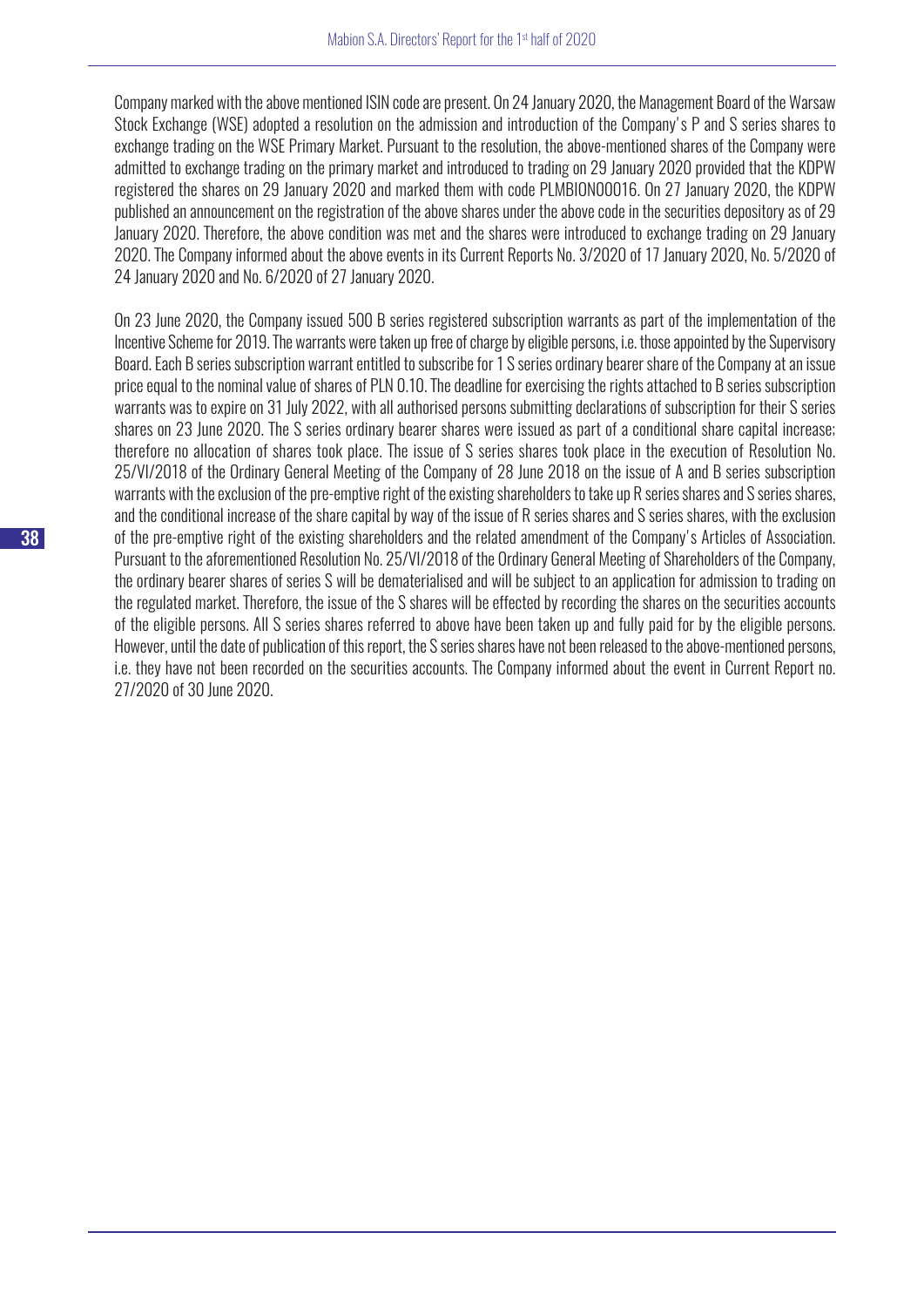# 5.2. Shareholders holding at least 5% of the total number of votes

To the knowledge of the Management Board, as at the date of submitting the report for the first half of 2020 (22 September 2019), the following shareholders hold at least 5% of the total number of votes at the Company's General Meeting:

| No. | <b>Shareholder</b>                                    | <b>Number</b><br>of shares | <b>Number</b><br>of votes | % in the share<br>capital | % in the total<br>number of votes |
|-----|-------------------------------------------------------|----------------------------|---------------------------|---------------------------|-----------------------------------|
| 1.  | <b>Twiti Investments Limited</b>                      | 2 380 072                  | 2974372                   | 17.33%                    | 19.44%                            |
| 2.  | Maciej Wieczorek:*                                    | 1626576                    | 2 119 426                 | 11.85%                    | 13.85%                            |
|     | Glatton sp. z o.o.                                    | 1006 226                   | 1006 226                  | 7.33%                     | 6.58%                             |
|     | Celon Pharma S.A.                                     | 620 350                    | 1113200                   | 4.52%                     | 7.28%                             |
| 3.  | Polfarmex S.A.                                        | 1 437 983                  | 1920833                   | 10.47%                    | 12.55%                            |
| 4.  | Funds managed by Generali PTE S.A.**                  | 1800000                    | 1800000                   | 13.11%                    | 11.76%                            |
| 5.  | Funds managed by<br>Nationale Nederlanden PTE S.A.*** | 1140 600                   | 1140 600                  | 8.31%                     | 7.45%                             |
| 6.  | Funds managed by Investors TFI S.A.**                 | 1102232                    | 1 102 232                 | 8.03%                     | 7.20%                             |
| 7.  | <b>Other</b>                                          | 4 242 809                  | 4 242 809                 | 30.90%                    | 27.73%                            |
|     | <b>TOTAL</b>                                          | 13 730 272                 | 15 300 272                | <b>100%</b>               | <b>100%</b>                       |

*\* Mr. Maciej Wieczorek holds 100% of the share capital of Glatton Sp. z o.o. and indirectly, through Glatton Sp. z o.o.,* 

*66.67% of the share capital of Celon Pharma S.A. and 75% of the total number of votes in Celon Pharma S.A.*

*\*\* According to the list of shareholders present at the Ordinary General Meeting of Mabion S.A. on 15.06.2020 \*\*\* According to the list of shareholders present at the Ordinary General Meeting of Mabion S.A. on 18.06.2019*

To the Management Board's knowledge, as of the date of submitting the report for the first quarter of 2020 (25 May 2020), the following shareholders held at least 5% of the total number of votes at the General Meeting of the Company:

| No. | <b>Shareholder</b>                                          | <b>Number</b><br>of shares | <b>Number</b><br>of votes | % in the share<br>capital | % in the total<br>number of votes |
|-----|-------------------------------------------------------------|----------------------------|---------------------------|---------------------------|-----------------------------------|
| 1.  | <b>Twiti Investments Limited</b>                            | 2 380 072                  | 2 974 372                 | 17.33%                    | 19.44%                            |
| 2.  | Maciej Wieczorek:*                                          | 1626576                    | 2 119 426                 | 11.85%                    | 13.85%                            |
|     | Glatton sp. z o.o.                                          | 1006 226                   | 1006 226                  | 7.33%                     | 6.58%                             |
|     | Celon Pharma S.A.                                           | 620 350                    | 1 1 1 3 2 0 0             | 4.52%                     | 7.28%                             |
| 3.  | Polfarmex S.A.                                              | 1437983                    | 1920833                   | 10.47%                    | 12.55%                            |
| 4.  | Funds managed by Generali PTE S.A.                          | 1629847                    | 1629847                   | 11.87%                    | 10.65%                            |
| 5.  | <b>Funds managed</b><br>by Nationale Nederlanden PTE S.A.** | 1140600                    | 1140600                   | 8.31%                     | 7.45%                             |
| 6.  | Funds managed by Investors TFI S.A.***                      | 1097769                    | 1097769                   | 8.00%                     | 7.17%                             |
| 7.  | <b>Other</b>                                                | 4 4 1 7 4 2 5              | 4 4 1 7 4 2 5             | 32.17%                    | 28.87%                            |
|     | <b>TOTAL</b>                                                | 13 730 272                 | 15 300 272                | <b>100%</b>               | 100%                              |

*\* Mr. Maciej Wieczorek holds 100% of the share capital of Glatton Sp. z o.o. and indirectly, through Glatton Sp. z o.o.,* 

*66.67% of the share capital of Celon Pharma S.A. and 75% of the total number of votes in Celon Pharma S.A.*

*\*\* According to the list of shareholders present at the Ordinary General Meeting of Mabion S.A. on 18.06.2019.*

*\*\*\* According to the list of shareholders present at the Ordinary General Meeting of Mabion S.A. on 29.11.2019.*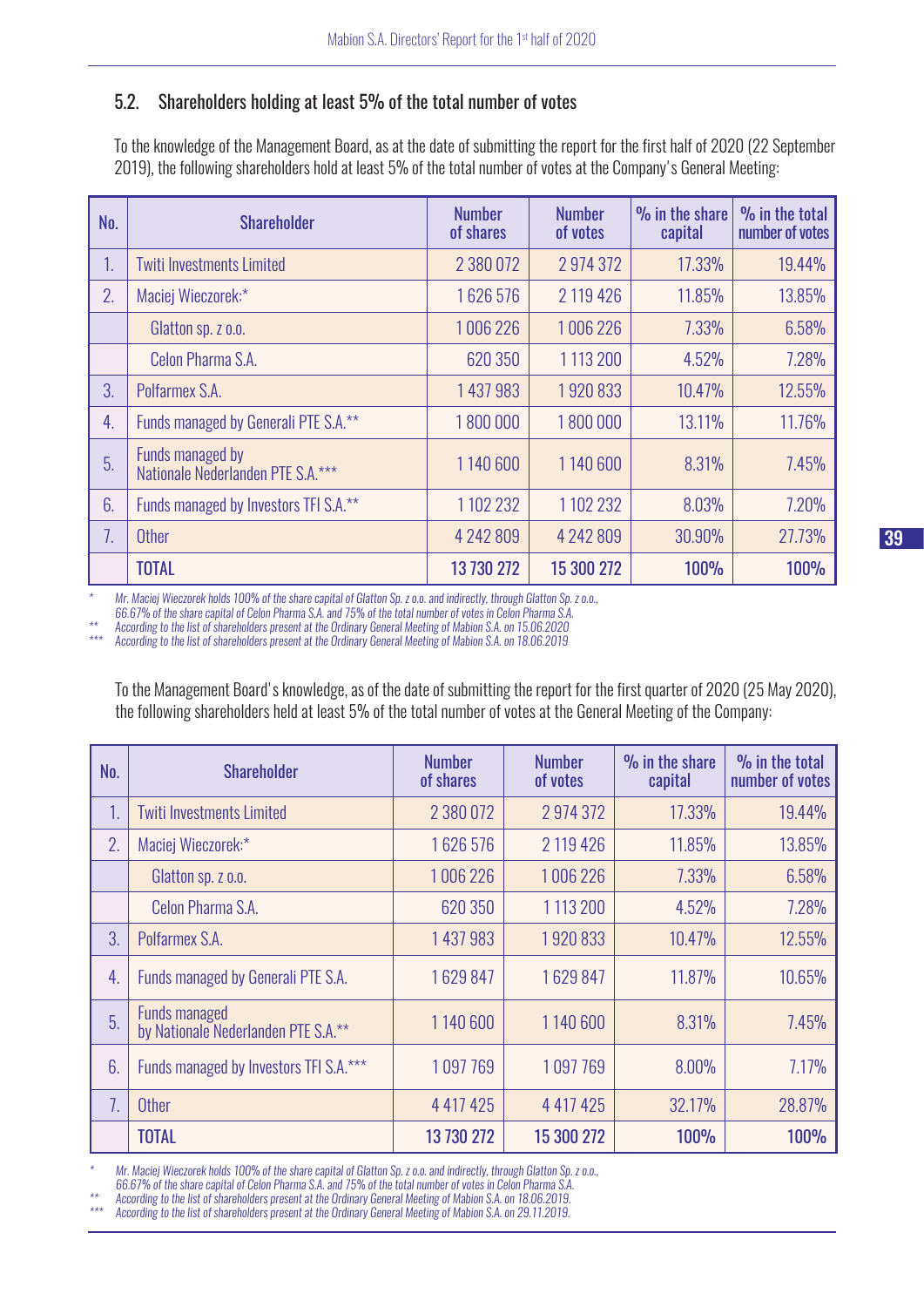# 5.3. Number of shares held by managing and supervising persons

|                          | Shares held by managing and supervising persons as at the submission date<br>of the report for the first half of 2020 (22 September 2020)                                                                                                                                                                                                                                                                |
|--------------------------|----------------------------------------------------------------------------------------------------------------------------------------------------------------------------------------------------------------------------------------------------------------------------------------------------------------------------------------------------------------------------------------------------------|
| <b>Management Board</b>  |                                                                                                                                                                                                                                                                                                                                                                                                          |
| <b>Sławomir Jaros</b>    | holds directly 4,043 shares of the Company with a nominal value of PLN 0.10 each, constituting<br>0.03% of the Company's share capital and giving 0.02% of votes at the General Meeting                                                                                                                                                                                                                  |
| <b>Supervisory Board</b> |                                                                                                                                                                                                                                                                                                                                                                                                          |
| Maciej Wieczorek         | indirectly, through Glatton Sp. z o.o. (in which he holds 100% of the share capital) and Celon<br>Pharma S.A. (in which he holds indirectly, through Glatton Sp. z o.o., 66.67% of the share<br>capital) holds 1,626,576 shares of the Company in total with a nominal value of PLN 0.10 each,<br>constituting 11.85% of the share capital of the Company and 13.86% of votes at the General<br>Meeting. |

The number of shares held by the above-mentioned managing and supervising persons has not changed since the date of submitting the previous interim report, i.e. the report for the first quarter of 2020 published on 25 May 2020.

Other managing and supervising persons did not hold any shares in the Company in the period from the date of submission of the previous interim report to the date of submission of this report. Members of the Management Board and Supervisory Board of Mabion S.A. do not have any rights to the Company's shares other than those specified below.

In 2018, the Incentive Scheme for the years 2018-2021 was adopted. As part of the implementation of the Incentive Scheme, the persons participating in it - eligible persons - i.e. key persons in the Company - will be able to obtain the right to subscribe for A and B subscription warrants. Subscription warrants are issued free of charge in tangible form as registered securities. Each A and B subscription warrant will entitle to subscribe for 1 share (R shares and S shares, respectively). The issue price of shares in the case of holders of A warrants will be PLN 91 per each R share, while in the case of holders of B warrants it will be PLN 0.10 per each S share. The rights arising from subscription warrants may be exercised until 31 July 2022. The Incentive Scheme allows for settlement in the form of offering by the Company to persons who have acquired the warrants the possibility of purchasing them for consideration in order to redeem them. The decision on the form of exercising the rights is made by the Supervisory Board of the Company after verification that the criteria set out in the Incentive Scheme have been met and on the basis of a recommendation of the Management Board.

As a result of the implementation of the Incentive Scheme for 2019, on 23 June 2020 the Company issued B series subscription warrants which were taken up by eligible persons, including Mr. Sławomir Jaros, Member of the Management Board of the Company, in the amount of 213 warrants. Each series B subscription warrant entitled to take up 1 S series ordinary bearer share of the Company. On 23 June 2020, Mr. Sławomir Jaros submitted a statement on taking up the S series shares he was entitled to, and then paid in full for the shares taken up. However, the S series shares are subject to dematerialization, therefore the shares are issued by recording them on the eligible person's securities account. Until the date of publication of this report, the S series shares have not been released, i.e. they have not been recorded on the securities account of Mr. Sławomir Jaros.

Moreover, in accordance with the resolutions of the Company's Supervisory Board of February 2019 and February 2020, the persons eligible to take up subscription warrants for 2018, 2019 and 2020 (as at the date of publication of this report) include the Company's Management Board members:

» Mr. Sławomir Jaros - for 2018: right to take up a maximum of 5,644 A series warrants; for 2019: right to take up a maximum of 3,960 A series warrants; for 2020: right to take up a maximum of 6099 A series warrants and 213 B series warrants;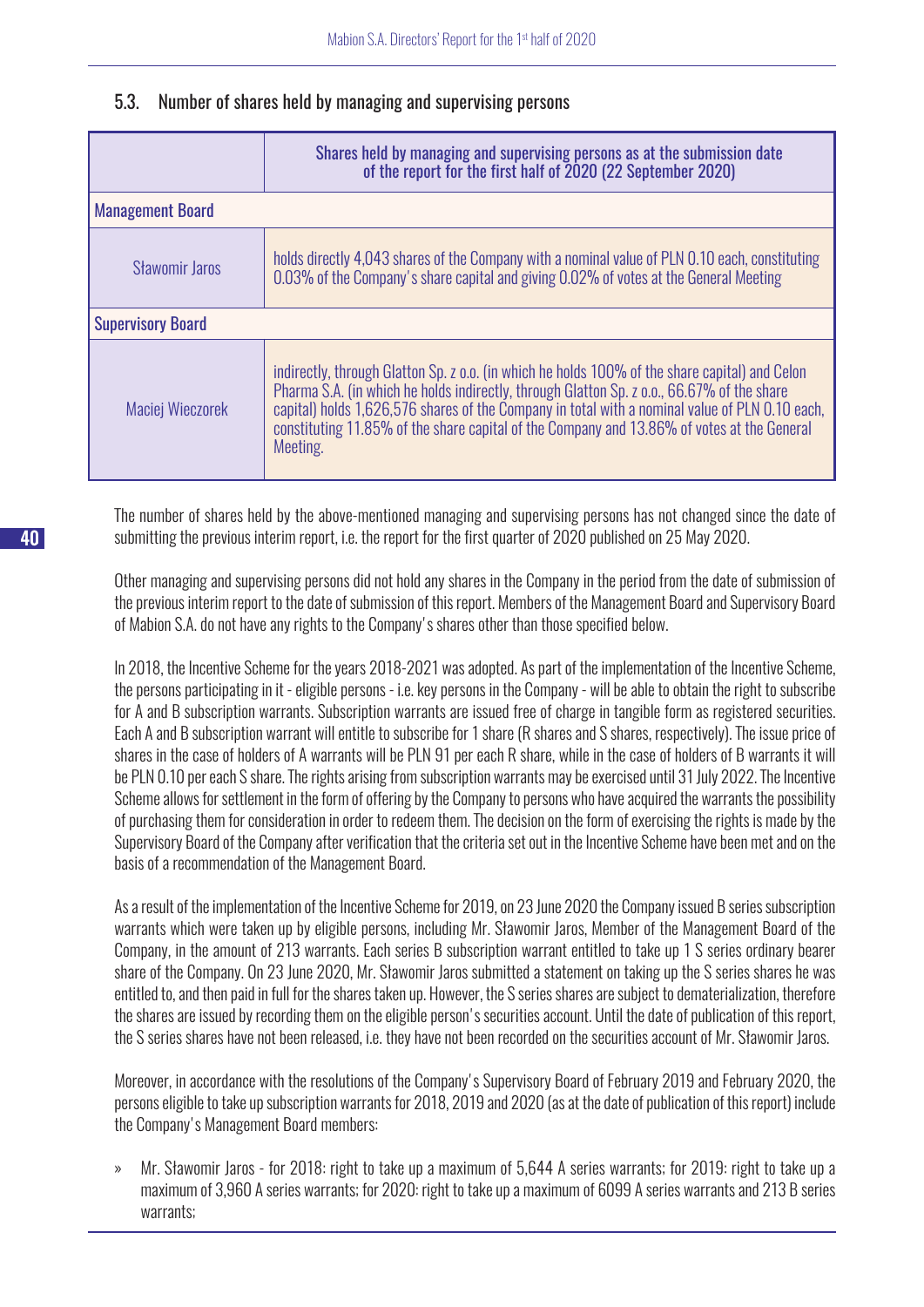- » Mr. Jarosław Walczak for 2018: right to take up a maximum of 1,411 A series warrants; for 2019: right to take up a maximum of 990 A series warrants;
- » Mr. Grzegorz Grabowicz for 2019: right to take up a maximum of 3,300 series A warrants; for 2020: right to take up a maximum of 5101 series A warrants.

The A series subscription warrants for 2018 and 2019 were not granted due to failure to meet the market target in 2018 and 2019. However, in accordance with the Rules and Regulations of the Incentive Scheme, these warrants may be granted to eligible persons during the term of the Incentive Scheme together with the A series warrants for the year in which the market target is met. The A and B series subscription warrants provided for 2020 will be finally granted by the Supervisory Board of the Company to the eligible persons after verification of the fulfilment of the respective conditions for 2020.

# 5.4. Quotations of shares on the Warsaw Stock Exchange

Data for H1 2020:

| <b>Reference price:</b> | PLN 77.0000 zł (2019-12-30) |  |
|-------------------------|-----------------------------|--|
| Start date:             | 2020-01-02                  |  |
| End date:               | 2020-06-30                  |  |
| <b>Change:</b>          | $-50.39%$                   |  |
| <b>Change:</b>          | - PLN 38,8000               |  |
| Minimum:                | PLN 17.0000 (2020-04-02)    |  |
| Maximum:                | PLN 87.100 (2020-01-07)     |  |
| Average:                | <b>PLN 39.6356</b>          |  |
| <b>Trading volume</b>   | 7 184 917 pcs               |  |
| <b>Average volume</b>   | 57 943 pcs                  |  |
| <b>Turnover:</b>        | 237,852 million             |  |
| Average turnover:       | 1.918 million               |  |

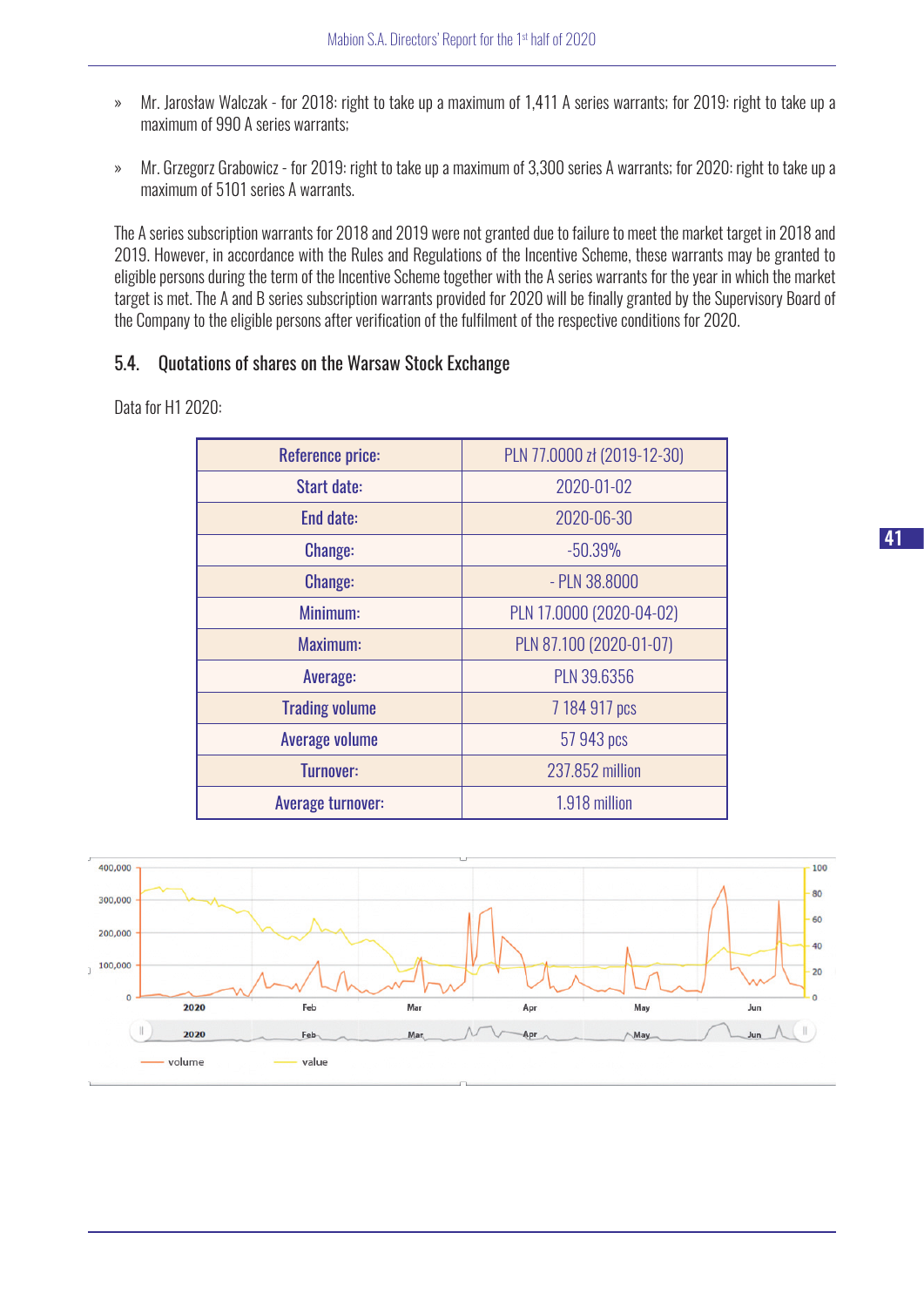# 6. Other significant information and events

# 6.1. Proceedings before a court, arbitration authority or public administration authority

In the first half of 2020, as well as by the date of submission of this report, no material court, administrative or arbitration proceedings concerning the Company's liabilities or receivables were pending before any court, arbitration authority or public administration authority.

# 6.2. Other information important for the assessment of the personnel, property, financial and assets situation, financial result and their changes, as well as information that is important for the assessment of the ability of Mabion S.A. to meet its obligations.

The Company's success in the future depends in particular on the provision of funds necessary to finance the Company's operations and its ability to register and commercialise medicines.

The level of the Company's equity as at 31 December 2019, as well as at 30 June 2020, shows a loss exceeding the sum of supplementary capitals and reserves and one third of the share capital On 15 June 2020, the Ordinary General Meeting of the Company adopted a resolution on the Company's continued existence in accordance with Article 397 of the Commercial Companies Code*("If the balance sheet drawn up by the management board shows a loss exceeding the aggregate of the supplementary and the reserve capitals and one third of the share capital, the management board shall immediately convene the general assembly* so that a resolution on the continued existence of the company can be adopted"). The occurrence of negative equity, which is a prerequisite specified in Article 397 of the Commercial Companies Code, results from the nature of the Company's operations and is typical of research and development companies. The Company's biotech operations are characterized by the constant incurrence of high research costs with no sales revenues until the project is commercialised, as a result of which the Company incurs losses on its operating activities and generates negative cash flows from operating activities. This situation is expected to continue in the foreseeable future. To date, the Company has financed its operating activities with cash received from shareholder loans, capital issues, bank loans, grants and proceeds from distribution partners.

As a strategic partner of the Company, Mylan decided to support the Company financially and provide strategic development support. In turn, the Company undertook to grant Mylan, subject to the approval of MabionCD20, the right to distribute in Europe for contracted countries. In previous periods, the Company has pursued, in cooperation with Mylan, a strategy consisting in registering its product with the European Medicines Agency based on a small batch production. In March 2020, the Company decided to change its registration strategy - it decided to move directly to the registration of the drug produced on a large scale (2x2500L), which results in a postponement of the possibility of registering the drug, which in turn is related to the inability to receive the expected next payment from the partner, conditional on this event in the short term. The existing agreement with Mylan also provides for the possibility of its termination. In the absence of registration by the end of 2020, Mylan will have the opportunity to decide, by 30 April 2021, to terminate the agreement and consequently demand from the Company the reimbursement of most of the advances received. In this case the Company will have to acquire a new distribution partner or partners. The process of registration of MabionCD20 is longer than originally expected and goes beyond the current period provided for in the agreement with Mylan. The Company, after changing its registration strategy, remains in ongoing contact with the partner and took actions to continue the existing agreement and introduce appropriate changes to its relevant terms.

The change in the registration strategy also requires the Company to provide additional funding for current liabilities and costs necessary to implement the updated strategy in the long term. In its strategy, the Company assumes continued cooperation with Mylan and obtaining or maintaining the required financing. However, the extension of the registration process creates the risk that cooperation with Mylan may not be continued and the Company may not acquire other partners or the required financing.

As at 30 June 2020, the Company used part of the available loan of PLN 15 million from Santander Bank Polska S. A. In accordance with the agreement in force, the date of its completion and the loan repayment was July 2020. On 15 July 2020, the Company entered into a loan agreement with Glatton Sp. z o.o. for the amount of PLN 15 million ( "Loan"), in order to refinance the revolving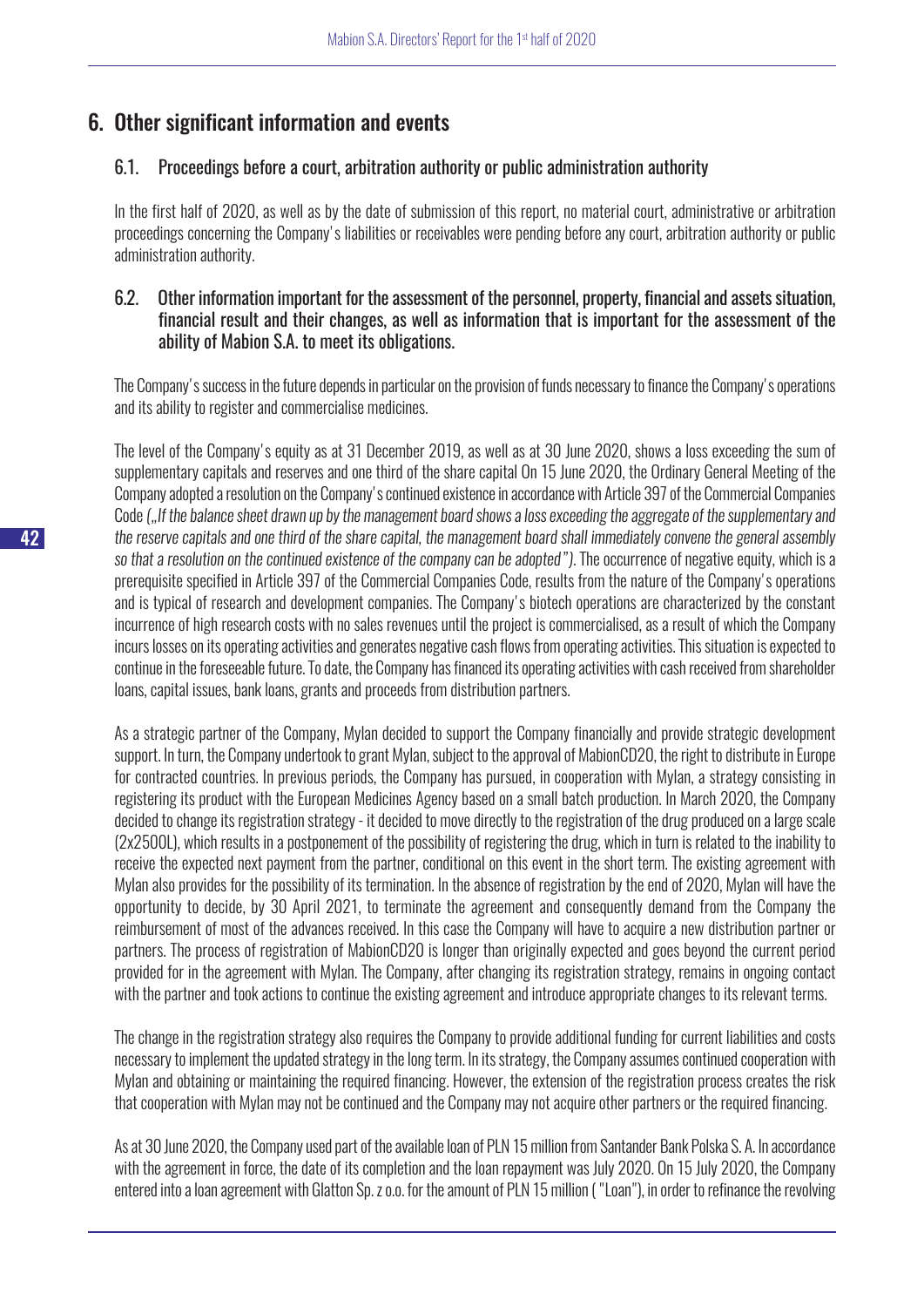credit facility granted to the Company in 2018 by Santander Bank Polska S.A. The entire loan granted by Santander Bank Polska S.A. was repaid on 17 July 2020 with funds obtained from the loan agreement with Glatton Sp. z o.o. The Company is obliged to repay the latter by 31 December 2020, however, the parties allow for the possibility of extending the aforementioned deadline.

In 2019, the Company concluded a loan agreement with the European Investment Bank ("EIB") for a total of EUR 30 million for a period of 5 years from the date of disbursement of individual tranches. The loan availability period is 36 months from the date of concluding the agreement. According to the agreement, the disbursement of tranche A is subject to submission to the EIB by 30 September 2020 of a copy of a scientific opinion issued by the CHMP (Committee for Medicinal Products for Human Use) containing a recommendation on the marketing authorisation of MabionCD20. The Company has taken steps to adapt the applicable agreement to the Company's current registration strategy, including the conditions for releasing the individual tranches, as well as the schedule.

As at the date of publication of this report, the Company has letters of support from key shareholders (Twiti Investments Limited, Glatton Sp. z o. o., Polfarmex S. A.), in which they express their willingness and ability to continue financial support for the current operations of the Company in the near future. In addition, in accordance with the declarations received in March 2020 from the Company's main shareholders and relating to recapitalisation of the Company, in August this year, Twiti Investments Ltd. and Glatton Sp. z o.o. signed loan agreements up to the total amount of PLN 15 million paid out in tranches (repayment by way of conversion into U series shares or in cash not later than 31 March 2021).

The change in the terms of current debt financing agreements and further acquisition of financing available on the market, including exclusive agreements with future distribution partners or declared support from shareholders (both strategic and stock market participants), should provide the Company with the financing necessary to complete the registration process and commercialise MabionCD20.

The Company actively monitors its environment in terms of the prospects for obtaining new funding opportunities, which will enable it to cover expenses related to its core R&D and investment activities. In particular, current activities are focused on including support from the National Centre for Research and Development in the planned bridging clinical trial. The Company has also undertaken activities aimed at acquiring a distribution partner for the US market and other markets not covered by the existing agreements. However, risks related to limited access to funding cannot be excluded due to the global liquidity situation and the situation caused by the SARS-COV-2 pandemic and its impact on capital markets.

On 15 June 2020, the Ordinary General Meeting of the Company (OGM) adopted a resolution on increasing the share capital of the Company. The purpose of the planned issue is to obtain additional financing for the Company's working capital, and in particular to accelerate the development of MabionCD20 and achieve the assumed milestones aimed at submitting a marketing authorisation application for MabionCD20 to EMA as soon as possible.

The assumed share issue should take place in the form of private subscription within the meaning of Article 431 §2 (1) of the Commercial Companies Code, carried out by way of a public offering exempt from the obligation to publish a prospectus. In the interest of the Company, all existing shareholders of the Company have been completely deprived of the right to acquire all shares of the new issue. The Management Board of the Company was authorized to mark the issue price of shares, however, the issue price of one share cannot be lower than 90% of the average market price of the Company's shares constituting the arithmetic mean of the average daily prices of the Company's shares weighted by the volume of trade (excluding package transactions) from the period of 30 days preceding the date of commencement of the book-building process or another process aimed at obtaining entities taking up the shares, during which the Company's shares were traded on the regulated market. The success of the planned share issue is an important element in the implementation of the financing strategy and ensuring that the plans can be implemented, including coverage of existing and future liabilities.

The SARS-COV-2 pandemic affects the functioning of both Mabion S.A. and external entities cooperating with it. Most companies in the world are limiting their activities due to the epidemic. Many suppliers of the Company are representatives of European companies that have warehouses in many countries in Europe, which results in a risk of untimely deliveries. In addition, limitations occur as a result of the lack of possibility of carrying out e.g. calibration of equipment by a representative of an external company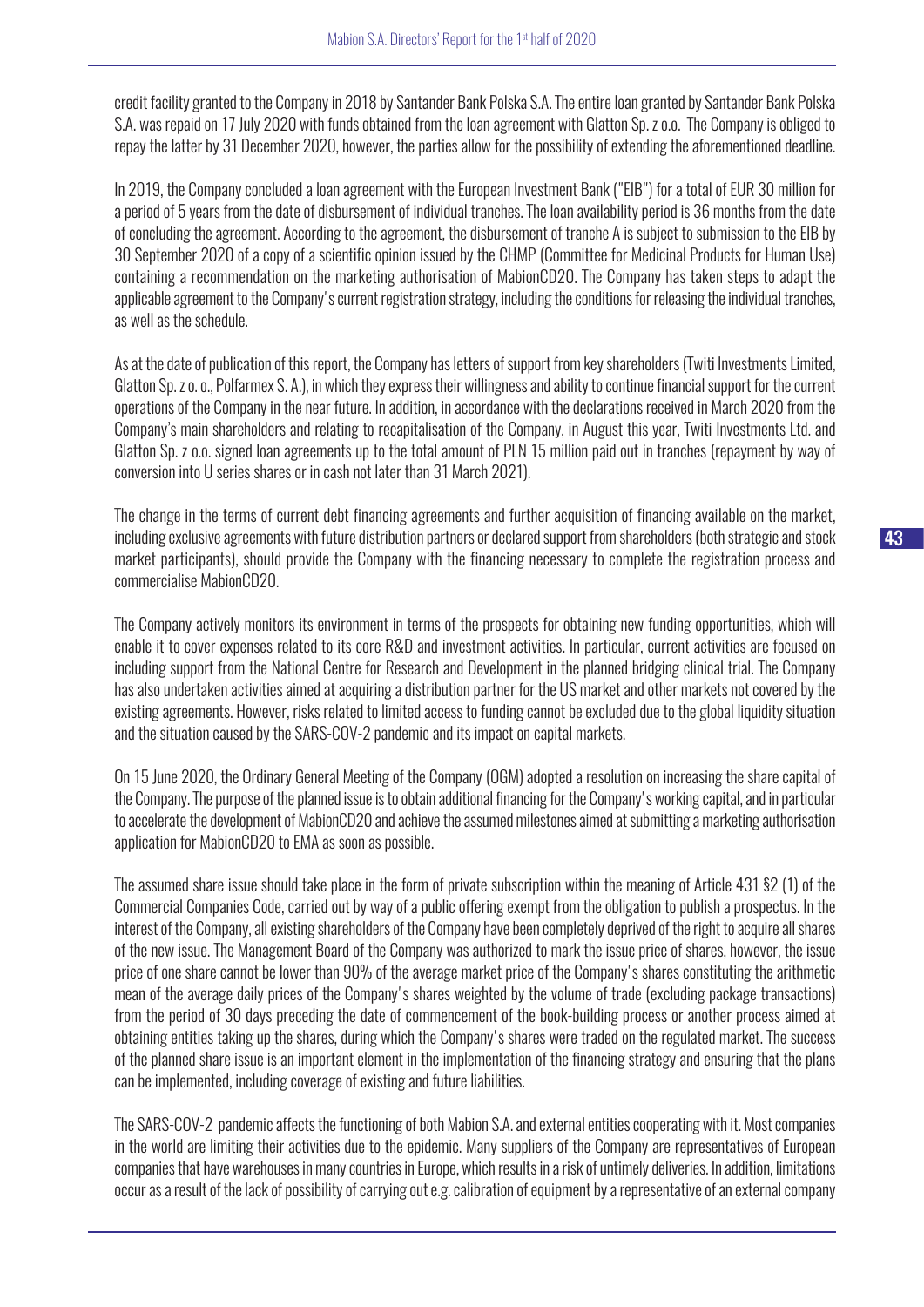at the Company's premises, without which the equipment cannot be started up and its acceptance finalised. There were situations when materials and process substances are delivered at the last minute, which causes a delay in the process of transferring materials for testing. Nevertheless, in the reporting period there were no events affecting the framework work schedules in the Company. There is a current risk that due to a possible second wave of epidemic threat companys' inventories may be depleted, and the production limitation will contribute to the reduced supply of products, and thus potential problems with guaranteeing all the resources necessary to conduct research. In order to prevent the above-mentioned risk, the Management Board of the Company monitors the course of cooperation with contractors and the internal situation of the Company on an ongoing basis, trying to proactively adjust the strategy to the existing threats in the areas described above. The Management Board also analyses the situation caused by the pandemic in terms of its possible impact on the implementation of clinical trials. It cannot be ruled out that the restrictions introduced by government administrations in individual countries may hinder the launch of the study or affect both its organisation and duration. In order to minimize this risk, the Management Board monitors potential threats on an ongoing basis to adapt the Company's plans to the epidemic situation.

The Company, due to the specific nature of its operations and the financial results achieved, could not be a beneficiary of the aid measures proposed by governmental bodies from the so-called Anti-Crisis Shield introduced as a result of the present pandemic.

As at the date of submitting this report, there is no other information that is significant for the assessment of the human resources, property, financial situation, financial result and their changes, and information that is significant for the assessment of the ability of Mabion S.A. to meet its obligations.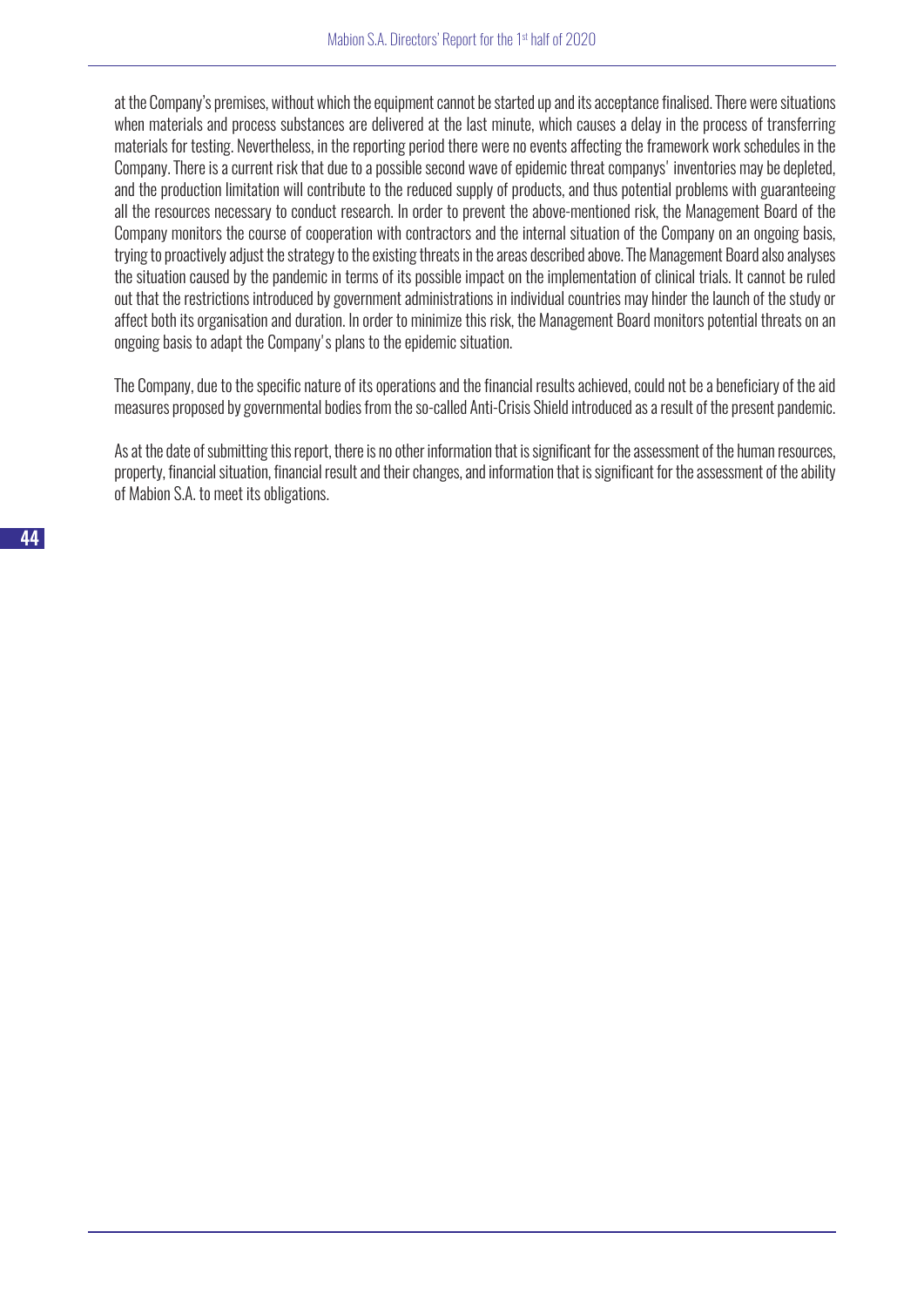# Management Board of the Company

Dirk Kreder President of the Management Board

Sławomir Jaros Member of the Management Board

Grzegorz Grabowicz Member of the Management Board Adam Pietruszkiewicz

Member of the Supervisory Board delegated to temporarily perform the duties of Member of the Management Board

Konstantynów Łódzki, 22 September 2020